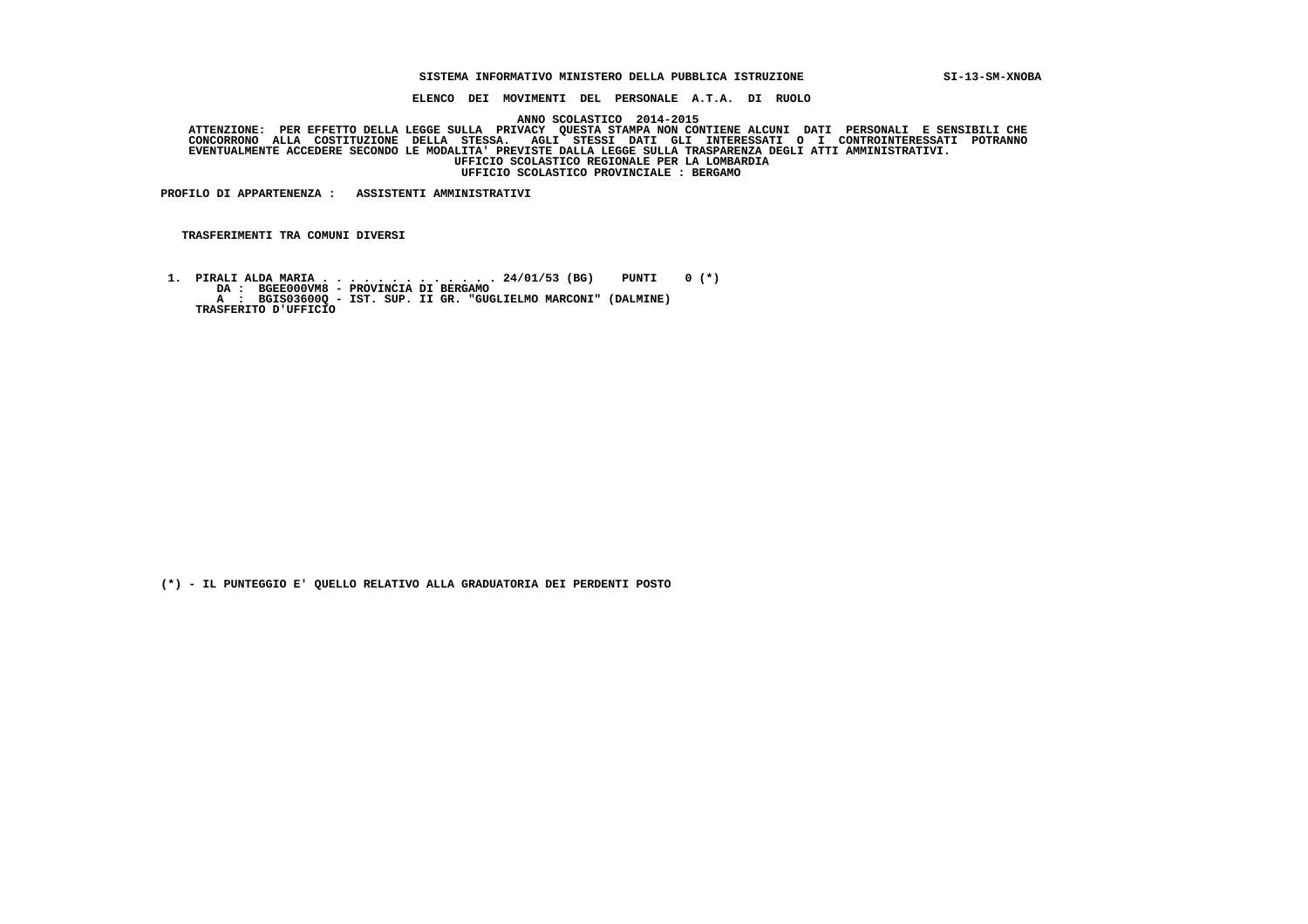- **1. PIACENTINO MARIA ROSA . . . . . . . . . . . 02/02/57 (TP) PUNTI 357 DA : BGIC8AC00V IST. COMPRENSIVO DALMINE "CARDUCCI" (DALMINE) A : BGIC8AB003 IST. COMPRENSIVO DALMINE "A. MORO" (DALMINE)**
- **2. RINALDI PATRIZIA . . . . . . . . . . . . . 28/07/54 (BG) PUNTI 634 DA : BGTL02000T I.T. GEOMETRI "GIACOMO QUARENGHI" (BERGAMO) A : BGIC812003 IST. COMPRENSIVO BERGAMO MAZZI (BERGAMO)**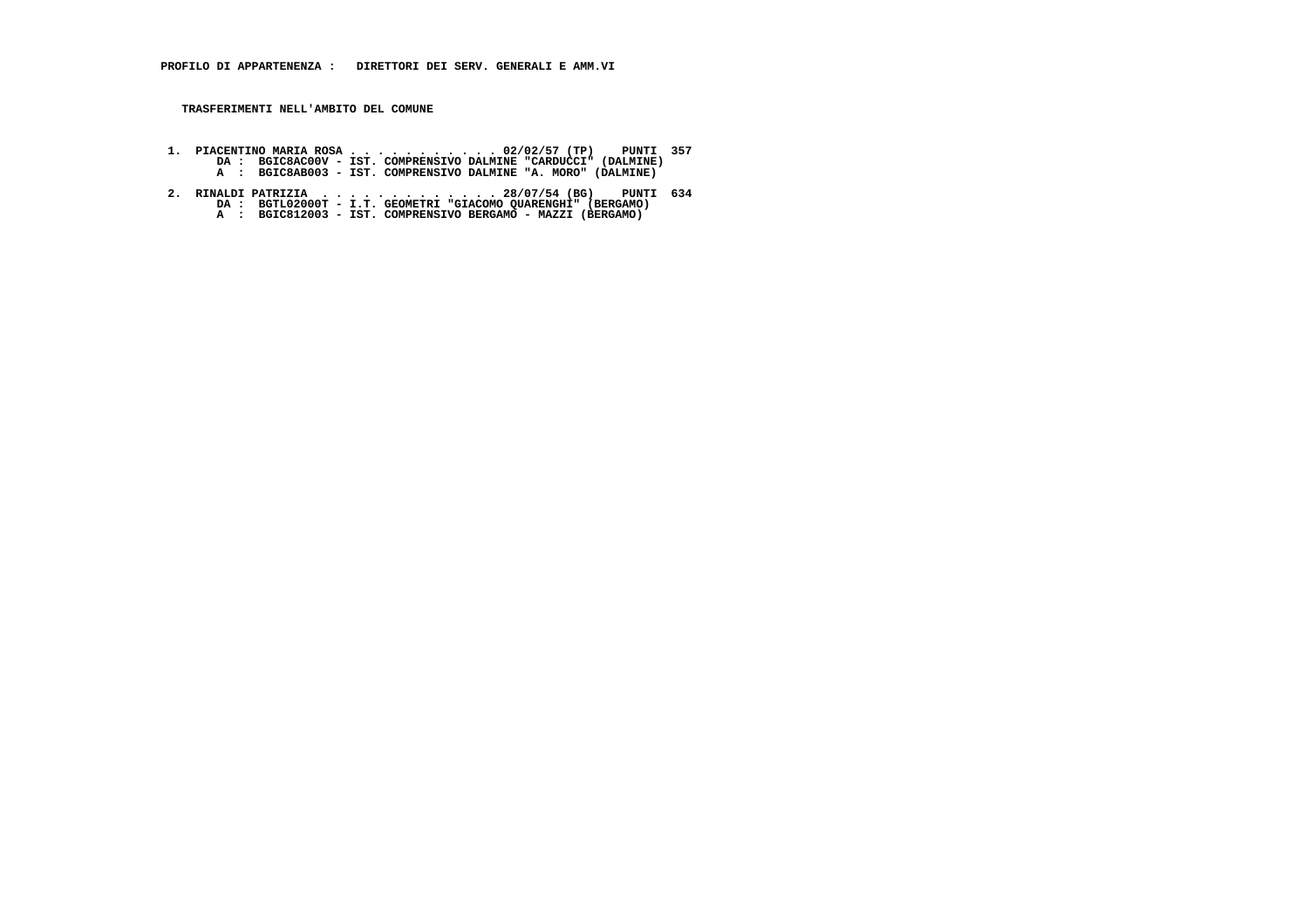- **1. BOMBARDIERE VINCENZO . . . . . . . . . . . 04/03/57 (RC) PUNTI 705 DA : BGIC85000T IST. COMPRENSIVO GORLE (GORLE) A : BGIC8AF00A IST. COMPRENSIVO BERGAMO "SAVOIA-NULLO" (BERGAMO)**
- **2. PANETTA MARZIA . . . . . . . . . . . . . . 03/05/74 (CZ) PUNTI 233 DA : BGIC83100C IST. COMPRENSIVO CALCINATE ALDO MORO (CALCINATE) A : BGIS02300N IST. SUP. II GR. "SERAFINO RIVA" (SARNICO)**
- **3. ROMEO SABINA . . . . . . . . . . . . . . . 27/07/60 (ME) PUNTI 689 DA : BGIS03700G IST. SUP. II GR. "GUGLIELMO OBERDAN" (TREVIGLIO) A : BGIS02900L IST. SUP. II GR. "CATERINA CANIANA" (BERGAMO)**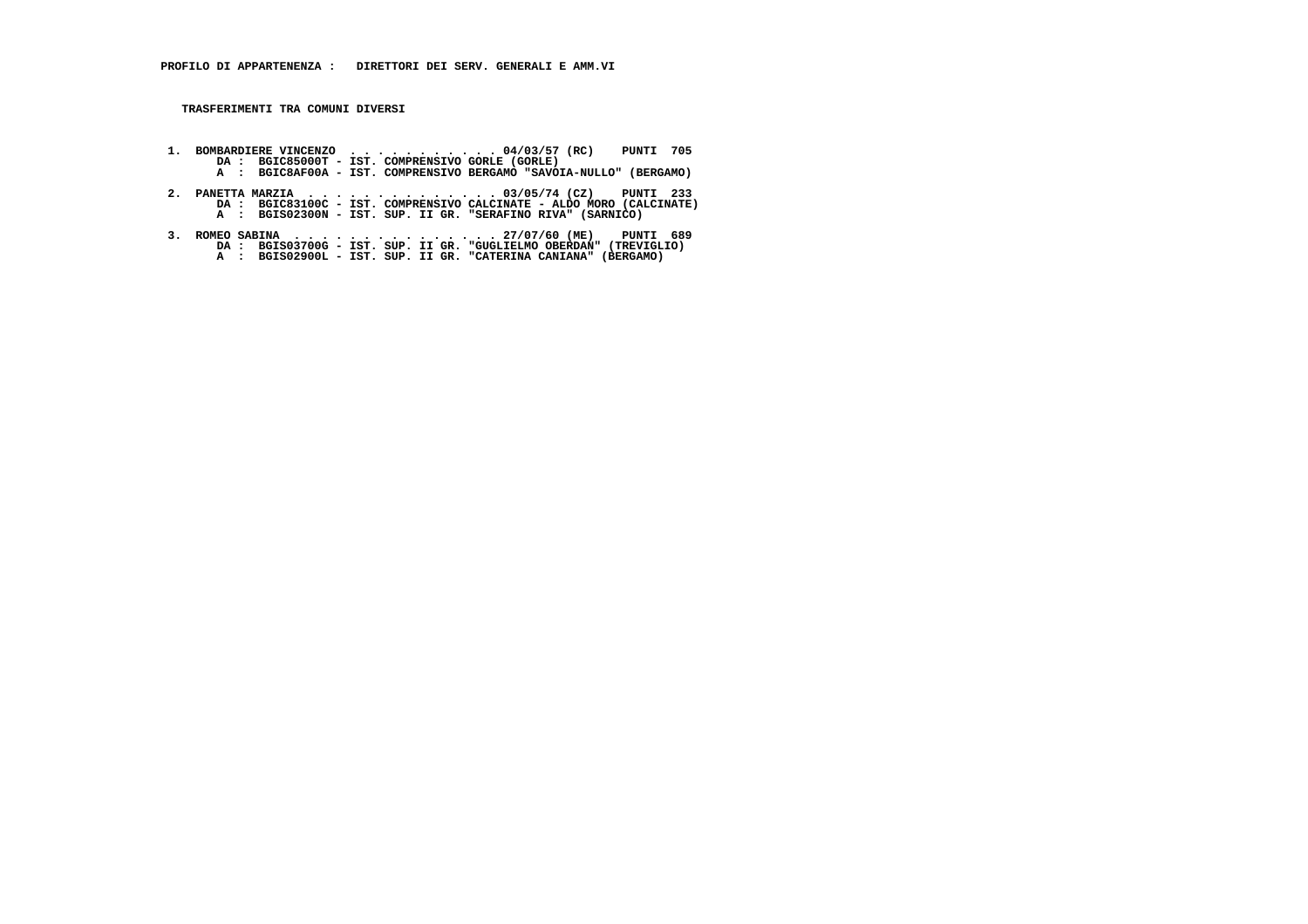# **TRASFERIMENTI DA ALTRA PROVINCIA**

1. LA NOTTE SERGIO . . . . . . . . . . . . . . . . . 13/01/52 (BA) PUNTI 425<br>DA : MIRC12000G - I.P. SERVIZI COMM. E.FALCK (SESTO SAN GIOVANNI)<br>A : BGIC884001 - IST. COMPRENSIVO TREVIOLO "CESARE ZONCA" (TREVIOLO)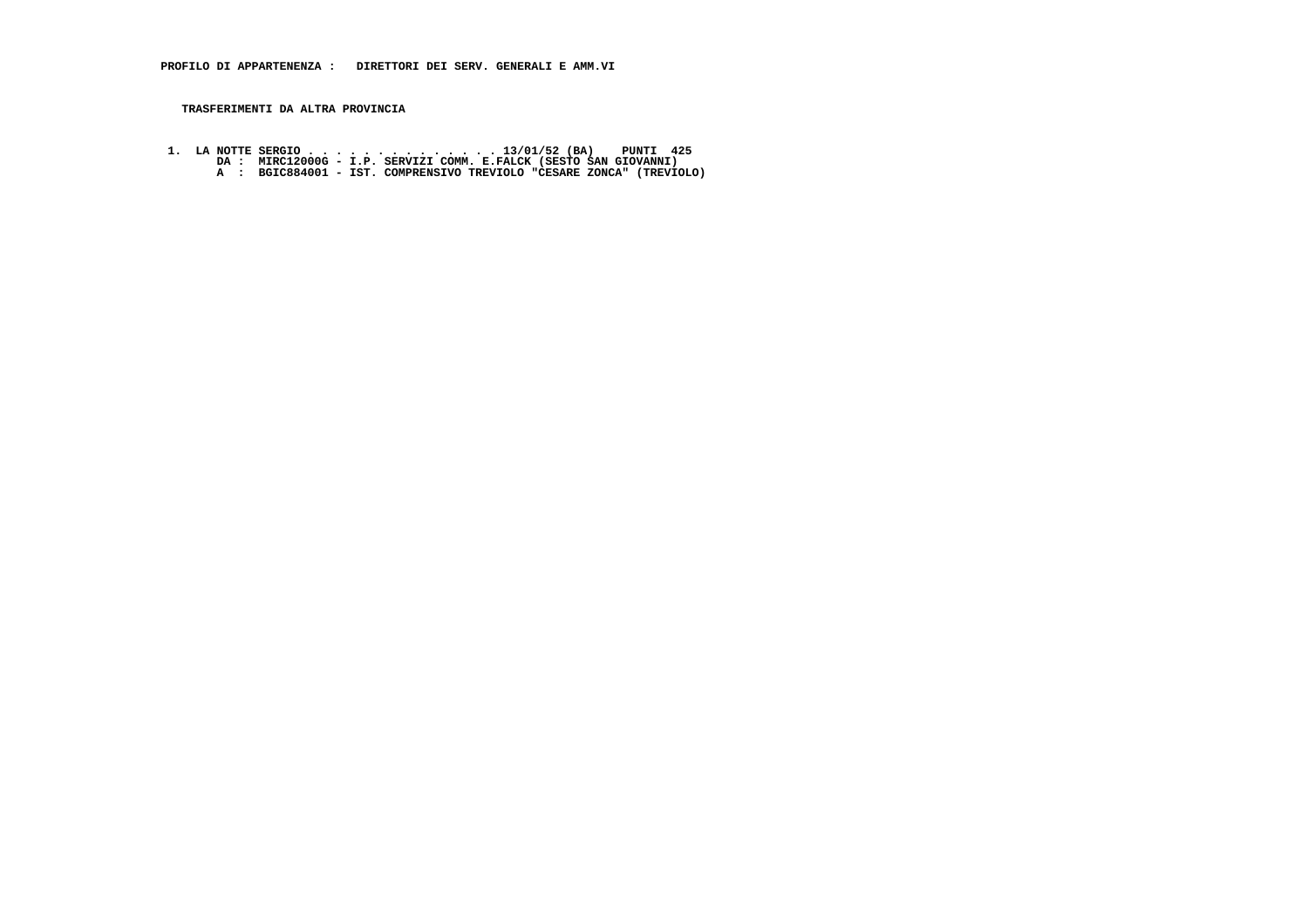- **1. ASTESANO EMANUELA . . . . . . . . . . . . . 15/02/57 (BG) PUNTI 921 DA : BGIS004008 IST. SUP. II GR. "ORESTE MOZZALI" (TREVIGLIO) A : BGIS033008 IST. SUP. II GR. "ZENALE E BUTINONE" (TREVIGLIO)**
- **2. BERTOLI BIANCA . . . . . . . . . . . . . . 24/12/59 (BG) PUNTI 570 DA : BGIC8AC00V - IST. COMPRENSIVO DALMINE "CARDUCCI" (DALMINE) A : BGIC8AB003 - IST. COMPRENSIVO DALMINE "A. MORO" (DALMINE)**
- **3. BRILLANTE GELSOMINA . . . . . . . . . . . . 27/06/60 (NA) PUNTI 235 (\*) DA : BGTL02000T I.T. GEOMETRI "GIACOMO QUARENGHI" (BERGAMO) A : BGIS026005 - IST. SUP. II GR. "MARIAGRAZIA MAMOLI" (BERGAMO) TRASFERITO D'UFFICIO**
- **4. CALEGARI ROSSANA . . . . . . . . . . . . . 14/02/67 (BG) PUNTI 500 DA : BGIC80800B IST. COMPRENSIVO BERGAMO S.LUCIA (BERGAMO) A : BGIS03200C - IST. SUP. II GR. "GIULIO NATTA" (BERGAMO)**
- **5. COLOMBANI MARIA GRAZIA . . . . . . . . . . 15/07/58 (BG) PUNTI 237 DA : BGPS05000B - L. SCIENTIFICO "LORENZO MASCHERONI" (BERGAMO) A : BGSL01000T - L. ARTISTICO " GIACOMO E PIO MANZU' " (BERGAMO)**
- **6. FANTONI MARIA GIOVANNA . . . . . . . . . . 20/02/58 (BG) PUNTI 182 DA : BGIC80700G IST. COMPRENSIVO BERGAMO DE AMICIS (BERGAMO) A : BGTF010003 - I.T. INDUSTRIALE "PIETRO PALEOCAPA" (BERGAMO)**
- **7. GARDELLA TATIANA . . . . . . . . . . . . . 22/02/61 (GE) PUNTI 192 DA : BGPS02000G L. SCIENTIFICO "FILIPPO LUSSANA" (BERGAMO) A : BGPS05000B - L. SCIENTIFICO "LORENZO MASCHERONI" (BERGAMO)**
- **8. GIORDANO ROSETTA . . . . . . . . . . . . . 29/05/65 (AG) PUNTI 185 DA : BGIS026005 IST. SUP. II GR. "MARIAGRAZIA MAMOLI" (BERGAMO)A : BGTF010003 - I.T. INDUSTRIALE "PIETRO PALEOCAPA" (BERGAMO)**
- **9. INDUNI ANNA . . . . . . . . . . . . . . . . 15/10/53 (BG) PUNTI 415 DA : BGPS05000B L. SCIENTIFICO "LORENZO MASCHERONI" (BERGAMO) A : BGSL01000T - L. ARTISTICO " GIACOMO E PIO MANZU' " (BERGAMO)**
- **10. LO CONTE CARMELINO SERGIO . . . . . . . . . 07/11/70 (EE) PUNTI 201 DA : BGCT70500R CENTRO TERRIT. E.D.A. VILLONGO (VILLONGO) A : BGIC891004 - IST. COMPRENSIVO VILLONGO (VILLONGO)**

 **(\*) - IL PUNTEGGIO E' QUELLO RELATIVO ALLA GRADUATORIA DEI PERDENTI POSTO**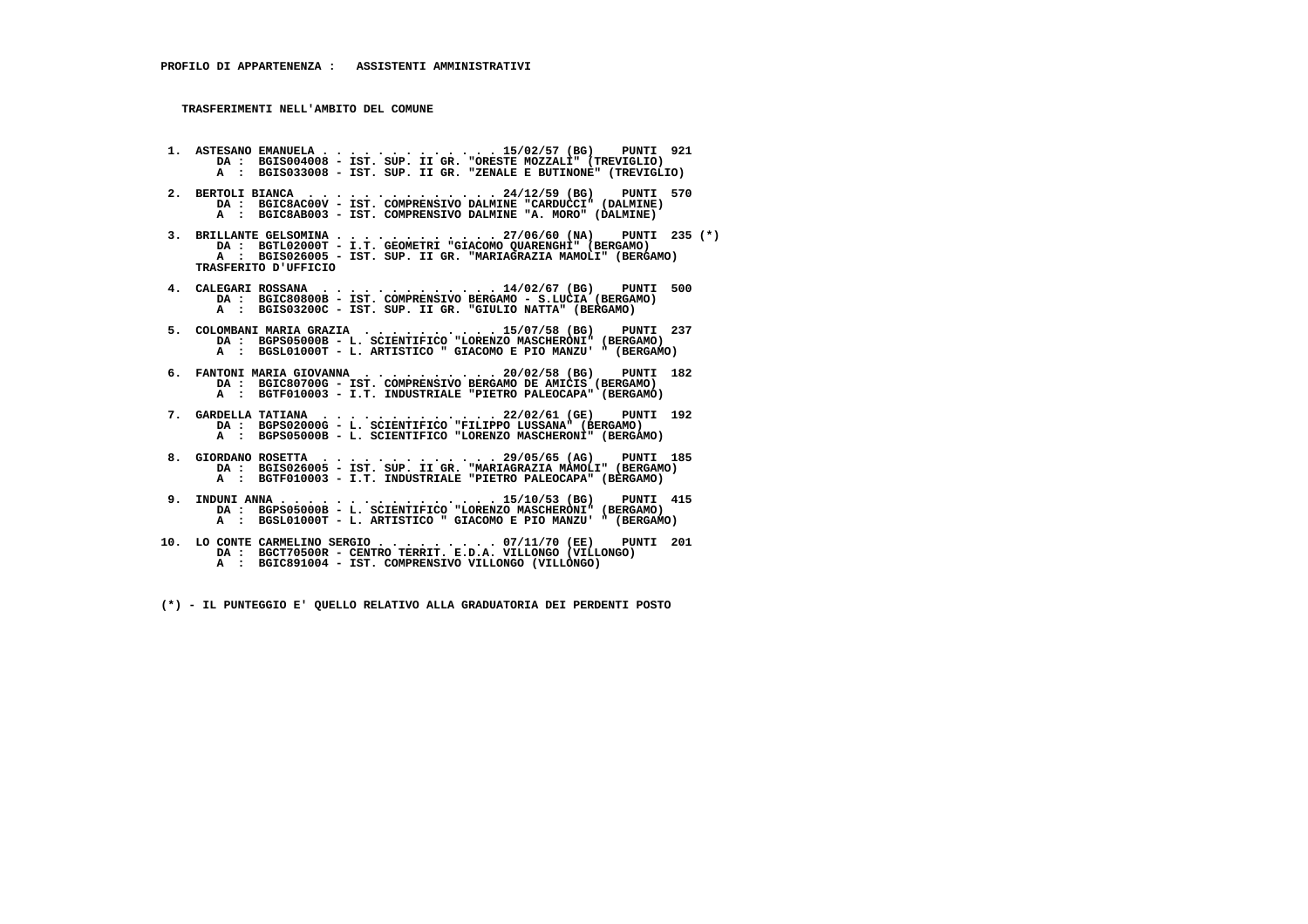- **11. PECORARO MARCO . . . . . . . . . . . . . . 27/09/75 (AG) PUNTI 179 DA : BGPM02000L IST. MAGISTRALE "GIOVANNI FALCONE" (BERGAMO) A : BGIS02900L IST. SUP. II GR. "CATERINA CANIANA" (BERGAMO)**
- 12. PINNA ODILIA ..................30/05/52 (NA) PUNTI 610<br>DA : BGIS03700G IST. SUP. II GR. "GUGLIELMO OBERDAN" (TREVIGLIO)<br>A : BGIS033008 IST. SUP. II GR. "ZENALE E BUTINONE" (TREVIGLIO)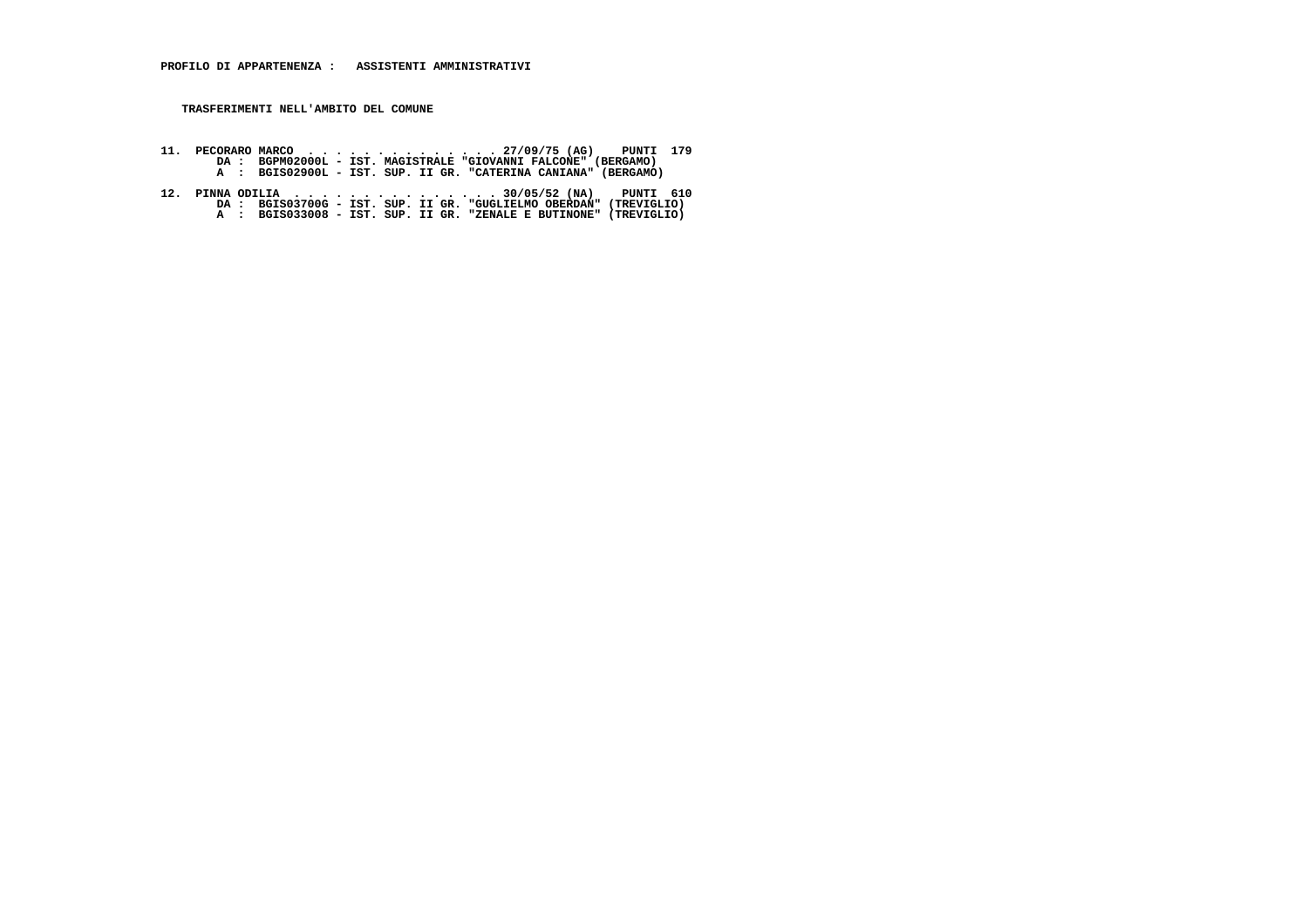**1. ALLETTO LORENA . . . . . . . . . . . . . . 22/02/65 (BG) PUNTI 848 DA : BGIS03700G - IST. SUP. II GR. "GUGLIELMO OBERDAN" (TREVIGLIO) A : BGIC82200N - IST. COMPRENSIVO ARCENE - C.CONSONNI (ARCENE) 2. ANGIOLI SIMONETTA . . . . . . . . . . . . . 14/03/65 (BG) PUNTI 181 DA : BGIS03600Q - IST. SUP. II GR. "GUGLIELMO MARCONI" (DALMINE) A : BGIC88700C - IST. COMPRENSIVO VERDELLO (VERDELLO) 3. ARIOLI ANNAMARIA . . . . . . . . . . . . . 22/07/64 (BG) PUNTI 252 DA : BGIC89200X - IST. COMPRENSIVO ZOGNO (ZOGNO) A : BGIC81300V - IST. COMPRENSIVO BERGAMO - DONADONI (BERGAMO) 4. AUTIERO ANNAMARIA . . . . . . . . . . . . . 24/10/57 (NA) PUNTI 231 DA : BGEE000VM8 - PROVINCIA DI BERGAMO A : BGIC82900C - IST. COMPRENSIVO BREMBATE SOTTO (BREMBATE) 5. AYACHI KARIM . . . . . . . . . . . . . . . 07/07/67 (EE) PUNTI 60 DA : BGEE000VM8 - PROVINCIA DI BERGAMO A : BGIC896007 - IST. COMPRENSIVO ROMANO DI LOMBARDIA "E.FERMI" (ROMANO DI LOMBARDIA) 6. BALDELLI ANDREA . . . . . . . . . . . . . . 20/03/67 (RM) PUNTI 239 DA : BGIS034004 - IST. SUP. II GR. "DON LORENZO MILANI" (ROMANO DI LOMBARDIA) A : BGIS03700G - IST. SUP. II GR. "GUGLIELMO OBERDAN" (TREVIGLIO) 7. BASSANELLI MARIA ROSA . . . . . . . . . . . 18/02/63 (BG) PUNTI 69 DA : BGEE000VM8 - PROVINCIA DI BERGAMO A : BGIS01600E - IST. SUP. II GR. "VALLE SERIANA" (GAZZANIGA) 8. BOFFETTI ANNALIA . . . . . . . . . . . . . 27/06/66 (BG) PUNTI 184 DA : BGIC820002 - IST. COMPRENSIVO ALMENNO S.SALV. -GIOVANNI XXIII (ALMENNO SAN SALVATORE) A : BGIS026005 - IST. SUP. II GR. "MARIAGRAZIA MAMOLI" (BERGAMO)**

 **9. BONAITI LILIANA . . . . . . . . . . . . . . 08/02/67 (BG) PUNTI 774 DA : BGIS02900L - IST. SUP. II GR. "CATERINA CANIANA" (BERGAMO) A : BGRH01000P - IP SERV. ALB. E RIST. DI SAN PELLEGRINO TERME (SAN PELLEGRINO TERME)**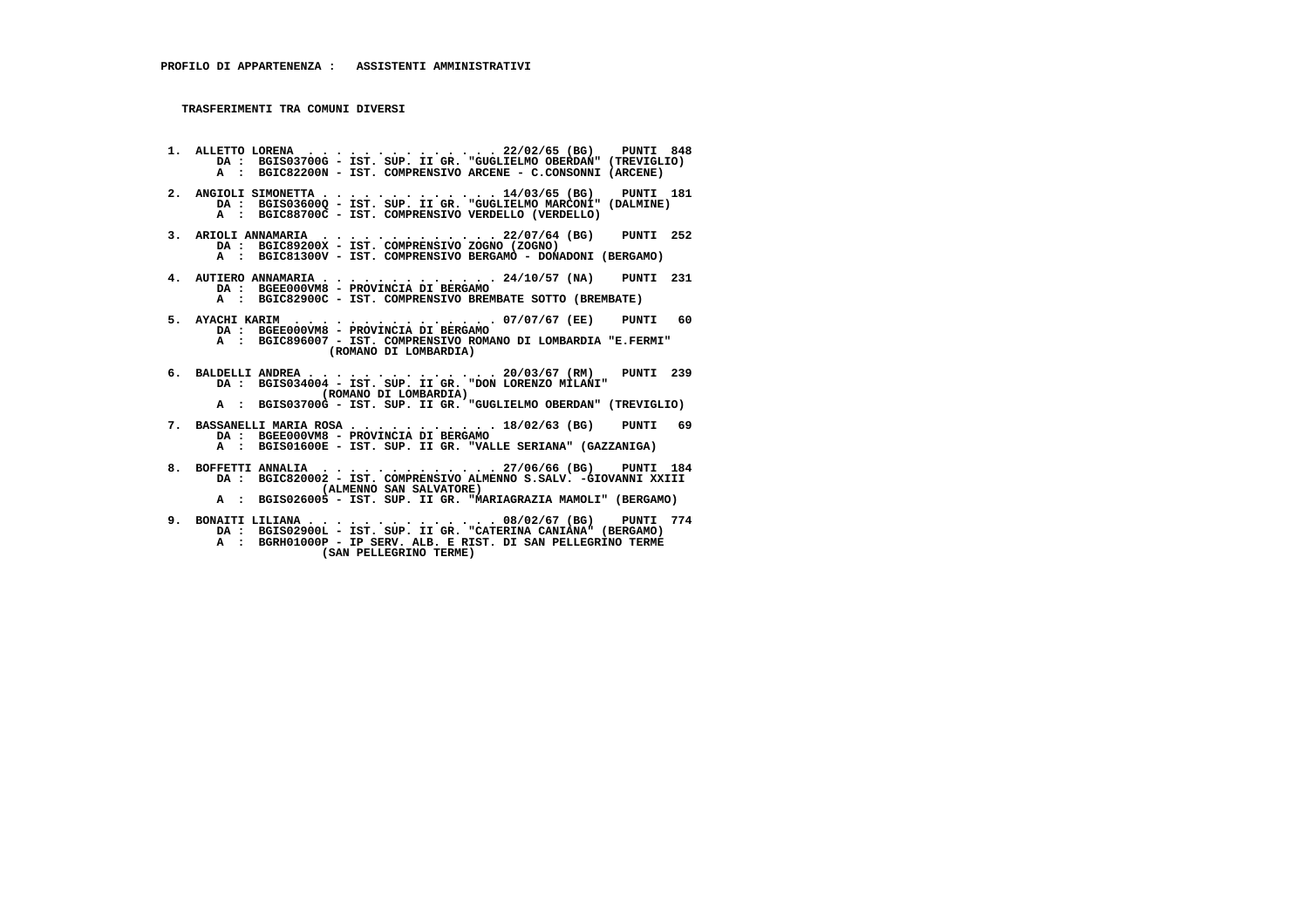**10. BRUNO ANGELA . . . . . . . . . . . . . . . 05/04/67 (CS) PUNTI 274 (\*) DA : BGIS00900B - IST. SUP. II GR. "OSCAR ARNULFO ROMERO" (ALBINO) A : BGRH020009 - IP SERV. ALB. E RIST. "ALFREDO SONZOGNI" (NEMBRO) TRASFERITO D'UFFICIO 11. CALAFATO MARIA AMALIA . . . . . . . . . . . 27/10/63 (PA) PUNTI 297 DA : BGPM02000L - IST. MAGISTRALE "GIOVANNI FALCONE" (BERGAMO) A : BGIC82100T - IST. COMPRENSIVO ALZANO LOMBARDO (ALZANO LOMBARDO) 12. CANCELLIERE ANNA . . . . . . . . . . . . . 23/07/63 (NA) PUNTI 231 DA : BGEE000VM8 - PROVINCIA DI BERGAMO A : BGPS02000G - L. SCIENTIFICO "FILIPPO LUSSANA" (BERGAMO) 13. CAPO ROSA . . . . . . . . . . . . . . . . . 25/02/61 (SA) PUNTI 213 DA : BGEE000VM8 - PROVINCIA DI BERGAMO A : BGIC817006 - IST. COMPRENSIVO ALBANO S.ALESSANDRO (ALBANO SANT'ALESSANDRO) 14. CASSIA GIANFRANCO . . . . . . . . . . . . . 03/04/64 (BG) PUNTI 199 DA : BGEE000VM8 - PROVINCIA DI BERGAMO A : BGIC8AF00A - IST. COMPRENSIVO BERGAMO "SAVOIA-NULLO" (BERGAMO) 15. CASSINO PASQUALE . . . . . . . . . . . . . 20/07/70 (TP) PUNTI 131 DA : BGEE000VM8 - PROVINCIA DI BERGAMO A : BGPM02000L - IST. MAGISTRALE "GIOVANNI FALCONE" (BERGAMO) 16. CEDRONE ASSUNTA . . . . . . . . . . . . . . 27/04/70 (SA) PUNTI 192 DA : BGIS03600Q - IST. SUP. II GR. "GUGLIELMO MARCONI" (DALMINE) A : BGPM02000L - IST. MAGISTRALE "GIOVANNI FALCONE" (BERGAMO) 17. CONTI ROSALBA . . . . . . . . . . . . . . . 08/01/55 (MI) PUNTI 900 DA : BGIC82800L - IST. COMPRENSIVO BORGO DI TERZO (BORGO DI TERZO) A : BGIC883005 - IST. COMPRENSIVO TRESCORE BALNEARIO (TRESCORE BALNEARIO) 18. D'ORIENTE ROBERTO . . . . . . . . . . . . . 24/11/72 (EE) PUNTI 229 DA : BGIC87700T - IST. COMPRENSIVO SORISOLE "A. LANFRANCHI" (SORISOLE) A : BGIC867007 - IST. COMPRENSIVO RANICA - MARIA PIAZZOLI (RANICA)**

 **(\*) - IL PUNTEGGIO E' QUELLO RELATIVO ALLA GRADUATORIA DEI PERDENTI POSTO**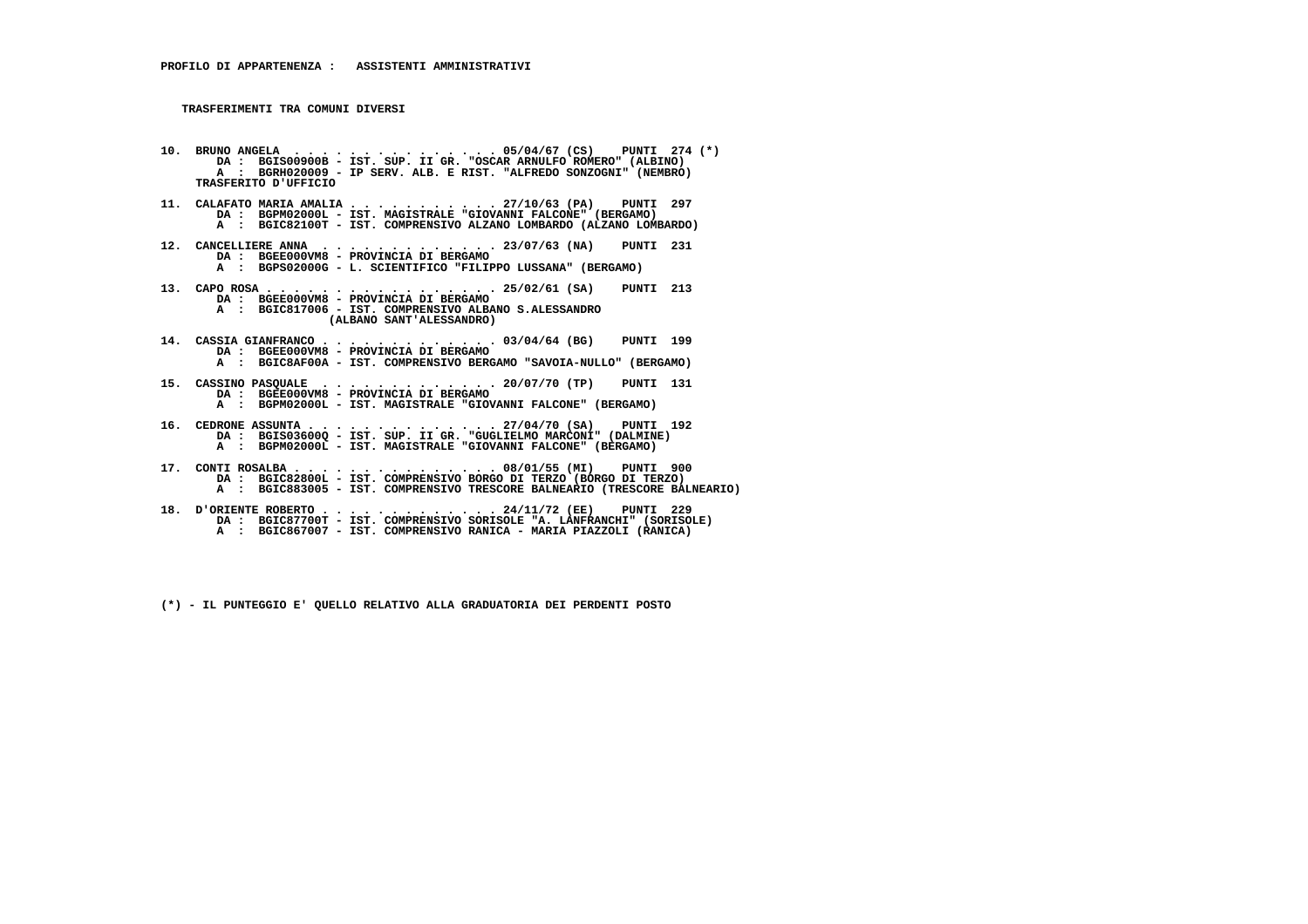- **19. DEL BELLO ALESSANDRA . . . . . . . . . . . 20/01/67 (BG) PUNTI 220 DA : BGEE000VM8 - PROVINCIA DI BERGAMO A : BGIC876002 - IST. COMPRENSIVO SERIATE - ALDO MORO (SERIATE)**
- **20. DI PAOLA VINCENZO . . . . . . . . . . . . . 27/05/56 (LT) PUNTI 95 (\*) DA : BGEE000VM8 - PROVINCIA DI BERGAMO A : BGIS026005 - IST. SUP. II GR. "MARIAGRAZIA MAMOLI" (BERGAMO) TRASFERITO D'UFFICIO**
- **21. DI SERIO ANNA . . . . . . . . . . . . . . . 21/04/63 (CE) PUNTI 355 DA : BGIS03600Q IST. SUP. II GR. "GUGLIELMO MARCONI" (DALMINE) A : BGIS01700A IST. SUP. II GR. "ETTORE MAJORANA" (SERIATE)**
- **22. DONIZETTI FRANCA . . . . . . . . . . . . . 05/11/62 (BG) PUNTI 96 DA : BGEE000VM8 - PROVINCIA DI BERGAMO A : BGIS026005 - IST. SUP. II GR. "MARIAGRAZIA MAMOLI" (BERGAMO)**
- **23. FERRARO FILOMENA . . . . . . . . . . . . . 30/05/65 (BG) PUNTI 152 DA : BGEE000VM8 - PROVINCIA DI BERGAMO A : BGIC80700G - IST. COMPRENSIVO BERGAMO DE AMICIS (BERGAMO)**
- **24. FINASSI MARIA GABRIELLA . . . . . . . . . . 22/12/69 (BG) PUNTI 211 DA : BGIS026005 IST. SUP. II GR. "MARIAGRAZIA MAMOLI" (BERGAMO) A : BGIC87700T - IST. COMPRENSIVO SORISOLE "A. LANFRANCHI" (SORISOLE)**
- **25. GANDINI MARIA GIOVANNA . . . . . . . . . . 21/06/66 (BG) PUNTI 234 DA : BGEE000VM8 - PROVINCIA DI BERGAMO A : BGIC84900N - IST. COMPRENSIVO GORLAGO - ALDO MORO (GORLAGO)**
- **26. GIACONIA FABIO . . . . . . . . . . . . . . 08/10/61 (MI) PUNTI 155 (\*) DA : BGEE000VM8 - PROVINCIA DI BERGAMO A : BGIS01600E - IST. SUP. II GR. "VALLE SERIANA" (GAZZANIGA) TRASFERITO D'UFFICIO**
- **27. GOTTI MONICA . . . . . . . . . . . . . . . 21/04/69 (BG) PUNTI 850 DA : BGIC820002 IST. COMPRENSIVO ALMENNO S.SALV. -GIOVANNI XXIII (ALMENNO SAN SALVATORE) A : BGIC89200X - IST. COMPRENSIVO ZOGNO (ZOGNO)**
	- **(\*) IL PUNTEGGIO E' QUELLO RELATIVO ALLA GRADUATORIA DEI PERDENTI POSTO**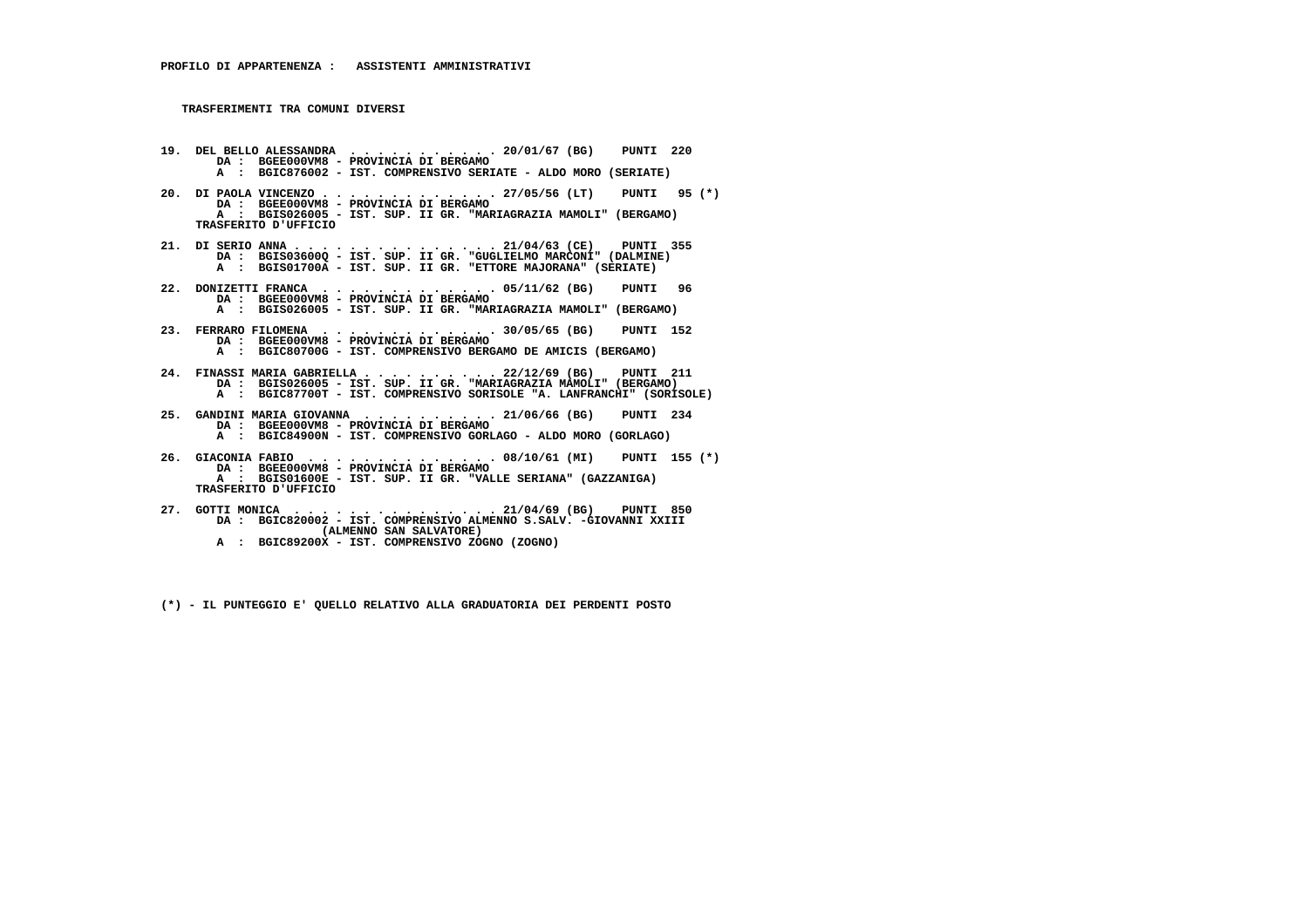- **28. GUARINO FILOMENA . . . . . . . . . . . . . 14/10/67 (BG) PUNTI 103 DA : BGEE000VM8 PROVINCIA DI BERGAMO A : BGIC80700G - IST. COMPRENSIVO BERGAMO DE AMICIS (BERGAMO) 29. IACUBINO MICHELINA . . . . . . . . . . . . 17/08/51 (FG) PUNTI 679**DA : BGIC840007 - IST. COMPRENSIVO CHIUDUNO (CHIUDUNO)  **A : BGIS01700A - IST. SUP. II GR. "ETTORE MAJORANA" (SERIATE) 30. LAURIELLO LAURA . . . . . . . . . . . . . . 23/11/65 (CE) PUNTI 139 DA : BGEE000VM8 - PROVINCIA DI BERGAMO A : BGPS02000G - L. SCIENTIFICO "FILIPPO LUSSANA" (BERGAMO) 31. LEIDI LOREDANA . . . . . . . . . . . . . . 18/03/69 (BG) PUNTI 191 DA : BGEE000VM8 - PROVINCIA DI BERGAMO A : BGRH01000P - IP SERV. ALB. E RIST. DI SAN PELLEGRINO TERME (SAN PELLEGRINO TERME) PRECEDENZA PREVISTA DAL C.C.N.I. 32. LELLI PIERA . . . . . . . . . . . . . . . . 31/12/58 (EE) PUNTI 291 DA : BGIC846006 - IST. COMPRENSIVO FARA D'ADDA (FARA GERA D'ADDA) A : BGIC83500Q - IST. COMPRENSIVO CARAVAGGIO MASTRI CARAVAGGINI (CARAVAGGIO) 33. LIGATO GIOVANNI . . . . . . . . . . . . . . 17/10/63 (RC) PUNTI 182 DA : BGIS00600X - IST. SUP. II GR. "GIAMBATTISTA RUBINI" (ROMANO DI LOMBARDIA) A : BGIS004008 - IST. SUP. II GR. "ORESTE MOZZALI" (TREVIGLIO) 34. LO BIANCO ANNA MARIA . . . . . . . . . . . 11/05/65 (EN) PUNTI 145**DA : BGEE000VM8 - PROVINCIA DI BERGAMO  **A : BGIC8AF00A - IST. COMPRENSIVO BERGAMO "SAVOIA-NULLO" (BERGAMO) 35. LO PRESTI DANIELA . . . . . . . . . . . . . 10/10/70 (TP) PUNTI 120 DA : BGEE000VM8 - PROVINCIA DI BERGAMO**
- **A : BGIC87700T IST. COMPRENSIVO SORISOLE "A. LANFRANCHI" (SORISOLE)**
	- **36. MANGONI GIANNA . . . . . . . . . . . . . . 21/02/61 (MI) PUNTI 357 DA : BGEE000VM8 - PROVINCIA DI BERGAMO**
- **A : BGIS026005 IST. SUP. II GR. "MARIAGRAZIA MAMOLI" (BERGAMO)**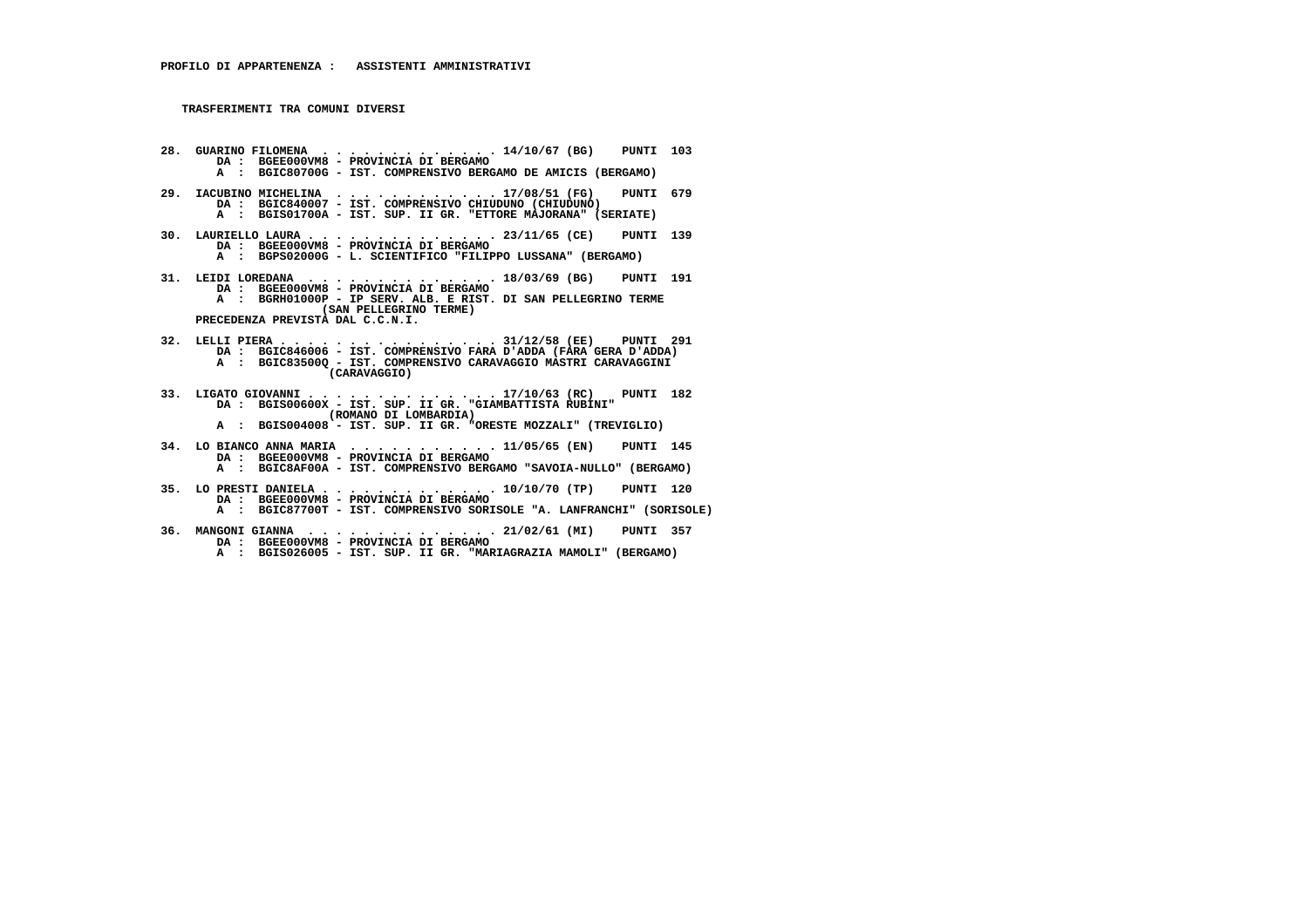- **37. MAZZOLENI MARIA AGNESE . . . . . . . . . . 12/04/78 (BG) PUNTI 179 DA : BGIS026005 IST. SUP. II GR. "MARIAGRAZIA MAMOLI" (BERGAMO) A : BGIC820002 - IST. COMPRENSIVO ALMENNO S.SALV. -GIOVANNI XXIII (ALMENNO SAN SALVATORE)**
	- **38. MENDICINO ANNA MARIA . . . . . . . . . . . 16/03/56 (CZ) PUNTI 407 DA : BGEE000VM8 - PROVINCIA DI BERGAMO**
- **A : BGTF010003 I.T. INDUSTRIALE "PIETRO PALEOCAPA" (BERGAMO)**
- **39. MOSTACHETTI ROSANGELA . . . . . . . . . . . 28/09/61 (BG) PUNTI 783 DA : BGRH01000P IP SERV. ALB. E RIST. DI SAN PELLEGRINO TERME (SAN PELLEGRINO TERME) A : BGIC86900V - IST. COMPRENSIVO SAN GIOVANNI BIANCO**
	- **(SAN GIOVANNI BIANCO)**
- **40. NAPOLI MONICA ELVIRA . . . . . . . . . . . 08/12/62 (MI) PUNTI 225 DA : BGEE000VM8 - PROVINCIA DI BERGAMO A : BGIC82900C - IST. COMPRENSIVO BREMBATE SOTTO (BREMBATE)**
- **41. PALA SANTA . . . . . . . . . . . . . . . . 17/06/58 (CR) PUNTI 153 DA : BGEE000VM8 PROVINCIA DI BERGAMO A : BGVC010005 - CONVITTO NAZIONALE C. BATTISTI (LOVERE) PRECEDENZA PREVISTA DAL C.C.N.I.**
- **42. PASSERINI NADIA . . . . . . . . . . . . . . 20/04/55 (BG) PUNTI 938 DA : BGIS01100B IST. SUP. II GR. "LUIGI EINAUDI" (DALMINE) A : BGIS02900L IST. SUP. II GR. "CATERINA CANIANA" (BERGAMO)**
- **43. PASTORE FRANCESCA . . . . . . . . . . . . . 26/08/75 (SA) PUNTI 111 DA : BGEE000VM8 PROVINCIA DI BERGAMO A : BGIC80800B - IST. COMPRENSIVO BERGAMO - S.LUCIA (BERGAMO)**
- **44. REMONTI ROBERTA . . . . . . . . . . . . . . 03/04/74 (BG) PUNTI 181 DA : BGIC82900C IST. COMPRENSIVO BREMBATE SOTTO (BREMBATE) A : BGIS03700G - IST. SUP. II GR. "GUGLIELMO OBERDAN" (TREVIGLIO)**
	- **45. RICEPUTI ROMINA . . . . . . . . . . . . . . 25/07/73 (BG) PUNTI 214 DA : BGEE000VM8 - PROVINCIA DI BERGAMO**
- **A : BGIC8AC00V IST. COMPRENSIVO DALMINE "CARDUCCI" (DALMINE)**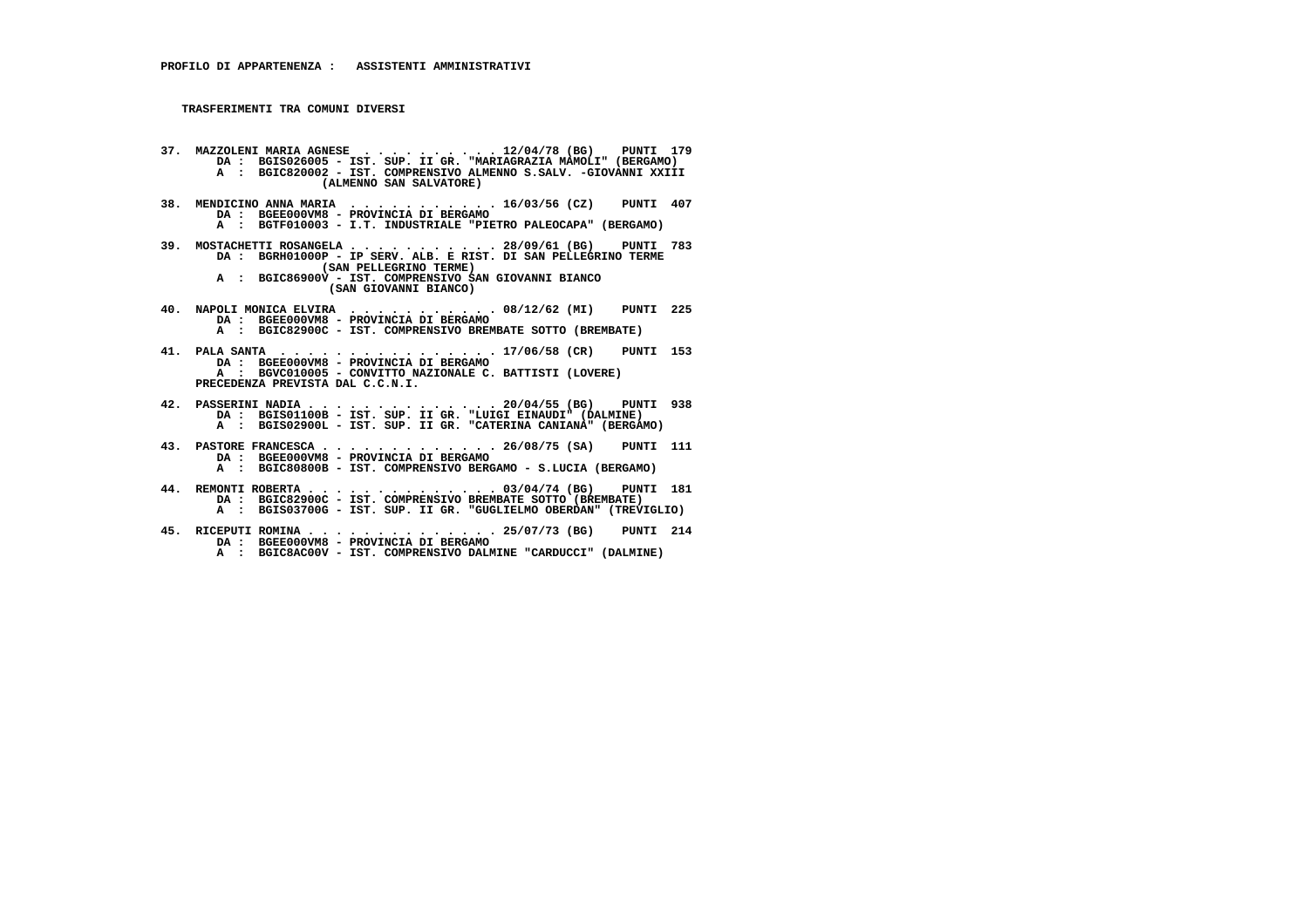- **46. RIZZI GIULIANA ANGELA . . . . . . . . . . . 06/01/65 (BG) PUNTI 354 (\*)**DA : BGEE000VM8 - PROVINCIA DI BERGAMO<br>A : BGIS026005 - IST. SUP. II GR. "MARIAGRAZIA MAMOLI" (BERGAMO)  **TRASFERITO D'UFFICIO**
- **47. ROCCHI LUCIANA ERNESTINA . . . . . . . . . 18/10/64 (BG) PUNTI 380 DA : BGIC88600L IST. COMPRENSIVO VERDELLINO ZINGONIA (VERDELLINO) A : BGIC83400X - IST. COMPRENSIVO CAPRIATE S.G. " A. MANZONI" (CAPRIATE SAN GERVASIO)**
- **48. ROSSI MARIA ROSA . . . . . . . . . . . . . 22/09/64 (BG) PUNTI 374 DA : BGEE000VM8 PROVINCIA DI BERGAMO A : BGIS01600E - IST. SUP. II GR. "VALLE SERIANA" (GAZZANIGA)**
- **49. RUSTICO DANIELA . . . . . . . . . . . . . . 20/04/64 (TP) PUNTI 200 DA : BGIS00600X IST. SUP. II GR. "GIAMBATTISTA RUBINI" (ROMANO DI LOMBARDIA) A : BGIS03600Q - IST. SUP. II GR. "GUGLIELMO MARCONI" (DALMINE)**
- **50. SALVOLDI LAVINIA . . . . . . . . . . . . . 19/09/65 (BG) PUNTI 732 DA : BGIS012007 IST. SUP. II GR. "ANDREA FANTONI" (CLUSONE) A : BGIC86400Q - IST. COMPRENSIVO PONTE NOSSA (PONTE NOSSA) PREC.:TRASF. SCUOLA DI EX-TITOLARITA'**
- **51. SANTACATERINA ROCCO . . . . . . . . . . . . 12/10/51 (RC) PUNTI 142 DA : BGIS01600E IST. SUP. II GR. "VALLE SERIANA" (GAZZANIGA) A : BGIS012007 IST. SUP. II GR. "ANDREA FANTONI" (CLUSONE) PREC.:TRASF. SCUOLA DI EX-TITOLARITA'**
- **52. STUCCHI MARIA SIMONETTA . . . . . . . . . . 10/05/59 (BG) PUNTI 876 DA : BGIC897003 IST. COMPRENSIVO SPIRANO (SPIRANO) A : BGIC89900P - IST. COMPRENSIVO COLOGNO - "ABATE G.BRAVI" (COLOGNO AL SERIO)**
- **53. TASCA MARIA GRAZIA . . . . . . . . . . . . 26/11/64 (BG) PUNTI 522 DA : BGIS01600E IST. SUP. II GR. "VALLE SERIANA" (GAZZANIGA) A : BGPS17000D - L. SCIENTIFICO "EDOARDO AMALDI" (ALZANO LOMBARDO)**
	- **(\*) IL PUNTEGGIO E' QUELLO RELATIVO ALLA GRADUATORIA DEI PERDENTI POSTO**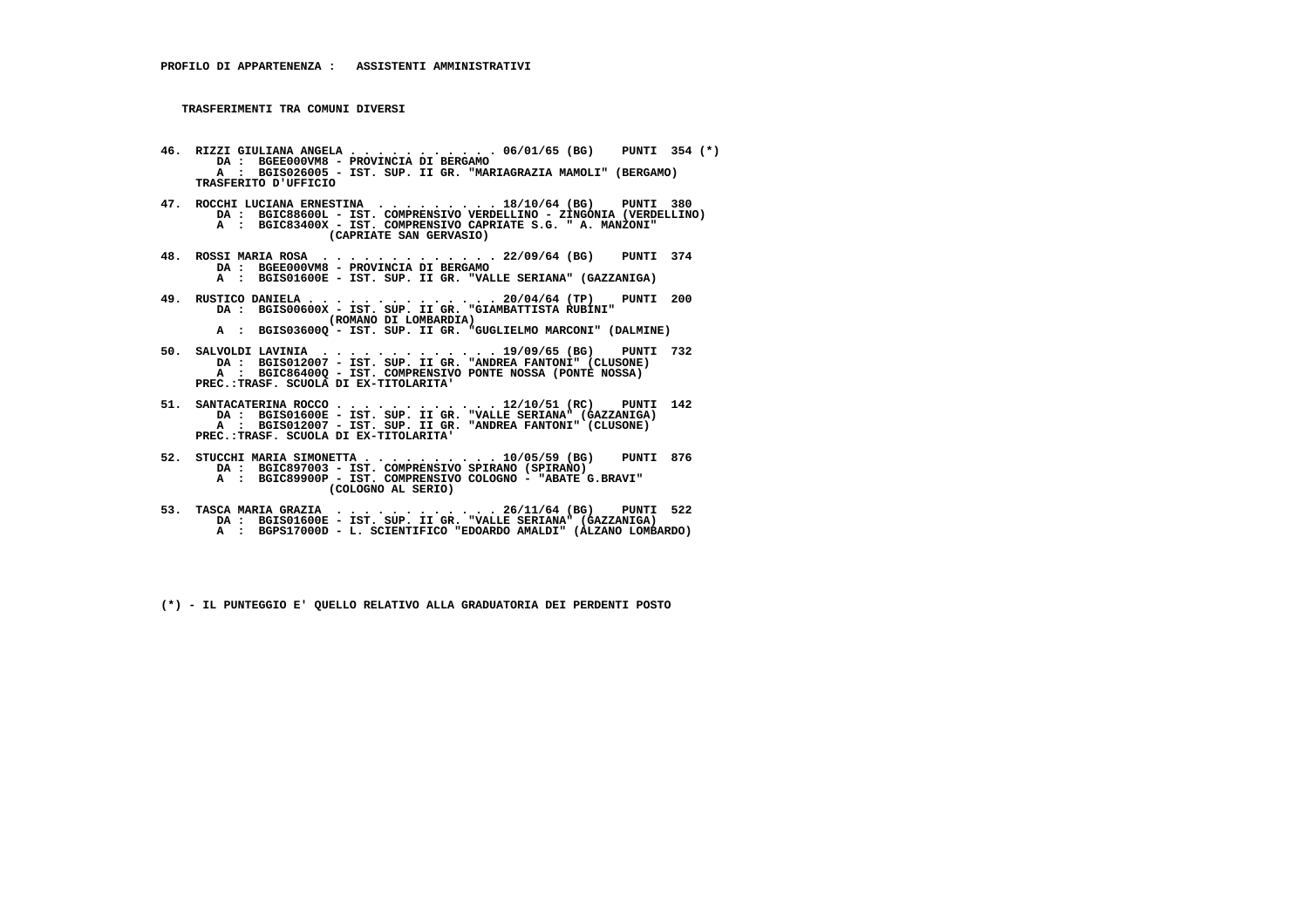- **54. TERZI PAOLA . . . . . . . . . . . . . . . . 30/08/74 (BG) PUNTI 163 DA : BGEE000VM8 PROVINCIA DI BERGAMO A : BGIC82800L - IST. COMPRENSIVO BORGO DI TERZO (BORGO DI TERZO)**
- **55. TORNELLO CIRO . . . . . . . . . . . . . . . 13/08/69 (CT) PUNTI 116**DA : BGEE000VM8 - PROVINCIA DI BERGAMO<br>A : BGIC846006 - IST. COMPRENSIVO FARA D'ADDA (FARA GERA D'ADDA)
	-
- **56. TRIOLO BIAGIO . . . . . . . . . . . . . . . 03/02/62 (ME) PUNTI 72 DA : BGEE000VM8 PROVINCIA DI BERGAMO**
- **A : BGIS03700G IST. SUP. II GR. "GUGLIELMO OBERDAN" (TREVIGLIO)**
- **57. URSO ALESSANDRA DOLORES . . . . . . . . . . 21/08/70 (LE) PUNTI 123 DA : BGEE000VM8 PROVINCIA DI BERGAMO A : BGIC8AF00A - IST. COMPRENSIVO BERGAMO "SAVOIA-NULLO" (BERGAMO)**
- **58. ZANARDINI PAOLO . . . . . . . . . . . . . . 11/10/73 (BG) PUNTI 566 DA : BGIC84300P IST. COMPRENSIVO COSTA VOLPINO (COSTA VOLPINO) A : BGIC855001 - IST. COMPRENSIVO LOVERE (LOVERE) (SOPRANNUMERARIO TRASFERITO A DOMANDA CONDIZIONATA)**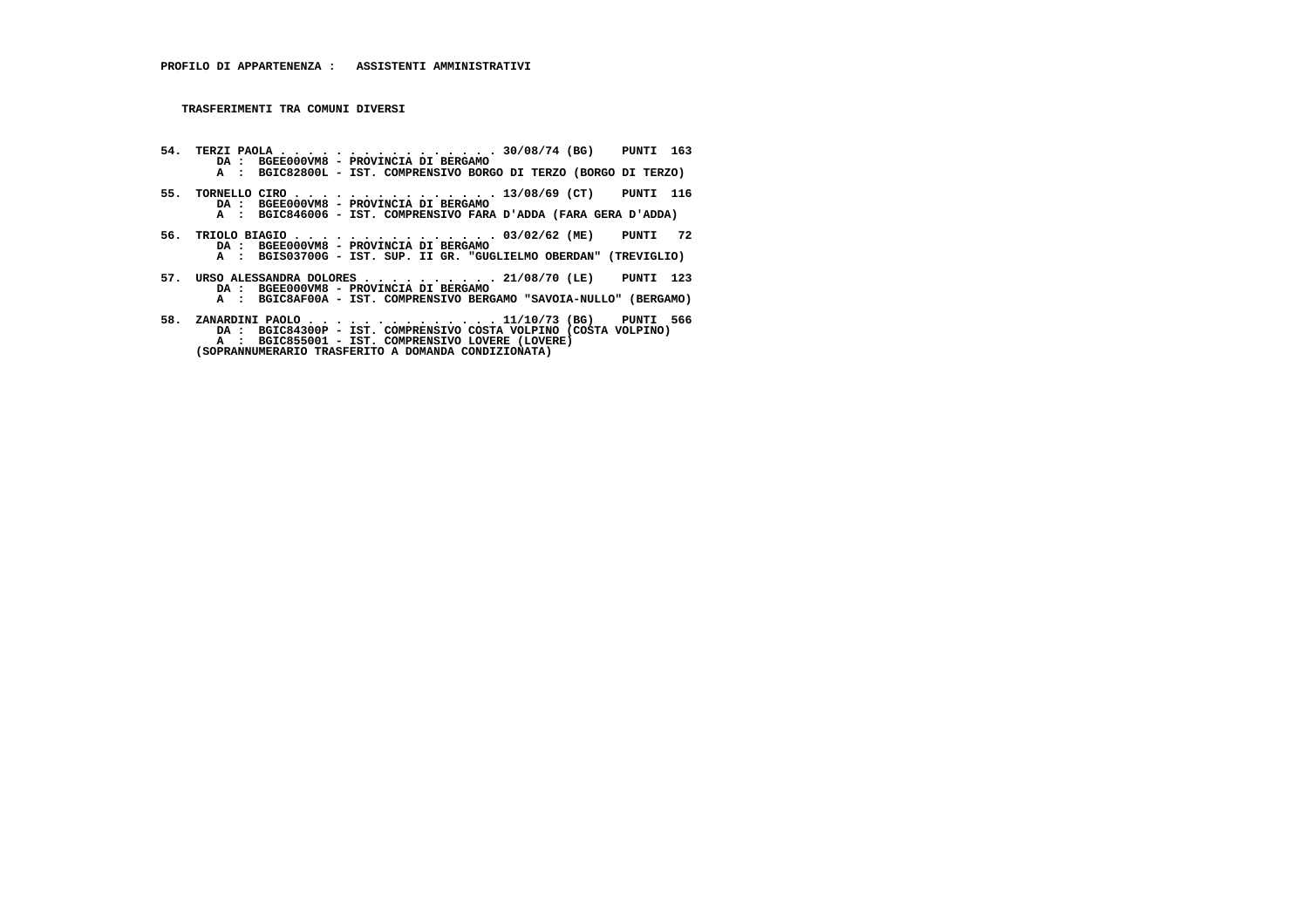**TRASFERIMENTI DA ALTRA PROVINCIA**

 **1. JERINO' MARISA . . . . . . . . . . . . . . 18/05/64 (RC) PUNTI 93 DA : MIEE000VK8 - PROVINCIA DI MILANO A : BGIS03600Q - IST. SUP. II GR. "GUGLIELMO MARCONI" (DALMINE)**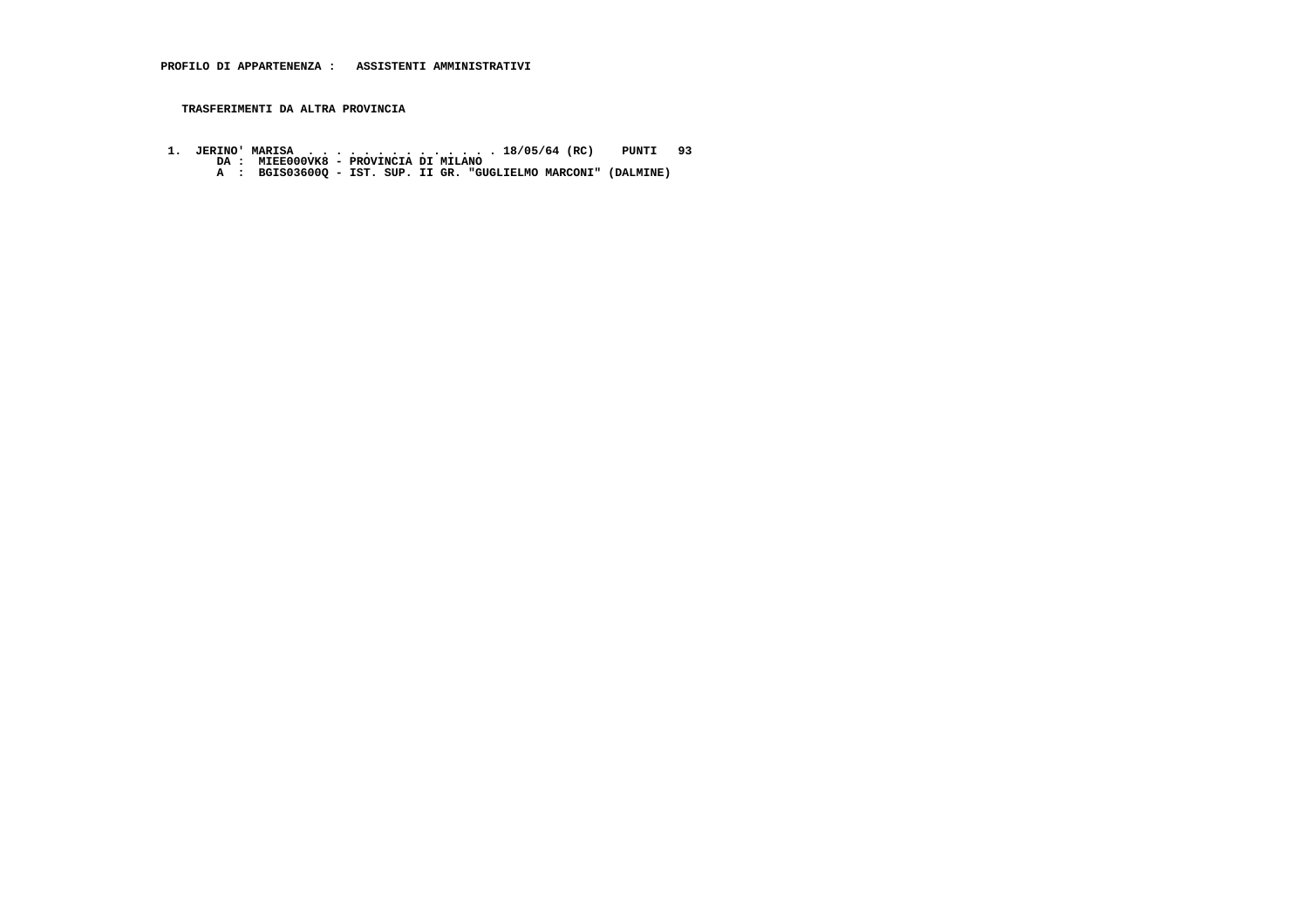**PASSAGGI DI PROFILO**

 **TRASFERIMENTI NELL'AMBITO DELLA PROVINCIA**

 **1. CALOIERO FRANCESCO . . . . . . . . . . . . 03/02/73 (EE) PUNTI 185 AREE RICHIESTE : AR20 - ALBERGHIERA. -** $\overline{a}$  **-DA : BGRH020009 - IP SERV. ALB. E RIST. "ALFREDO SONZOGNI" (NEMBRO)<br>A : BGRH020009 - IP SERV. ALB. E RIST. "ALFREDO SONZOGNI" (NEMBRO)<br>SU : AR20 - ALBERGHIERA** 

 **AL PROFILO DI : ASSISTENTI TECNICI**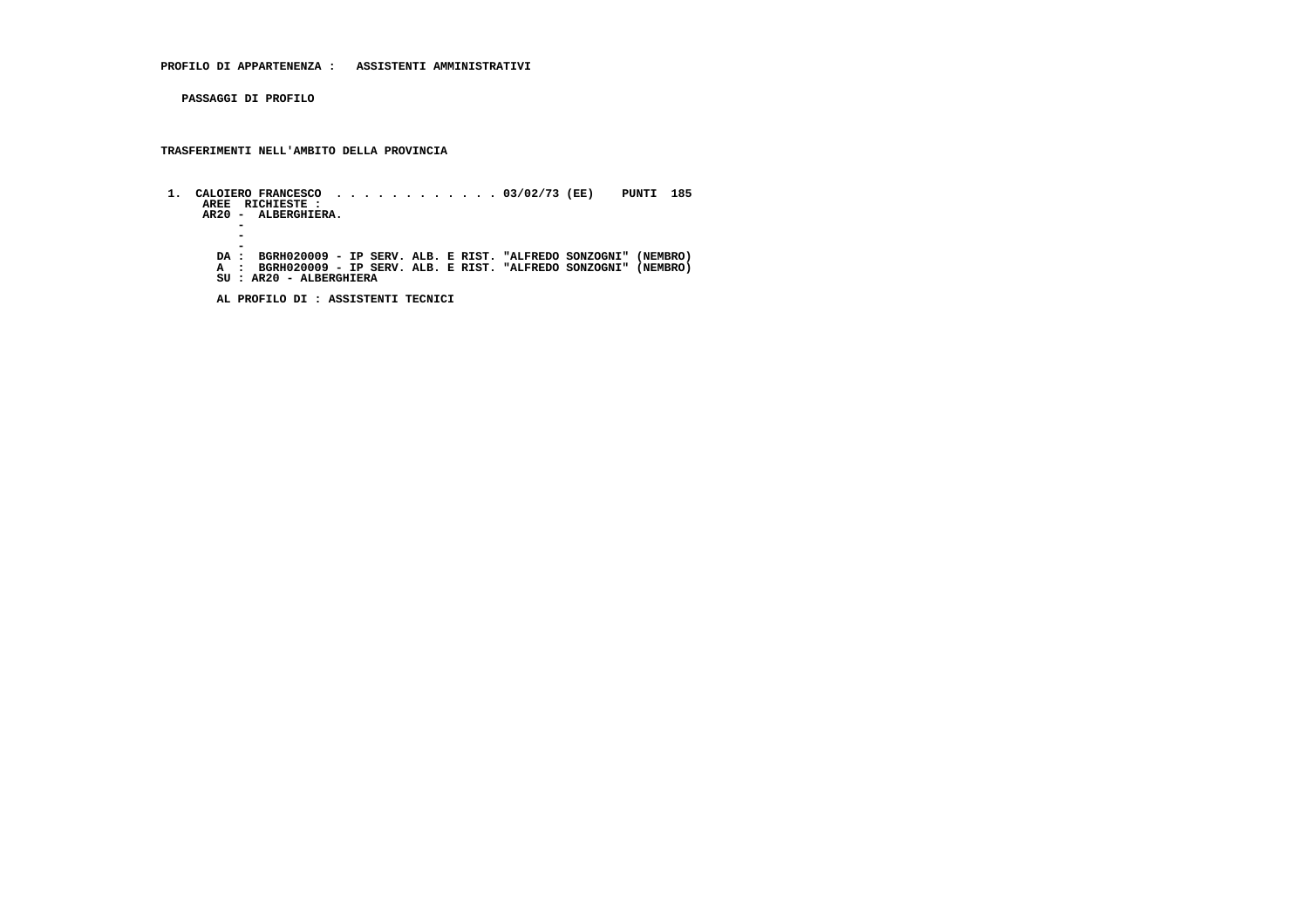**1. BAGGI ANTONELLA . . . . . . . . . . . . . . 16/06/58 (BG) PUNTI 822 AREE RICHIESTE : AR23 - CHIMICA. -** $\sim$  **- - DA : BGPS05000B - L. SCIENTIFICO "LORENZO MASCHERONI" (BERGAMO) A : BGPS05000B - L. SCIENTIFICO "LORENZO MASCHERONI" (BERGAMO) SU : AR23 - CHIMICA 2. CAPURSO ANTONIO . . . . . . . . . . . . . . 09/06/59 (BA) PUNTI 183 AREE RICHIESTE : AR08 - FISICA. - - - DA : BGIS013003 - IST. SUP. II GR. "DAVID MARIA TUROLDO" (ZOGNO) A : BGIS013003 - IST. SUP. II GR. "DAVID MARIA TUROLDO" (ZOGNO) SU : AR08 - FISICA 3. FERRARA FRANCESCO . . . . . . . . . . . . . 24/05/67 (NA) PUNTI 290 AREE RICHIESTE : AR02 - ELETTRONICA ED ELETTROTECNICA. AR08 - FISICA. - - DA : BGTD06000T - I.T. COMMERCIALE "BORTOLO BELOTTI" (BERGAMO)**A : BGIS021002 - IST. SUP. II GR. "CESARE PESENTI" (BERGAMO)  **SU : AR02 - ELETTRONICA ED ELETTROTECNICA 4. MUSICO' GELTRUDE . . . . . . . . . . . . . 31/12/55 (ME) PUNTI 512 AREE RICHIESTE : AR08 - FISICA. - - - DA : BGPM010002 - IST. MAGISTRALE "P. SECCO SUARDO" (BERGAMO) A : BGPS05000B - L. SCIENTIFICO "LORENZO MASCHERONI" (BERGAMO) SU : AR08 - FISICA (SOPRANNUMERARIO TRASFERITO A DOMANDA CONDIZIONATA)**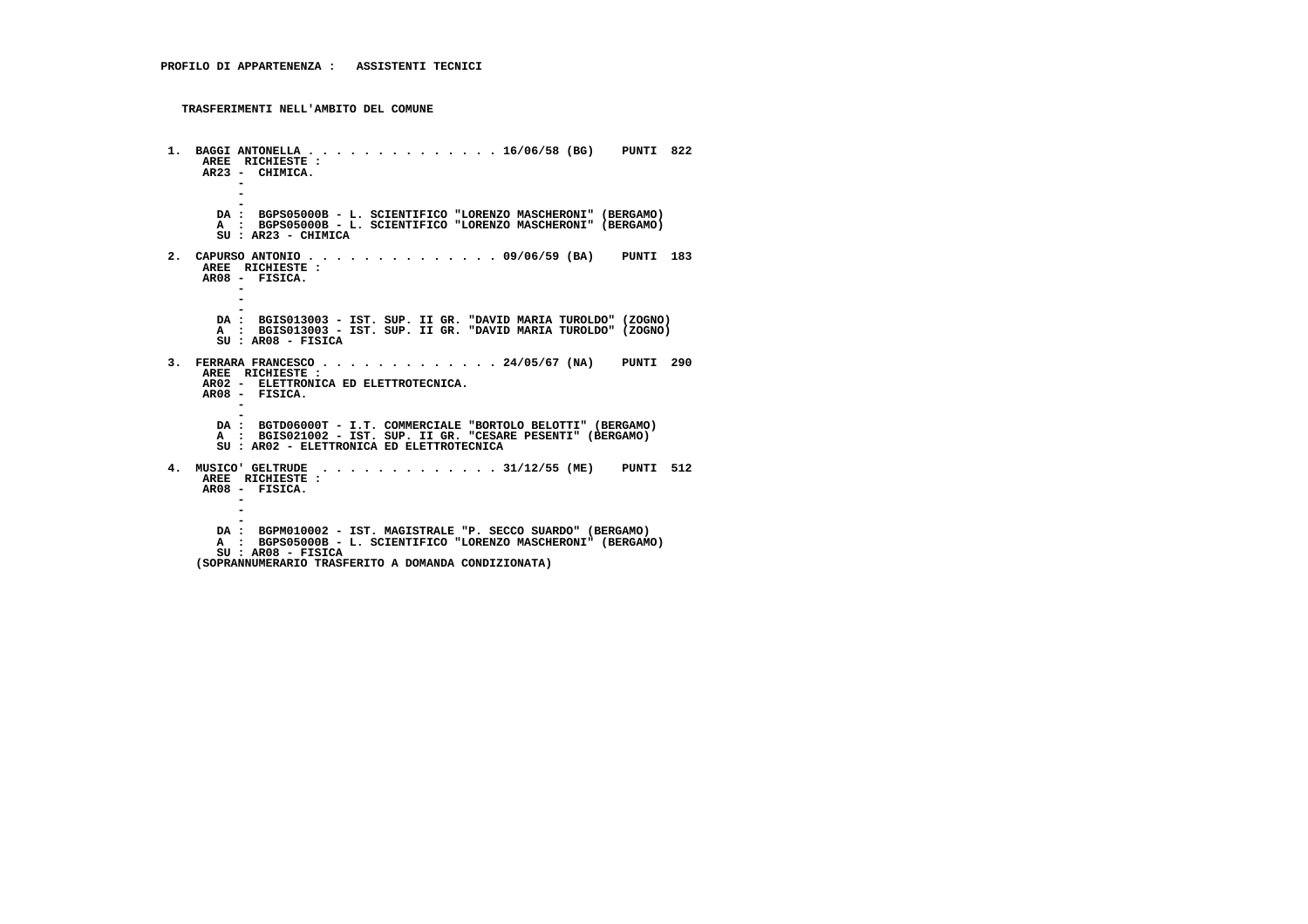**5. PALELLA ANTONINO . . . . . . . . . . . . . 16/04/50 (ME) PUNTI 180 AREE RICHIESTE : AR02 - ELETTRONICA ED ELETTROTECNICA. -** $\sim$  **-** $\overline{\phantom{a}}$  **- DA : BGIS021002 - IST. SUP. II GR. "CESARE PESENTI" (BERGAMO) A : BGTD06000T - I.T. COMMERCIALE "BORTOLO BELOTTI" (BERGAMO) SU : AR02 - ELETTRONICA ED ELETTROTECNICA 6. RIZZO DAVIDE . . . . . . . . . . . . . . . 09/02/76 (IM) PUNTI 188 AREE RICHIESTE : AR02 - ELETTRONICA ED ELETTROTECNICA. - - - DA : BGRH020009 - IP SERV. ALB. E RIST. "ALFREDO SONZOGNI" (NEMBRO) A : BGRH020009 - IP SERV. ALB. E RIST. "ALFREDO SONZOGNI" (NEMBRO) SU : AR02 - ELETTRONICA ED ELETTROTECNICA 7. VONO SALVATORE . . . . . . . . . . . . . . 21/04/57 (KR) PUNTI 468 AREE RICHIESTE : AR02 - ELETTRONICA ED ELETTROTECNICA. - - - DA : BGSL01000T - L. ARTISTICO " GIACOMO E PIO MANZU' " (BERGAMO) A : BGTF010003 - I.T. INDUSTRIALE "PIETRO PALEOCAPA" (BERGAMO) SU : AR02 - ELETTRONICA ED ELETTROTECNICA**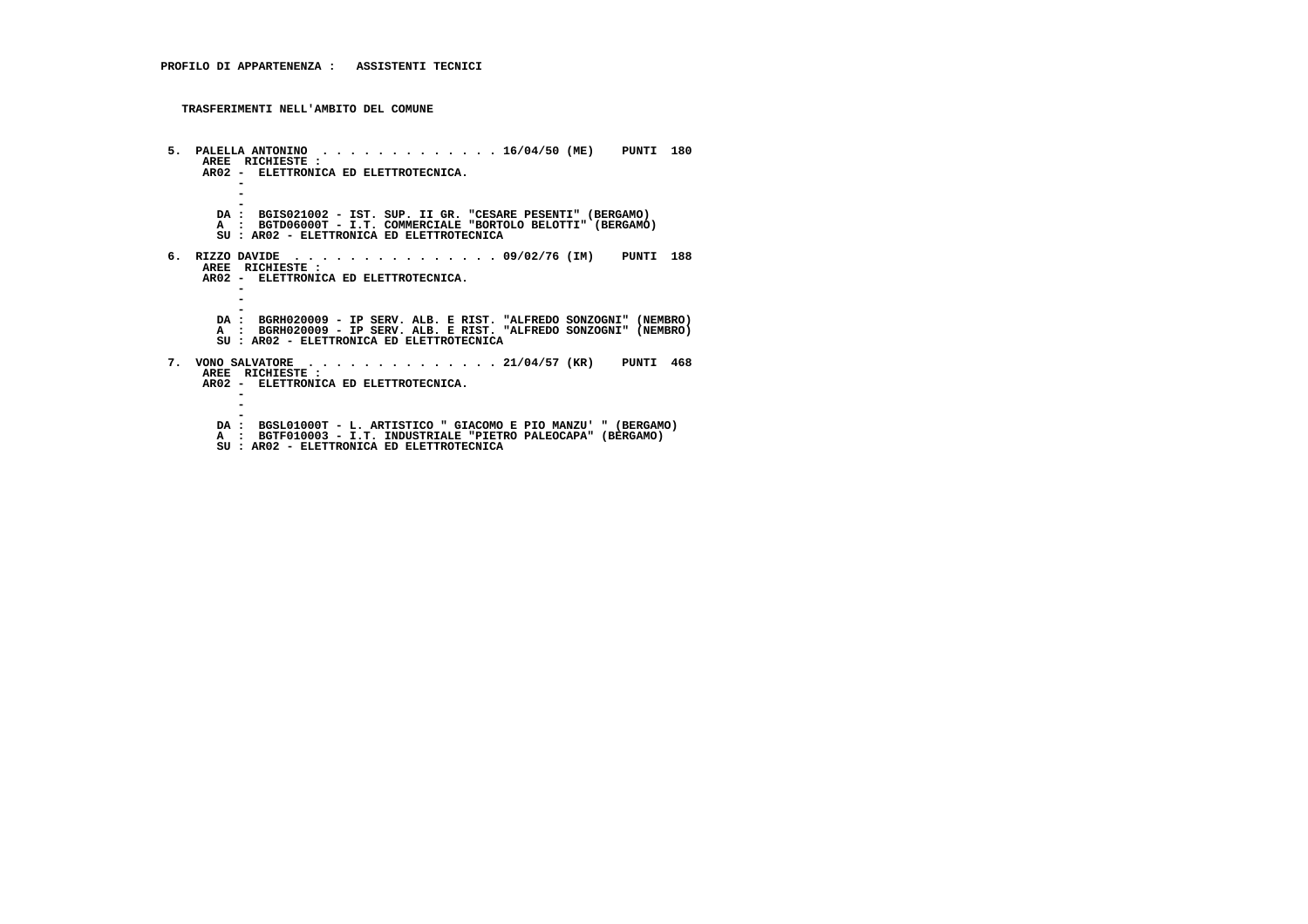```
 1. AIELLO ANNA MARIA . . . . . . . . . . . . . 06/09/60 (PA) PUNTI 161 AREE RICHIESTE :
AR02 - ELETTRONICA ED ELETTROTECNICA. AR08 - FISICA.
AR21 - ALBERGHIERA AMMINISTRATIVA CONTABILE. -
DA : BGEE000VM8 - PROVINCIA DI BERGAMO
A : BGSL01000T - L. ARTISTICO " GIACOMO E PIO MANZU' " (BERGAMO) SU : AR02 - ELETTRONICA ED ELETTROTECNICA 2. CALOIERO DANIELE . . . . . . . . . . . . . 01/08/76 (VV) PUNTI 83 AREE RICHIESTE :
AR20 - ALBERGHIERA. - -\sim -
DA : BGEE000VM8 - PROVINCIA DI BERGAMO
A : BGRH01000P - IP SERV. ALB. E RIST. DI SAN PELLEGRINO TERME (SAN PELLEGRINO TERME) SU : AR20 - ALBERGHIERA 3. CARUBIA CATERINA . . . . . . . . . . . . . 01/06/76 (AG) PUNTI 140 AREE RICHIESTE :
AR02 - ELETTRONICA ED ELETTROTECNICA. AR08 - FISICA. - -
DA : BGEE000VM8 - PROVINCIA DI BERGAMO
A : BGIS03600Q - IST. SUP. II GR. "GUGLIELMO MARCONI" (DALMINE)
SU : AR02 - ELETTRONICA ED ELETTROTECNICA
```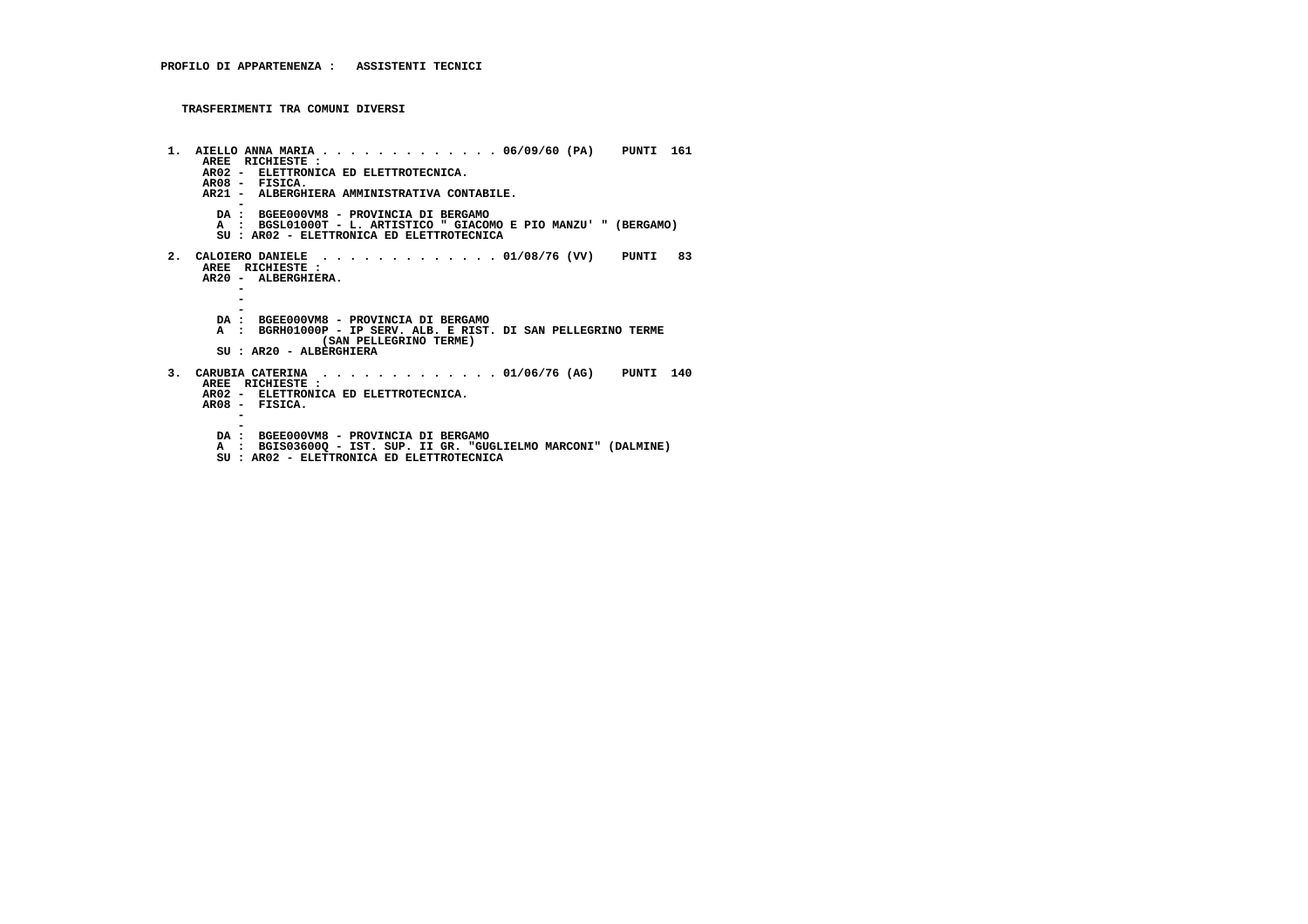```
 4. COLLEONI MARILENA . . . . . . . . . . . . . 29/08/66 (BG) PUNTI 201 AREE RICHIESTE :
AR23 - CHIMICA. -\sim - -
DA : BGPS17000D - L. SCIENTIFICO "EDOARDO AMALDI" (ALZANO LOMBARDO) A : BGPS05000B - L. SCIENTIFICO "LORENZO MASCHERONI" (BERGAMO) SU : AR23 - CHIMICA
PREC.:TRAS.NEL COMUNE DI EX-TITOLARITA' 5. CORVINO DOMENICO . . . . . . . . . . . . . 22/03/72 (SA) PUNTI 112 AREE RICHIESTE :
AR02 - ELETTRONICA ED ELETTROTECNICA. AR08 - FISICA. - -
DA : BGEE000VM8 - PROVINCIA DI BERGAMO
A : BGIS01700A - IST. SUP. II GR. "ETTORE MAJORANA" (SERIATE) SU : AR02 - ELETTRONICA ED ELETTROTECNICA 6. D'AMBROSIO FRANCESCO . . . . . . . . . . . 14/07/81 (CE) PUNTI 205 AREE RICHIESTE :
AR02 - ELETTRONICA ED ELETTROTECNICA. - - -
DA : BGIS01700A - IST. SUP. II GR. "ETTORE MAJORANA" (SERIATE)
A : BGIS01400V - IST. SUP. II GR. "LORENZO LOTTO" (TRESCORE BALNEARIO) SU : AR02 - ELETTRONICA ED ELETTROTECNICA 7. GAMBINO DOMENICO . . . . . . . . . . . . . 16/06/76 (VV) PUNTI 222 AREE RICHIESTE :
AR20 - ALBERGHIERA. - - -
DA : BGEE000VM8 - PROVINCIA DI BERGAMO
A : BGRH020009 - IP SERV. ALB. E RIST. "ALFREDO SONZOGNI" (NEMBRO) SU : AR20 - ALBERGHIERA
```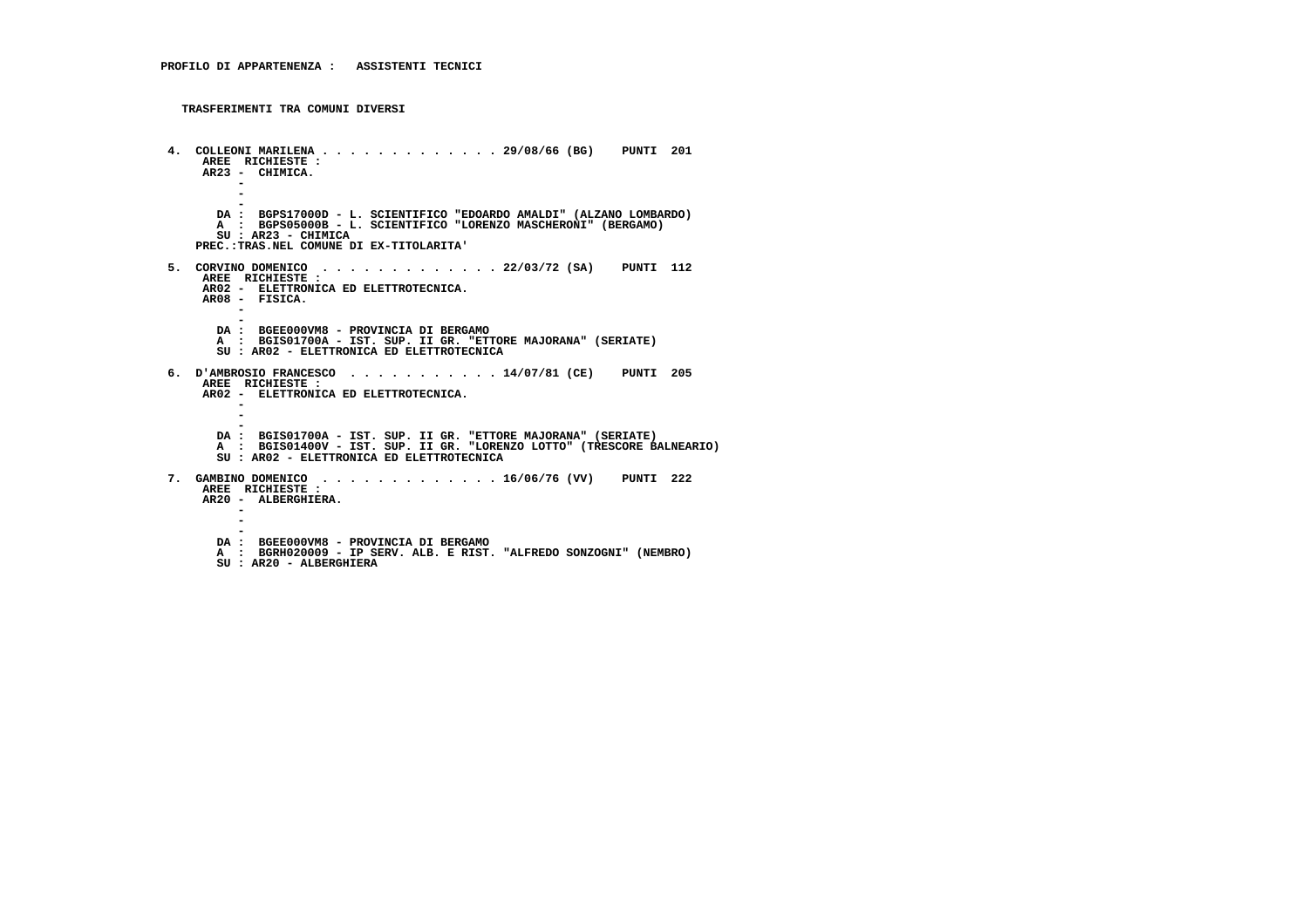```
 8. GIACALONE MATTEO MARIO . . . . . . . . . . 19/01/66 (TP) PUNTI 57 AREE RICHIESTE :
AR01 - MECCANICA.
AR08 - FISICA. - -
DA : BGEE000VM8 - PROVINCIA DI BERGAMO
A : BGIS02300N - IST. SUP. II GR. "SERAFINO RIVA" (SARNICO) SU : AR01 - MECCANICA 9. GRITTI ALBERTO . . . . . . . . . . . . . . 11/12/75 (LO) PUNTI 93 AREE RICHIESTE :
AR02 - ELETTRONICA ED ELETTROTECNICA. AR08 - FISICA. - -
DA : BGEE000VM8 - PROVINCIA DI BERGAMO
A : BGIS01100B - IST. SUP. II GR. "LUIGI EINAUDI" (DALMINE) SU : AR02 - ELETTRONICA ED ELETTROTECNICA 10. GRUGNETTI MARTA . . . . . . . . . . . . . . 03/03/65 (BG) PUNTI 105 AREE RICHIESTE :
AR02 - ELETTRONICA ED ELETTROTECNICA. - - -
DA : BGEE000VM8 - PROVINCIA DI BERGAMO
A : BGTL02000T - I.T. GEOMETRI "GIACOMO QUARENGHI" (BERGAMO) SU : AR02 - ELETTRONICA ED ELETTROTECNICA 11. GURRIERI GIUSEPPE . . . . . . . . . . . . . 09/07/52 (RG) PUNTI 121 AREE RICHIESTE : AR10 - EDILE. - - -
DA : BGEE000VM8 - PROVINCIA DI BERGAMO
A : BGTL02000T - I.T. GEOMETRI "GIACOMO QUARENGHI" (BERGAMO) SU : AR10 - EDILE
```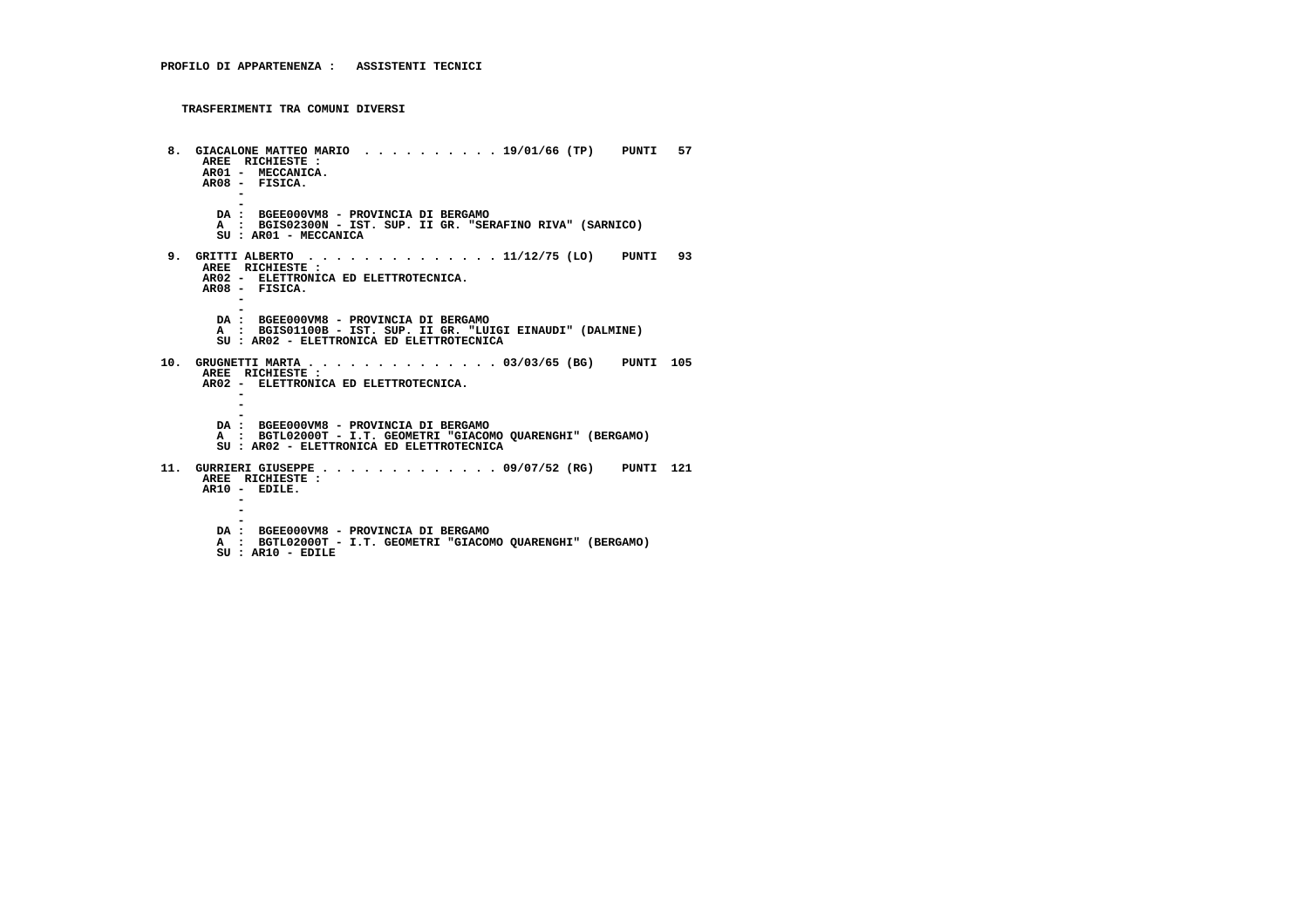```
 12. LEONE GIANLUCA . . . . . . . . . . . . . . 07/07/70 (TA) PUNTI 70 AREE RICHIESTE :
AR02 - ELETTRONICA ED ELETTROTECNICA. AR08 - FISICA.
AR21 - ALBERGHIERA AMMINISTRATIVA CONTABILE. -
DA : BGEE000VM8 - PROVINCIA DI BERGAMO
A : BGIS026005 - IST. SUP. II GR. "MARIAGRAZIA MAMOLI" (BERGAMO) SU : AR02 - ELETTRONICA ED ELETTROTECNICA PRECEDENZA PREVISTA DAL C.C.N.I. 13. LUZZA AMBROGIO . . . . . . . . . . . . . . 03/10/76 (VV) PUNTI 135 AREE RICHIESTE :
AR20 - ALBERGHIERA. -\sim - -
DA : BGEE000VM8 - PROVINCIA DI BERGAMO
A : BGRH020009 - IP SERV. ALB. E RIST. "ALFREDO SONZOGNI" (NEMBRO) SU : AR20 - ALBERGHIERA 14. PASCIUTI FILOMENA . . . . . . . . . . . . . 05/06/70 (EE) PUNTI 385 (*) AREE RICHIESTE :
AR23 - CHIMICA. - -
-
DA : BGTL02000T - I.T. GEOMETRI "GIACOMO QUARENGHI" (BERGAMO)
A : BGPS17000D - L. SCIENTIFICO "EDOARDO AMALDI" (ALZANO LOMBARDO) SU : AR23 - CHIMICA TRASFERITO D'UFFICIO
```
 **(\*) - IL PUNTEGGIO E' QUELLO RELATIVO ALLA GRADUATORIA DEI PERDENTI POSTO**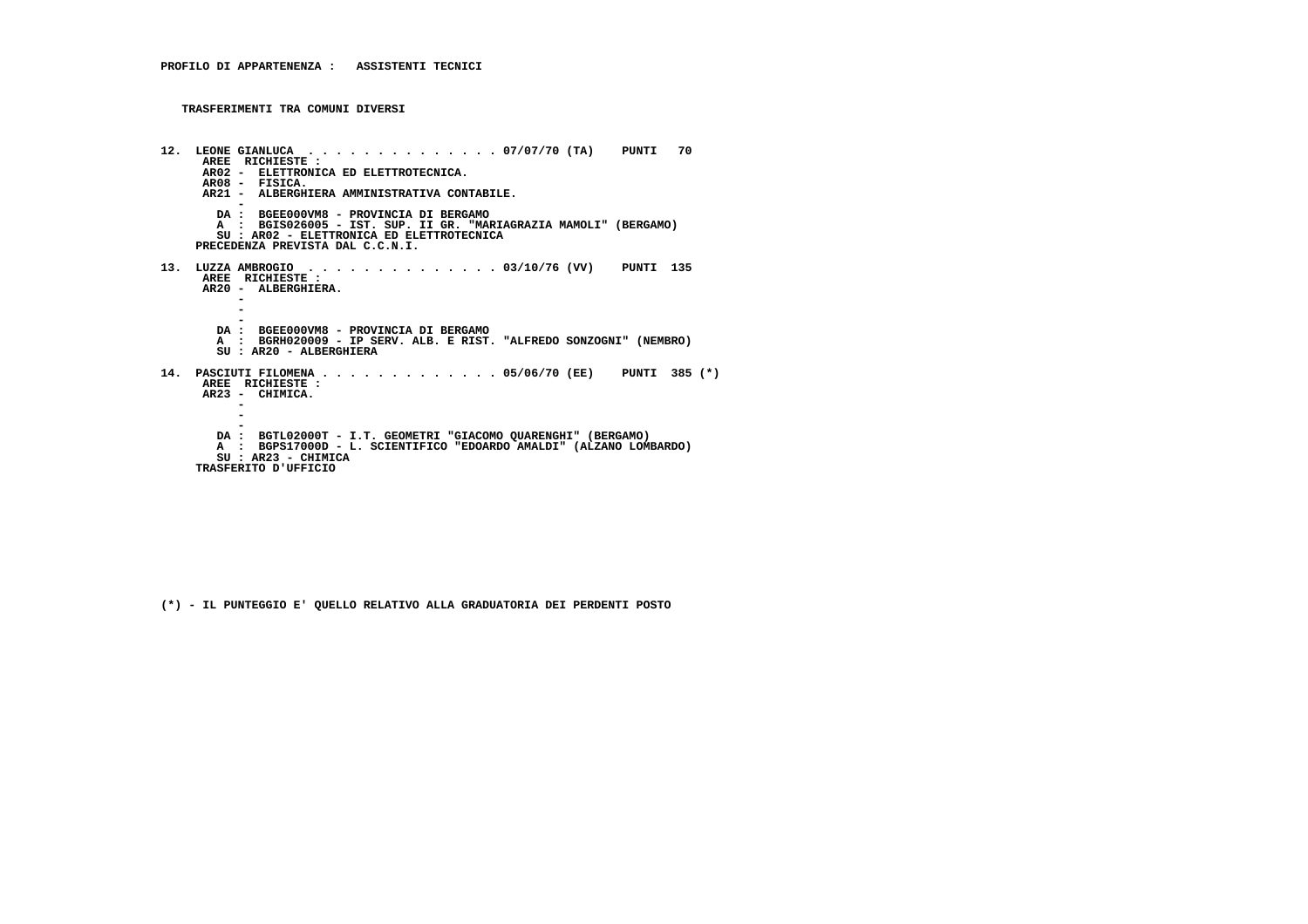```
 15. PICCIONE TERESA . . . . . . . . . . . . . . 08/11/76 (TP) PUNTI 126 AREE RICHIESTE :
AR23 - CHIMICA.
AR08 - FISICA.
AR02 - ELETTRONICA ED ELETTROTECNICA. -
DA : BGEE000VM8 - PROVINCIA DI BERGAMO
A : BGIS03600Q - IST. SUP. II GR. "GUGLIELMO MARCONI" (DALMINE) SU : AR02 - ELETTRONICA ED ELETTROTECNICA 16. RAMASCHIELLO GENNARO . . . . . . . . . . . 18/05/59 (NA) PUNTI 133 AREE RICHIESTE :
AR01 - MECCANICA. AR08 - FISICA. - -
DA : BGEE000VM8 - PROVINCIA DI BERGAMO
A : BGIS00700Q - IST. SUP. II GR. "IVAN PIANA" (LOVERE) SU : AR01 - MECCANICA 17. TUFANO TOMMASO . . . . . . . . . . . . . . 22/03/69 (NA) PUNTI 153 AREE RICHIESTE :
AR02 - ELETTRONICA ED ELETTROTECNICA. AR08 - FISICA. - -
DA : BGEE000VM8 - PROVINCIA DI BERGAMO
A : BGIS03600Q - IST. SUP. II GR. "GUGLIELMO MARCONI" (DALMINE) SU : AR02 - ELETTRONICA ED ELETTROTECNICA 18. VITILLO GIANLUCA . . . . . . . . . . . . . 25/11/70 (AV) PUNTI 162 AREE RICHIESTE :
AR02 - ELETTRONICA ED ELETTROTECNICA. AR08 - FISICA. - -
DA : BGEE000VM8 - PROVINCIA DI BERGAMO
A : BGIS01100B - IST. SUP. II GR. "LUIGI EINAUDI" (DALMINE) SU : AR02 - ELETTRONICA ED ELETTROTECNICA
```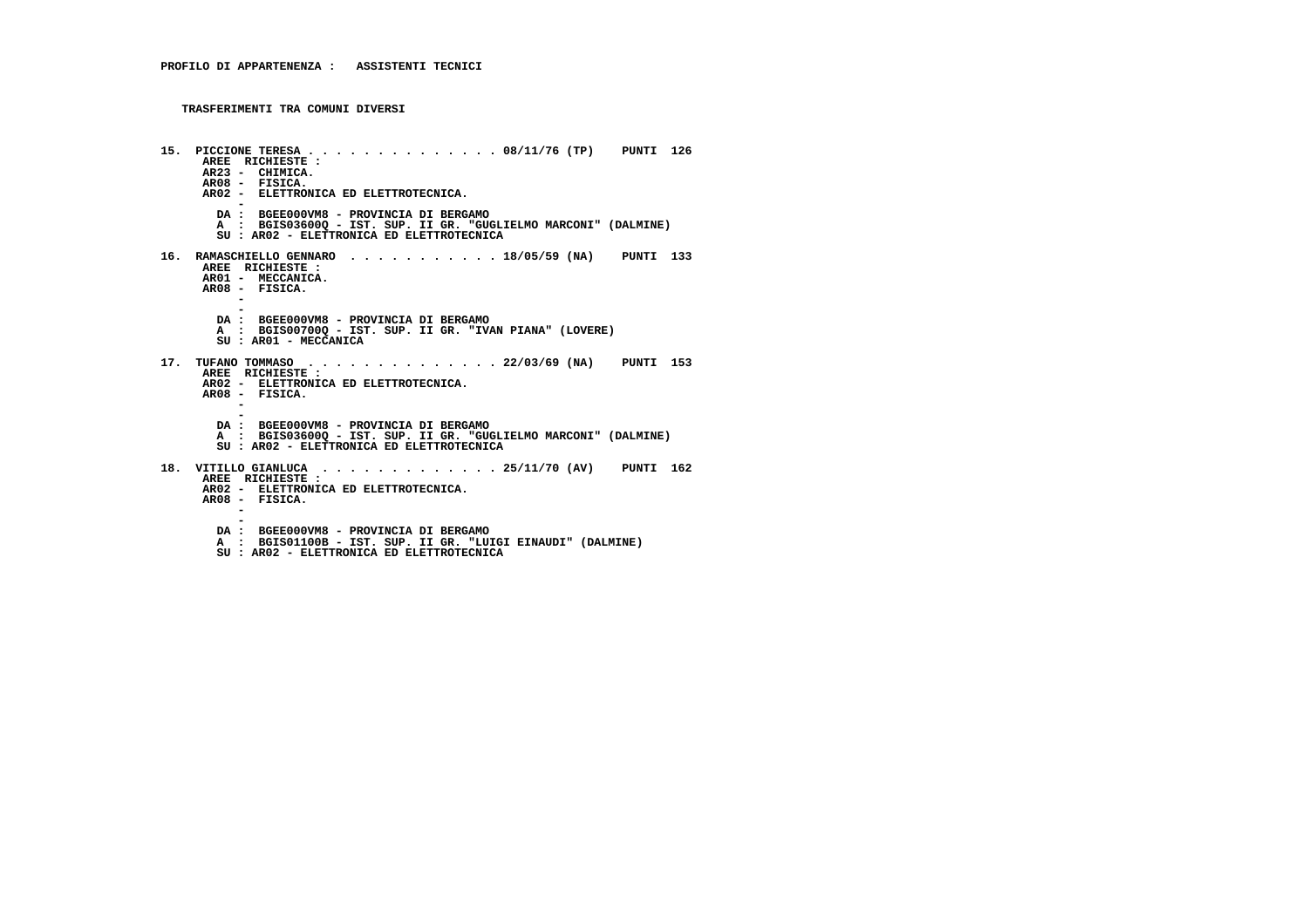- **19. ZANGA FRANCESCO . . . . . . . . . . . . . . 25/08/79 (NA) PUNTI 53 AREE RICHIESTE : AR20 ALBERGHIERA.**
	- **-**

 $\sim$  **-** $\overline{a}$ 

- 
- -**-**<br>DA : BGEE000VM8 PROVINCIA DI BERGAMO<br>A : BGRH020009 IP SERV. ALB. E RIST. "ALFREDO SONZOGNI" (NEMBRO)<br>SU : AR20 ALBERGHIERA
	-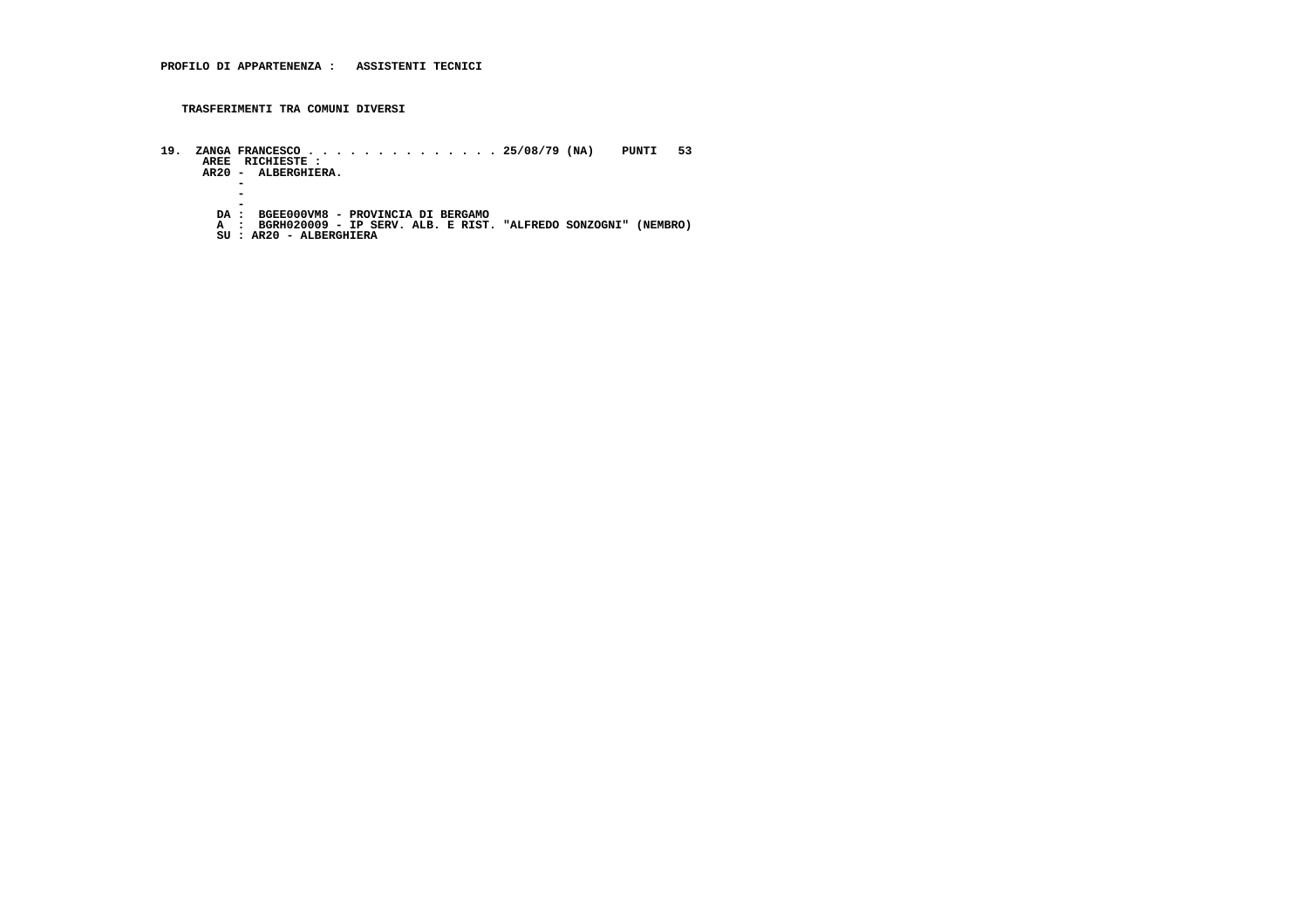### **TRASFERIMENTI DA ALTRA PROVINCIA**

- 1. GIANOTTI SILVIA . . . . . . . . . . . . . 02/01/79 (EE) PUNTI 313<br>DA : SOVC01000P CONVITTO NAZIONALE G. PIAZZI (SONDRIO)<br>A : BGRH01000P IP SERV. ALB. E RIST. DI SAN PELLEGRINO TERME<br>(SAN PELLEGRINO TERME)
	-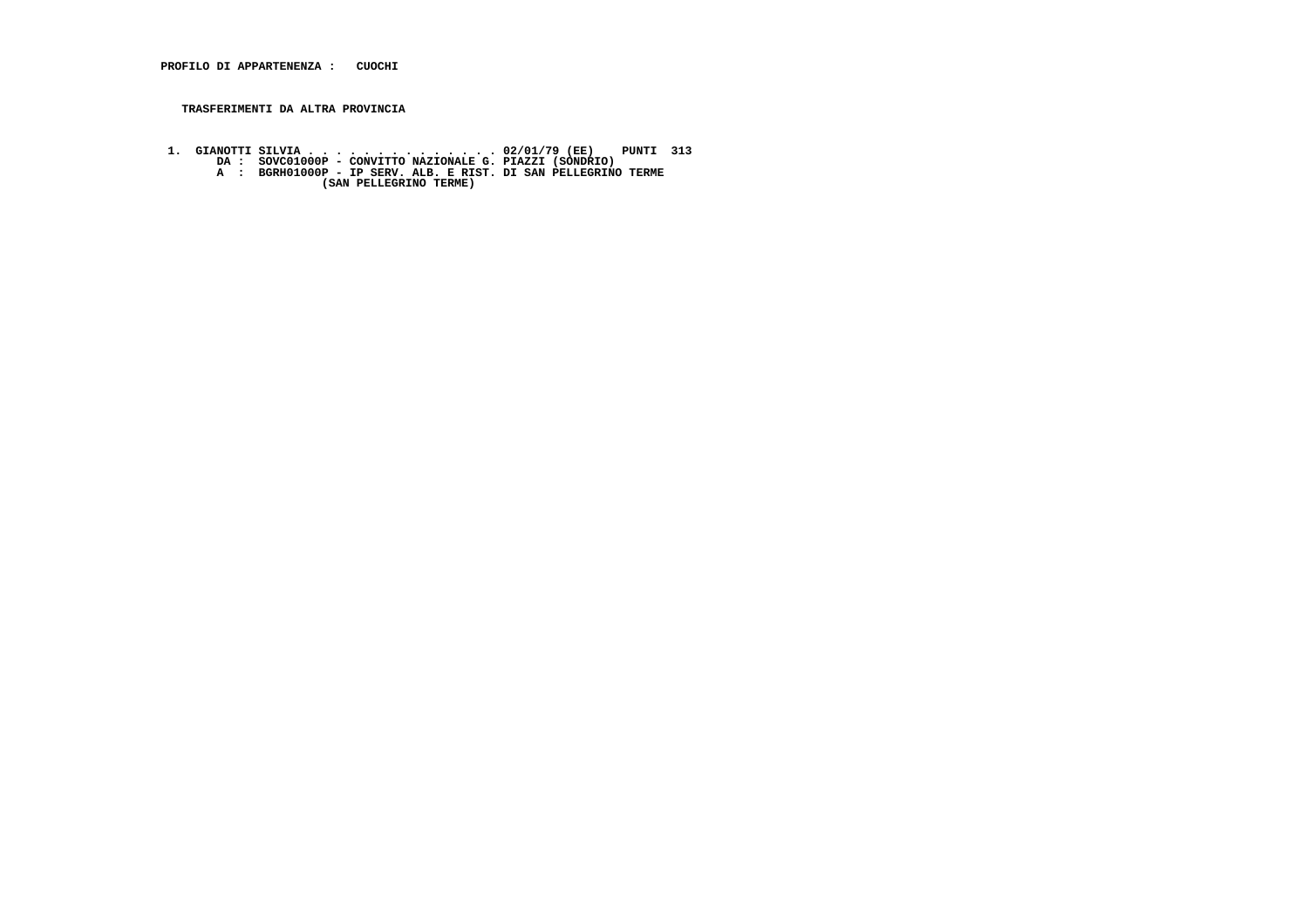- **1. BELLI MILENA . . . . . . . . . . . . . . . 16/06/58 (BG) PUNTI 119**DA : BGSL01000T - L. ARTISTICO " GIACOMO E PIO MANZU' " (BERGAMO)  **A : BGIC81300V - IST. COMPRENSIVO BERGAMO - DONADONI (BERGAMO)**
- **2. BIDOGGIA AURELIA . . . . . . . . . . . . . 26/02/56 (BS) PUNTI 646 DA : BGIS03700G - IST. SUP. II GR. "GUGLIELMO OBERDAN" (TREVIGLIO) A : BGIC8AD00P - IST. COMPRENSIVO TREVIGLIO "GROSSI" (TREVIGLIO)**
- **3. CASSA MADDALENA . . . . . . . . . . . . . . 18/05/67 (FG) PUNTI 226 DA : BGIS00200L IST. SUP. II GR. "SIMONE WEIL" (TREVIGLIO) A : BGIS03700G IST. SUP. II GR. "GUGLIELMO OBERDAN" (TREVIGLIO)**
- **4. FERRARO RENZO . . . . . . . . . . . . . . . 19/11/70 (VV) PUNTI 230 DA : BGIC8AE00E IST. COMPRENSIVO TREVIGLIO "DE AMICIS" (TREVIGLIO) A : BGIS004008 - IST. SUP. II GR. "ORESTE MOZZALI" (TREVIGLIO)**
- **5. GALLUCCIO LAURA . . . . . . . . . . . . . . 24/04/63 (BG) PUNTI 253 DA : BGIC811007 IST. COMPRENSIVO BERGAMO V.MUZIO (BERGAMO) A : BGIS03100L - IST. SUP. II GR. "MARIO RIGONI STERN" (BERGAMO)**
- **6. MANCINI LAURA . . . . . . . . . . . . . . . 18/06/52 (BA) PUNTI 215 DA : BGIC8AF00A IST. COMPRENSIVO BERGAMO "SAVOIA-NULLO" (BERGAMO) A : BGIC81400P - IST. COMPRENSIVO BERGAMO - DA ROSCIATE (BERGAMO)**
- **7. MARASCO ANTONIETTA . . . . . . . . . . . . 16/07/62 (NA) PUNTI 366 DA : BGPM010002 IST. MAGISTRALE "P. SECCO SUARDO" (BERGAMO) A : BGIS03100L - IST. SUP. II GR. "MARIO RIGONI STERN" (BERGAMO)**
- **8. MARI' ROSARIA . . . . . . . . . . . . . . . 13/05/65 (EE) PUNTI 548 DA : BGIC81400P IST. COMPRENSIVO BERGAMO DA ROSCIATE (BERGAMO) A : BGPS05000B - L. SCIENTIFICO "LORENZO MASCHERONI" (BERGAMO)**
- **9. MARINI LORNA . . . . . . . . . . . . . . . 13/11/59 (EE) PUNTI 189 DA : BGVC010005 CONVITTO NAZIONALE C. BATTISTI (LOVERE) A : BGIC855001 - IST. COMPRENSIVO LOVERE (LOVERE)**
- **10. MISTONE SILVIA . . . . . . . . . . . . . . 05/12/63 (EE) PUNTI 178 DA : BGIC855001 IST. COMPRENSIVO LOVERE (LOVERE) A : BGIS00100R - IST. SUP. II GR. "DECIO CELERI" (LOVERE)**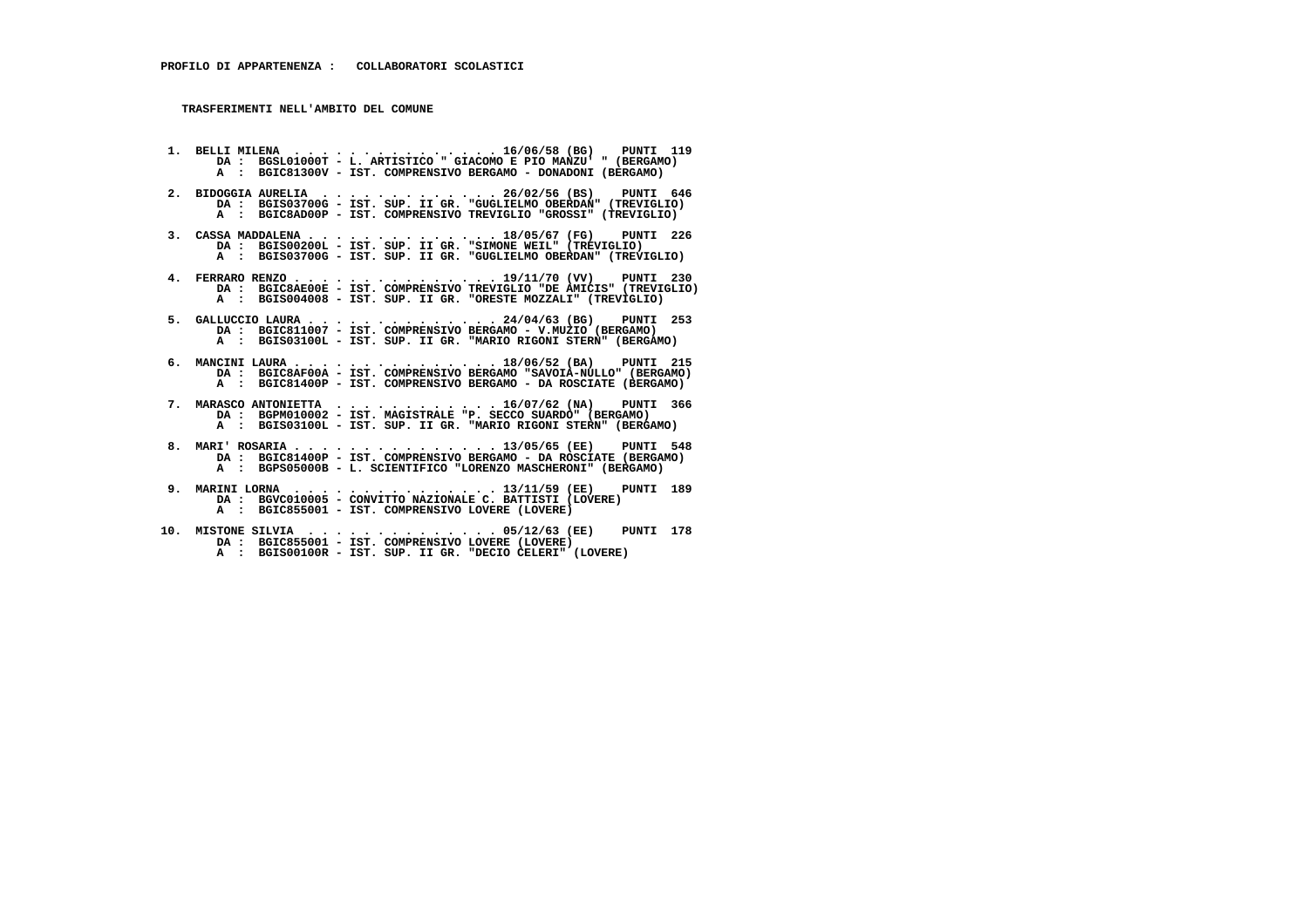- **11. OLIVA GIUSEPPE . . . . . . . . . . . . . . 15/02/61 (SA) PUNTI 432 DA : BGIS03800B IST. SUP. II GR. "GUIDO GALLI" (BERGAMO) A : BGTD06000T I.T. COMMERCIALE "BORTOLO BELOTTI" (BERGAMO)**
- **12. PAGANI ELENA . . . . . . . . . . . . . . . 11/10/66 (BG) PUNTI 201 DA : BGIC82100T - IST. COMPRENSIVO ALZANO LOMBARDO (ALZANO LOMBARDO) A : BGPS17000D - L. SCIENTIFICO "EDOARDO AMALDI" (ALZANO LOMBARDO)**
- **13. PERRONE ISABELLA . . . . . . . . . . . . . 01/04/65 (BR) PUNTI 188 DA : BGPM010002 IST. MAGISTRALE "P. SECCO SUARDO" (BERGAMO) A : BGPS05000B - L. SCIENTIFICO "LORENZO MASCHERONI" (BERGAMO)**
- **14. PRESTA AURORA . . . . . . . . . . . . . . . 14/05/60 (BG) PUNTI 337 DA : BGPS02000G L. SCIENTIFICO "FILIPPO LUSSANA" (BERGAMO) A : BGTD030002 - I.T. COMMERCIALE "VITTORIO EMANUELE II" (BERGAMO)**
- **15. RAVASIO DIEGO . . . . . . . . . . . . . . . 22/07/71 (BG) PUNTI 182 DA : BGIC80800B IST. COMPRENSIVO BERGAMO S.LUCIA (BERGAMO) A : BGPM010002 - IST. MAGISTRALE "P. SECCO SUARDO" (BERGAMO)**
- **16. RECALCATI ELIANA . . . . . . . . . . . . . 08/03/63 (MI) PUNTI 216 DA : BGIS03200C IST. SUP. II GR. "GIULIO NATTA" (BERGAMO) A : BGIS021002 IST. SUP. II GR. "CESARE PESENTI" (BERGAMO)**
- **17. REGAZZONI ONORINA . . . . . . . . . . . . . 18/02/61 (BG) PUNTI 210 DA : BGPM010002 IST. MAGISTRALE "P. SECCO SUARDO" (BERGAMO) A : BGTD030002 - I.T. COMMERCIALE "VITTORIO EMANUELE II" (BERGAMO)**
- **18. RUSSOTTO CARMELA . . . . . . . . . . . . . 24/11/71 (AG) PUNTI 257 DA : BGIS03200C IST. SUP. II GR. "GIULIO NATTA" (BERGAMO) A : BGIC81600A - IST. COMPRENSIVO BERGAMO - G.D. PETTENI (BERGAMO)**
- **19. SCOGNAMIGLIO CATERINA . . . . . . . . . . . 26/10/71 (NA) PUNTI 191 DA : BGIC855001 IST. COMPRENSIVO LOVERE (LOVERE) A : BGVC010005 CONVITTO NAZIONALE C. BATTISTI (LOVERE)**
- **20. TROMBETTA VINCENZO . . . . . . . . . . . . 22/11/68 (NA) PUNTI 229 DA : BGIS00200L IST. SUP. II GR. "SIMONE WEIL" (TREVIGLIO) A : BGIC8AE00E - IST. COMPRENSIVO TREVIGLIO "DE AMICIS" (TREVIGLIO)**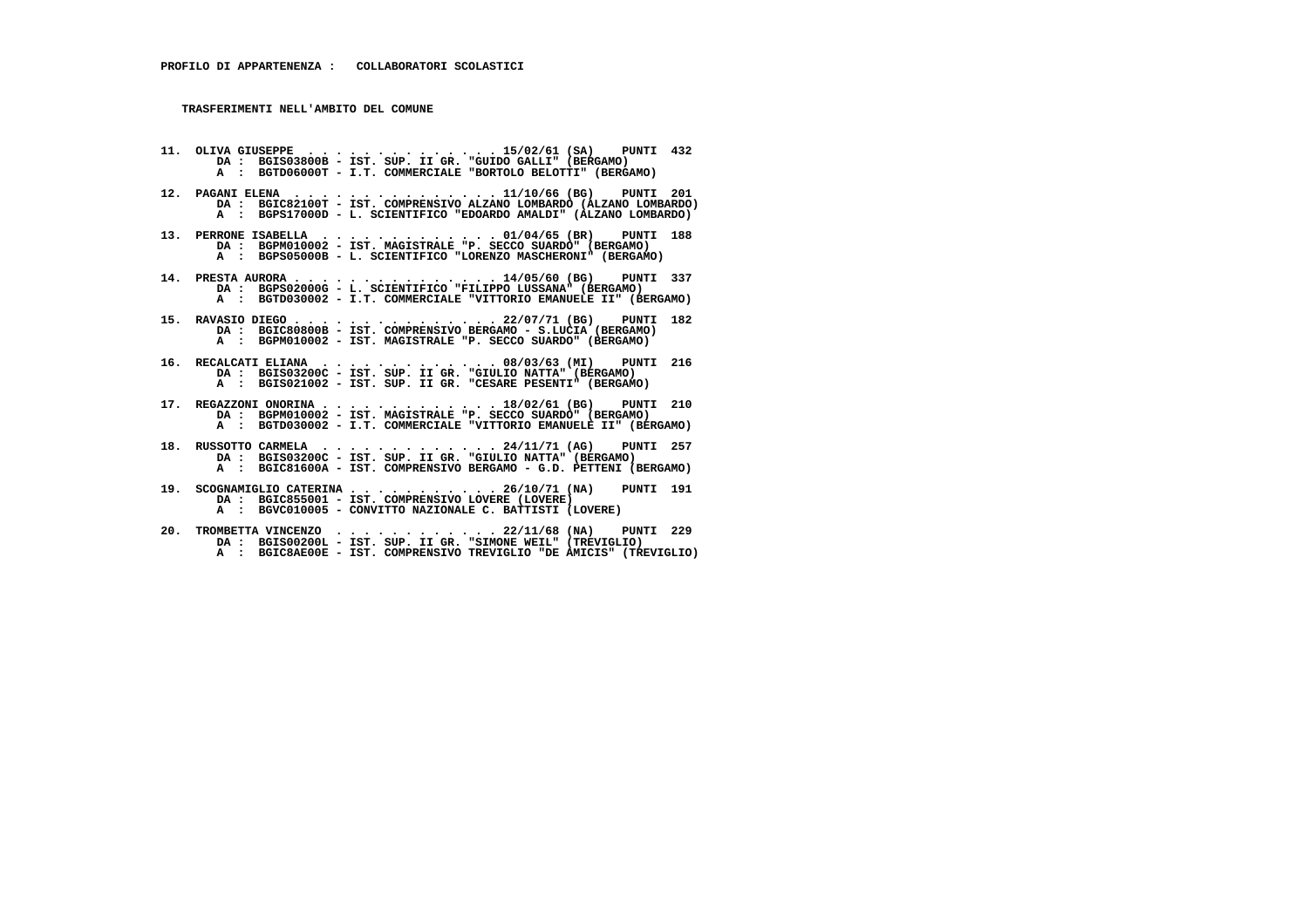**21. ZANINI BARBARA . . . . . . . . . . . . . . 09/11/68 (BG) PUNTI 443 DA : BGIC8AD00P - IST. COMPRENSIVO TREVIGLIO "GROSSI" (TREVIGLIO) A : BGIC8AE00E - IST. COMPRENSIVO TREVIGLIO "DE AMICIS" (TREVIGLIO)**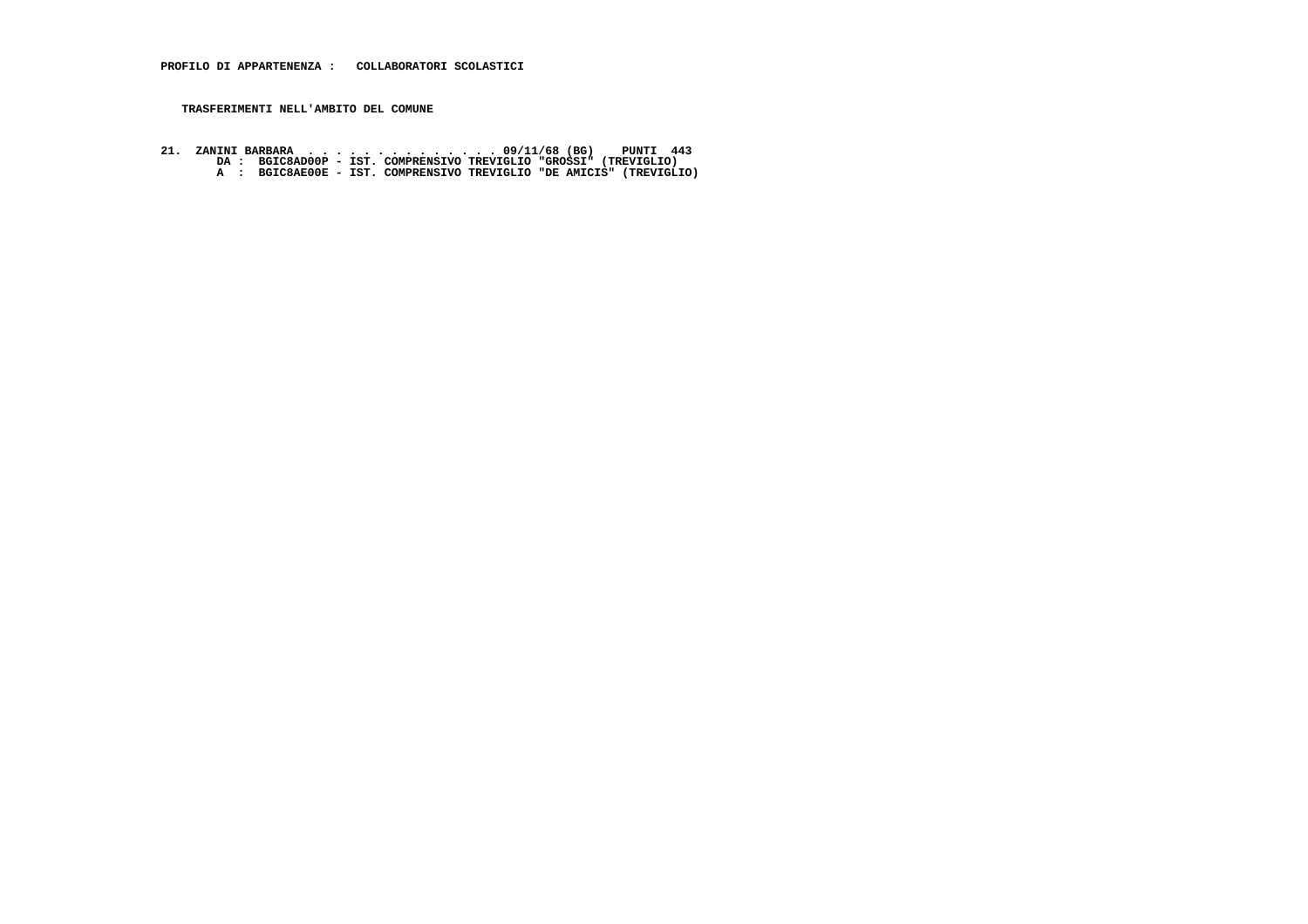**1. AGOSTINELLA CONSILIA . . . . . . . . . . . 30/09/67 (MI) PUNTI 136 DA : BGEE000VM8 - PROVINCIA DI BERGAMO A : BGIC8AB003 - IST. COMPRENSIVO DALMINE "A. MORO" (DALMINE) 2. ALBANI ROCCHETTI MONICA . . . . . . . . . . 30/06/65 (BG) PUNTI 96 DA : BGEE000VM8 - PROVINCIA DI BERGAMO A : BGIS02900L - IST. SUP. II GR. "CATERINA CANIANA" (BERGAMO) 3. ALBINI CARMELA . . . . . . . . . . . . . . 12/08/57 (CT) PUNTI 184 DA : BGPS02000G - L. SCIENTIFICO "FILIPPO LUSSANA" (BERGAMO) A : BGIS01700A - IST. SUP. II GR. "ETTORE MAJORANA" (SERIATE) 4. ALESSI IVO MASSIMO . . . . . . . . . . . . 15/12/69 (CL) PUNTI 182 DA : BGEE000VM8 - PROVINCIA DI BERGAMO A : BGIS01100B - IST. SUP. II GR. "LUIGI EINAUDI" (DALMINE) 5. ARICI ANNALISA . . . . . . . . . . . . . . 08/11/76 (BG) PUNTI 129 DA : BGEE000VM8 - PROVINCIA DI BERGAMO A : BGIC883005 - IST. COMPRENSIVO TRESCORE BALNEARIO (TRESCORE BALNEARIO) 6. ARTIERI GIULIANA . . . . . . . . . . . . . 10/01/59 (MI) PUNTI 277 DA : BGIC8AD00P - IST. COMPRENSIVO TREVIGLIO "GROSSI" (TREVIGLIO) A : BGIS01100B - IST. SUP. II GR. "LUIGI EINAUDI" (DALMINE) 7. ASCONE GIROLAMA . . . . . . . . . . . . . . 03/10/63 (RC) PUNTI 102 DA : BGEE000VM8 - PROVINCIA DI BERGAMO A : BGIS03200C - IST. SUP. II GR. "GIULIO NATTA" (BERGAMO) 8. AVERARA ANGIOLINA . . . . . . . . . . . . . 27/02/55 (BG) PUNTI 736 DA : BGIC826001 - IST. COMPRENSIVO BONATE SOPRA "ALDO MORO" (BONATE SOPRA) A : BGIC84500A - IST. COMPRENSIVO CURNO (CURNO) 9. AZZARONE RITA . . . . . . . . . . . . . . . 01/09/69 (EE) PUNTI 175 DA : BGIS00200L - IST. SUP. II GR. "SIMONE WEIL" (TREVIGLIO) A : BGPS04000R - L. SCIENTIFICO "GALILEO GALILEI" (CARAVAGGIO) 10. BAGGI OLIVO . . . . . . . . . . . . . . . . 07/03/55 (BG) PUNTI 548 DA : BGIC876002 - IST. COMPRENSIVO SERIATE - ALDO MORO (SERIATE)**

 **A : BGIC80700G - IST. COMPRENSIVO BERGAMO DE AMICIS (BERGAMO)**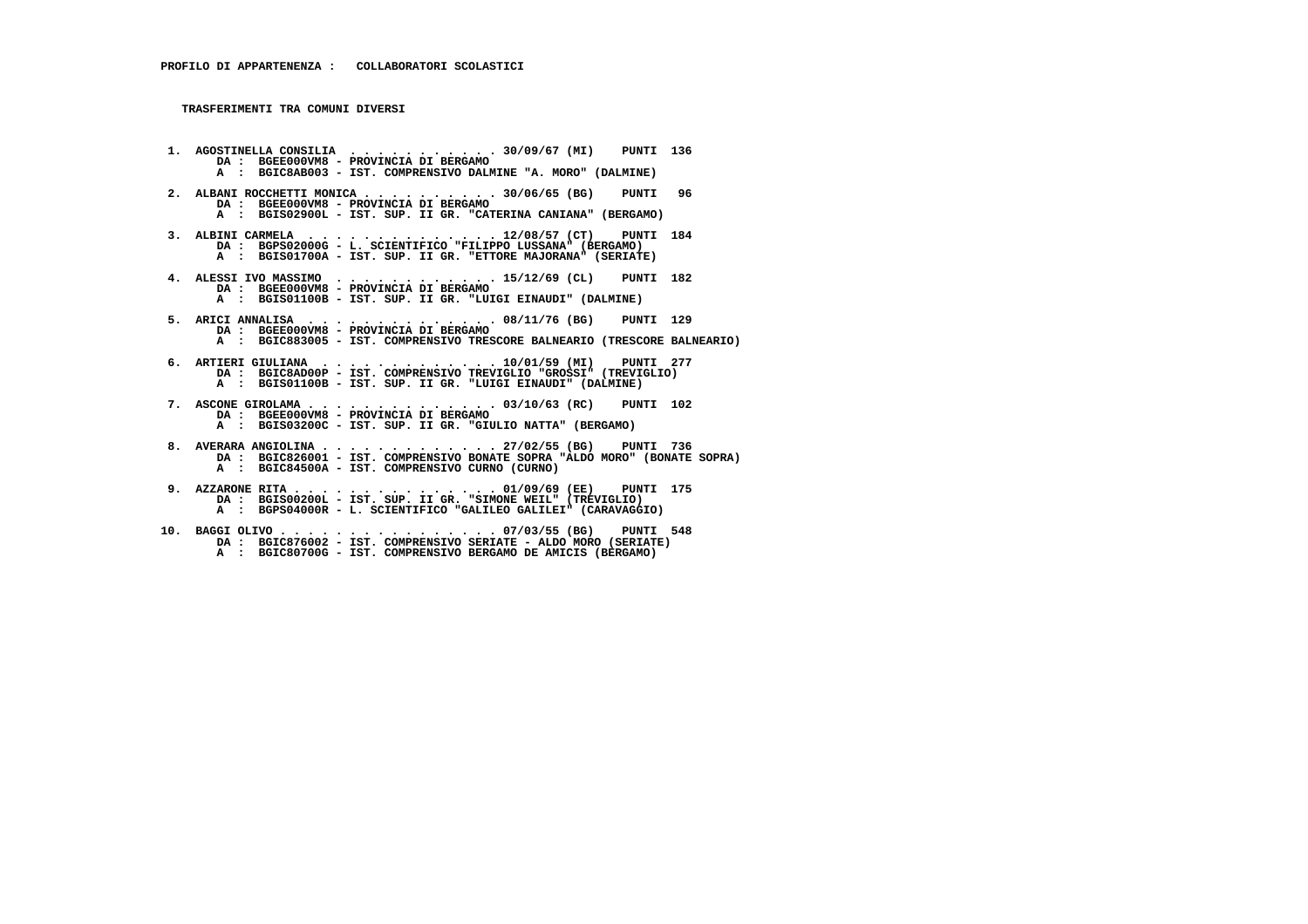- **11. BALDUCCHI MARIA AMABILE . . . . . . . . . . 22/07/56 (BG) PUNTI 404 DA : BGIC817006 - IST. COMPRENSIVO ALBANO S.ALESSANDRO (ALBANO SANT'ALESSANDRO)**
- **A : BGIS02300N IST. SUP. II GR. "SERAFINO RIVA" (SARNICO)**
	- **12. BARBAROTTO MARIA SALVATRICE . . . . . . . . 09/07/71 (EN) PUNTI 98 DA : BGEE000VM8 - PROVINCIA DI BERGAMO**
- **A : BGIC840007 IST. COMPRENSIVO CHIUDUNO (CHIUDUNO)**
- **13. BARONI SARA . . . . . . . . . . . . . . . . 27/01/79 (BG) PUNTI 188 DA : BGIS026005 IST. SUP. II GR. "MARIAGRAZIA MAMOLI" (BERGAMO) A : BGRH01000P - IP SERV. ALB. E RIST. DI SAN PELLEGRINO TERME (SAN PELLEGRINO TERME)**
- **14. BELINGHERI CLEOFE . . . . . . . . . . . . . 17/09/58 (BG) PUNTI 134 DA : BGCT70700C CENTRO TERRIT. E.D.A. COSTA VOLPINO (COSTA VOLPINO) A : BGIC855001 - IST. COMPRENSIVO LOVERE (LOVERE)**
- **15. BELOTTI MARIA MADDALENA . . . . . . . . . . 25/04/66 (BG) PUNTI 516 DA : BGIS013003 IST. SUP. II GR. "DAVID MARIA TUROLDO" (ZOGNO) A : BGIC87400A - IST. COMPRENSIVO SERINA (SERINA) PREC.:TRASF. SCUOLA DI EX-TITOLARITA'**
- **16. BERGAMINI MARINA . . . . . . . . . . . . . 17/06/62 (BG) PUNTI 189 DA : BGVC010005 CONVITTO NAZIONALE C. BATTISTI (LOVERE) A : BGIS01600E - IST. SUP. II GR. "VALLE SERIANA" (GAZZANIGA)**
- **17. BIANCHI MARIA . . . . . . . . . . . . . . . 05/02/65 (BG) PUNTI 143 DA : BGEE000VM8 PROVINCIA DI BERGAMO A : BGVC010005 - CONVITTO NAZIONALE C. BATTISTI (LOVERE)**
- **18. BOLOGNINI EMANUELA . . . . . . . . . . . . 18/09/66 (BS) PUNTI 104 DA : BGEE000VM8 - PROVINCIA DI BERGAMO A : BGIS00700Q - IST. SUP. II GR. "IVAN PIANA" (LOVERE)**
- **19. BONALDA NICOLETTA . . . . . . . . . . . . . 24/04/64 (BG) PUNTI 106 DA : BGEE000VM8 PROVINCIA DI BERGAMO A : BGIC80600Q - IST. COMPRENSIVO CLUSONE (CLUSONE) PRECEDENZA PREVISTA DAL C.C.N.I.**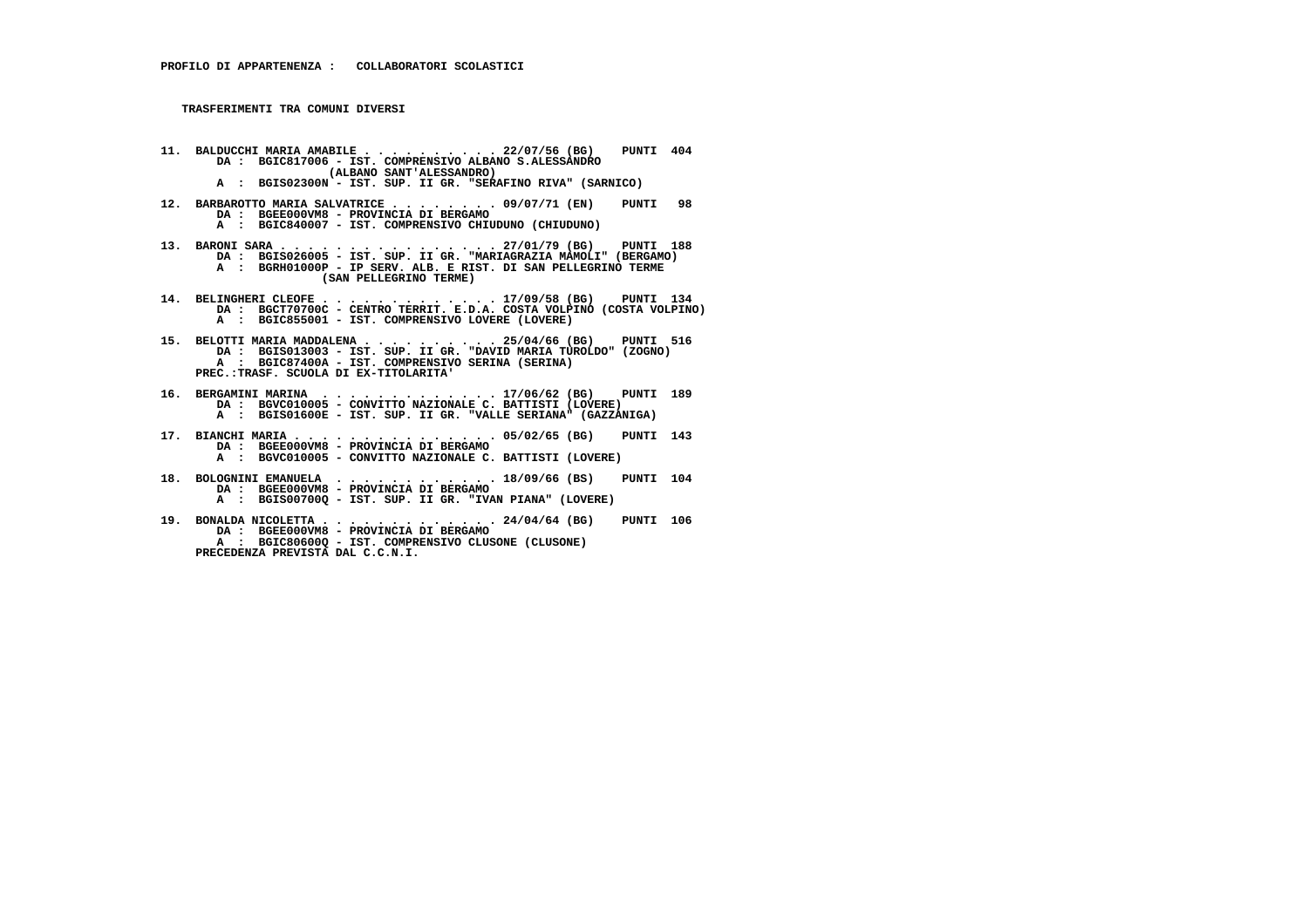- **20. BONETTI ANDREA . . . . . . . . . . . . . . 29/10/59 (BG) PUNTI 538 DA : BGIC855001 IST. COMPRENSIVO LOVERE (LOVERE) A : BGIC81400P - IST. COMPRENSIVO BERGAMO - DA ROSCIATE (BERGAMO) 21. BONORIS RAFFAELLA . . . . . . . . . . . . . 05/01/61 (BG) PUNTI 114 DA : BGEE000VM8 - PROVINCIA DI BERGAMO A : BGRH020009 - IP SERV. ALB. E RIST. "ALFREDO SONZOGNI" (NEMBRO) 22. BORELLI ROSARIA MARIA CONC . . . . . . . . 07/10/68 (PA) PUNTI 109 DA : BGEE000VM8 - PROVINCIA DI BERGAMO A : BGIC817006 - IST. COMPRENSIVO ALBANO S.ALESSANDRO (ALBANO SANT'ALESSANDRO) 23. BOSIO LUCIA . . . . . . . . . . . . . . . . 12/06/62 (BG) PUNTI 141 DA : BGIS01400V - IST. SUP. II GR. "LORENZO LOTTO" (TRESCORE BALNEARIO) A : BGIS01700A - IST. SUP. II GR. "ETTORE MAJORANA" (SERIATE) 24. BRUNO LIDIA . . . . . . . . . . . . . . . . 16/06/61 (LE) PUNTI 148 DA : BGIS03700G - IST. SUP. II GR. "GUGLIELMO OBERDAN" (TREVIGLIO) A : BGIC83700B - IST. COMPRENSIVO CASIRATE D'ADDA (CASIRATE D'ADDA) 25. CACCIA CONNIE . . . . . . . . . . . . . . . 04/08/74 (BG) PUNTI 187 DA : BGRH020009 - IP SERV. ALB. E RIST. "ALFREDO SONZOGNI" (NEMBRO) A : BGIS01600E - IST. SUP. II GR. "VALLE SERIANA" (GAZZANIGA) 26. CACCIOLA FRANCESCA . . . . . . . . . . . . 31/05/63 (NA) PUNTI 116 DA : BGEE000VM8 - PROVINCIA DI BERGAMO A : BGIS004008 - IST. SUP. II GR. "ORESTE MOZZALI" (TREVIGLIO) 27. CADEDDU BARBARINA . . . . . . . . . . . . . 17/06/69 (MI) PUNTI 171 DA : BGIC85000T - IST. COMPRENSIVO GORLE (GORLE) A : BGIC81600A - IST. COMPRENSIVO BERGAMO - G.D. PETTENI (BERGAMO) 28. CALDARA GIUSEPPINA . . . . . . . . . . . . 29/12/59 (BG) PUNTI 128 DA : BGEE000VM8 - PROVINCIA DI BERGAMO A : BGIS004008 - IST. SUP. II GR. "ORESTE MOZZALI" (TREVIGLIO) 29. CALDARESE ANTONIO . . . . . . . . . . . . . 14/01/67 (CZ) PUNTI 137 DA : BGIC84900N - IST. COMPRENSIVO GORLAGO - ALDO MORO (GORLAGO)**
- **A : BGIS02400D IST. SUP. II GR. "LORENZO FEDERICI" (TRESCORE BALNEARIO)**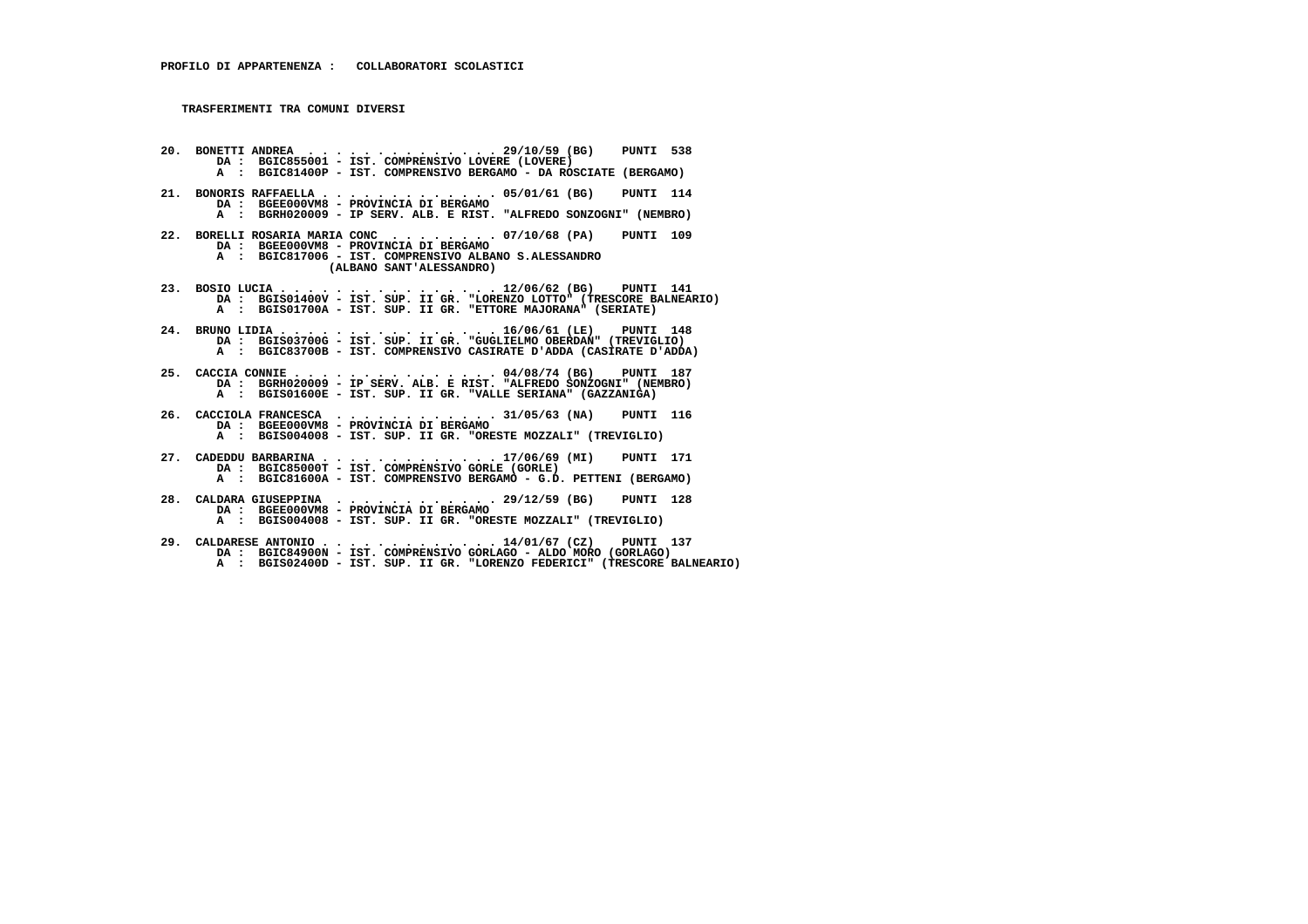- **30. CAMPANA CRISTIANA . . . . . . . . . . . . . 16/02/65 (BG) PUNTI 205 DA : BGIC818002 IST. COMPRENSIVO ALBINO G.SOLARI (ALBINO) A : BGIC888008 - IST. COMPRENSIVO VERTOVA (VERTOVA)**
- **31. CAMPOLO ANNA MARIA . . . . . . . . . . . . 16/08/56 (RC) PUNTI 85 DA : BGEE000VM8 - PROVINCIA DI BERGAMO A : BGIS03200C - IST. SUP. II GR. "GIULIO NATTA" (BERGAMO)**
- **32. CAPELLI DELIA . . . . . . . . . . . . . . . 26/08/61 (BG) PUNTI 113 DA : BGEE000VM8 - PROVINCIA DI BERGAMO A : BGIS02900L - IST. SUP. II GR. "CATERINA CANIANA" (BERGAMO)**
- **33. CAPITANO NUNZIATINA . . . . . . . . . . . . 16/09/67 (CL) PUNTI 122 DA : BGEE000VM8 PROVINCIA DI BERGAMO A : BGIC867007 - IST. COMPRENSIVO RANICA - MARIA PIAZZOLI (RANICA)**
- **34. CAPOCCHIANO ANTONIO . . . . . . . . . . . . 29/04/65 (KR) PUNTI 581 DA : BGIC88100D IST. COMPRENSIVO TERNO ISOLA -PADRE C.ALBISETTI (TERNO D'ISOLA) A : BGIC88000N - IST. COMPRENSIVO SUISIO (SUISIO)**
- **35. CAPPUCCIO MARIA . . . . . . . . . . . . . . 09/05/74 (ME) PUNTI 134 DA : BGEE000VM8 PROVINCIA DI BERGAMO A : BGIC89300Q - IST. COMPRENSIVO ZANICA (ZANICA) PRECEDENZA PREVISTA DAL C.C.N.I.**
- **36. CAPRIA ANTONINO . . . . . . . . . . . . . . 06/09/57 (RC) PUNTI 121 DA : BGEE000VM8 PROVINCIA DI BERGAMO A : BGIC875006 - IST. COMPRENSIVO SERIATE - CESARE BATTISTI (SERIATE)**
	- **37. CAPURSI PATRIZIA . . . . . . . . . . . . . 21/10/67 (NA) PUNTI 100 DA : BGEE000VM8 - PROVINCIA DI BERGAMO**
- **A : BGIS03700G IST. SUP. II GR. "GUGLIELMO OBERDAN" (TREVIGLIO)**
- **38. CASARI FRANCA . . . . . . . . . . . . . . . 15/04/50 (BG) PUNTI 125 DA : BGEE000VM8 - PROVINCIA DI BERGAMO A : BGIC80700G - IST. COMPRENSIVO BERGAMO DE AMICIS (BERGAMO) PRECEDENZA PREVISTA DAL C.C.N.I.**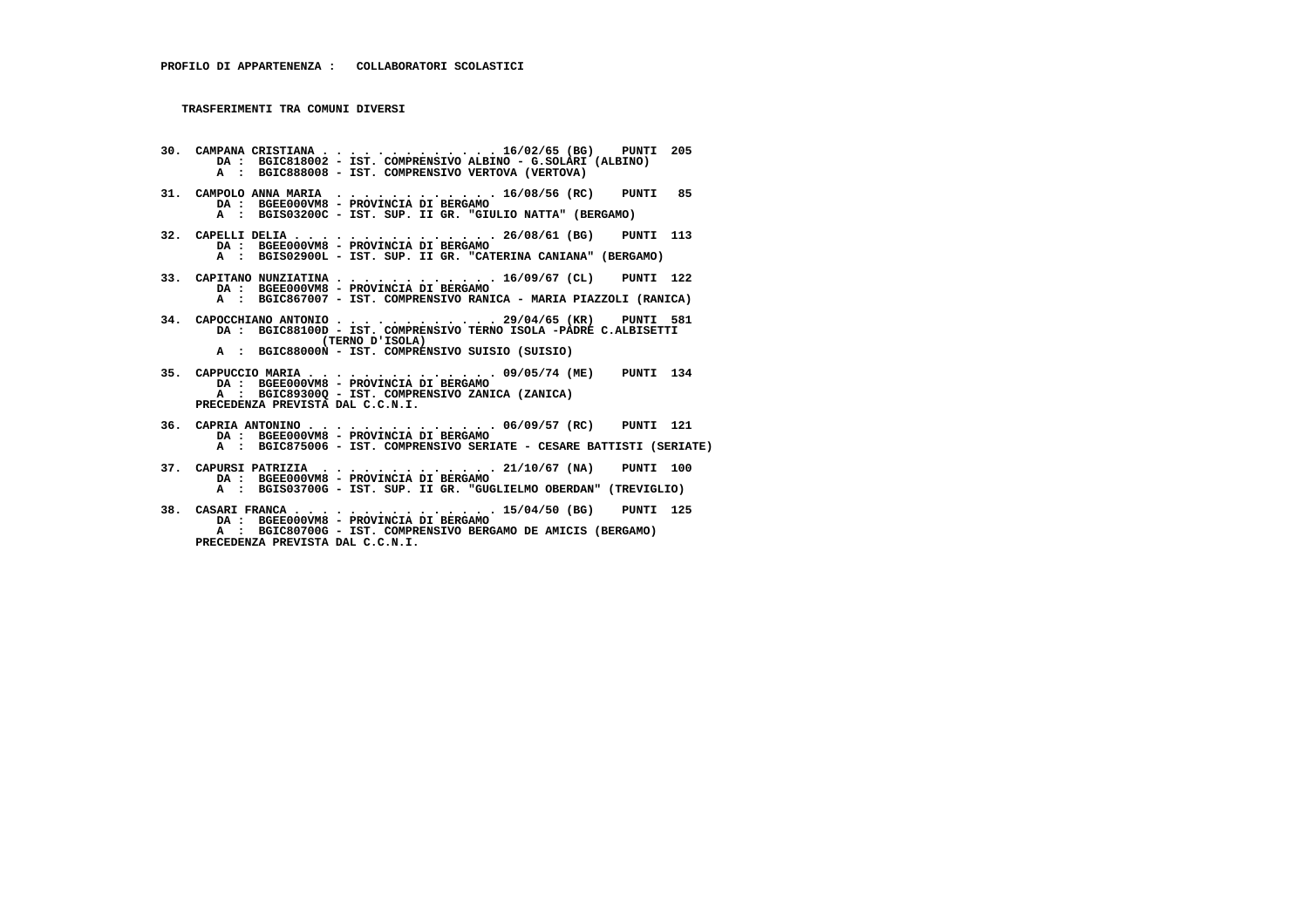- **39. CASTRIOTTA DAMIANA . . . . . . . . . . . . 05/07/65 (FG) PUNTI 160 DA : BGEE000VM8 PROVINCIA DI BERGAMO A : BGIC81400P - IST. COMPRENSIVO BERGAMO - DA ROSCIATE (BERGAMO)**
- **40. CECORA EMMA . . . . . . . . . . . . . . . . 05/02/63 (CE) PUNTI 140 DA : BGEE000VM8 - PROVINCIA DI BERGAMO A : BGIC8AB003 - IST. COMPRENSIVO DALMINE "A. MORO" (DALMINE)**
	-
- **41. CHIODA DANILO . . . . . . . . . . . . . . . 26/10/74 (BG) PUNTI 193 DA : BGIC818002 IST. COMPRENSIVO ALBINO G.SOLARI (ALBINO) A : BGIC888008 - IST. COMPRENSIVO VERTOVA (VERTOVA)**
- **42. CIANCIO ANTONIO . . . . . . . . . . . . . . 05/03/64 (RC) PUNTI 105 DA : BGEE000VM8 PROVINCIA DI BERGAMO A : BGIC825005 - IST. COMPRENSIVO BARIANO (BARIANO)**
	- **43. COLOSIO LUCIANA . . . . . . . . . . . . . . 22/12/64 (BG) PUNTI 103 DA : BGEE000VM8 - PROVINCIA DI BERGAMO**
- **A : BGIC85200D IST. COMPRENSIVO GRUMELLO DEL MONTE -DON BELOTTI (GRUMELLO DEL MONTE)**
- **44. COMMESSO GIUSEPPINA . . . . . . . . . . . . 19/03/73 (NA) PUNTI 137 DA : BGEE000VM8 PROVINCIA DI BERGAMO A : BGIC88600L - IST. COMPRENSIVO VERDELLINO - ZINGONIA (VERDELLINO) PRECEDENZA PREVISTA DAL C.C.N.I.**
- **45. CORTESI BARBARA . . . . . . . . . . . . . . 29/06/71 (BG) PUNTI 155 DA : BGEE000VM8 PROVINCIA DI BERGAMO A : BGIC83700B - IST. COMPRENSIVO CASIRATE D'ADDA (CASIRATE D'ADDA)**
	-
- **46. CORVO FRANCESCA . . . . . . . . . . . . . . 10/10/79 (PA) PUNTI 224 DA : BGIC824009 IST. COMPRENSIVO BAGNATICA (BAGNATICA) A : BGIC875006 - IST. COMPRENSIVO SERIATE - CESARE BATTISTI (SERIATE)**
	- **47. COSA PIETRO PAOLO . . . . . . . . . . . . . 24/06/57 (TA) PUNTI 130 DA : BGEE000VM8 - PROVINCIA DI BERGAMO**
- **A : BGPC02000C L. CLASSICO "PAOLO SARPI" (BERGAMO)**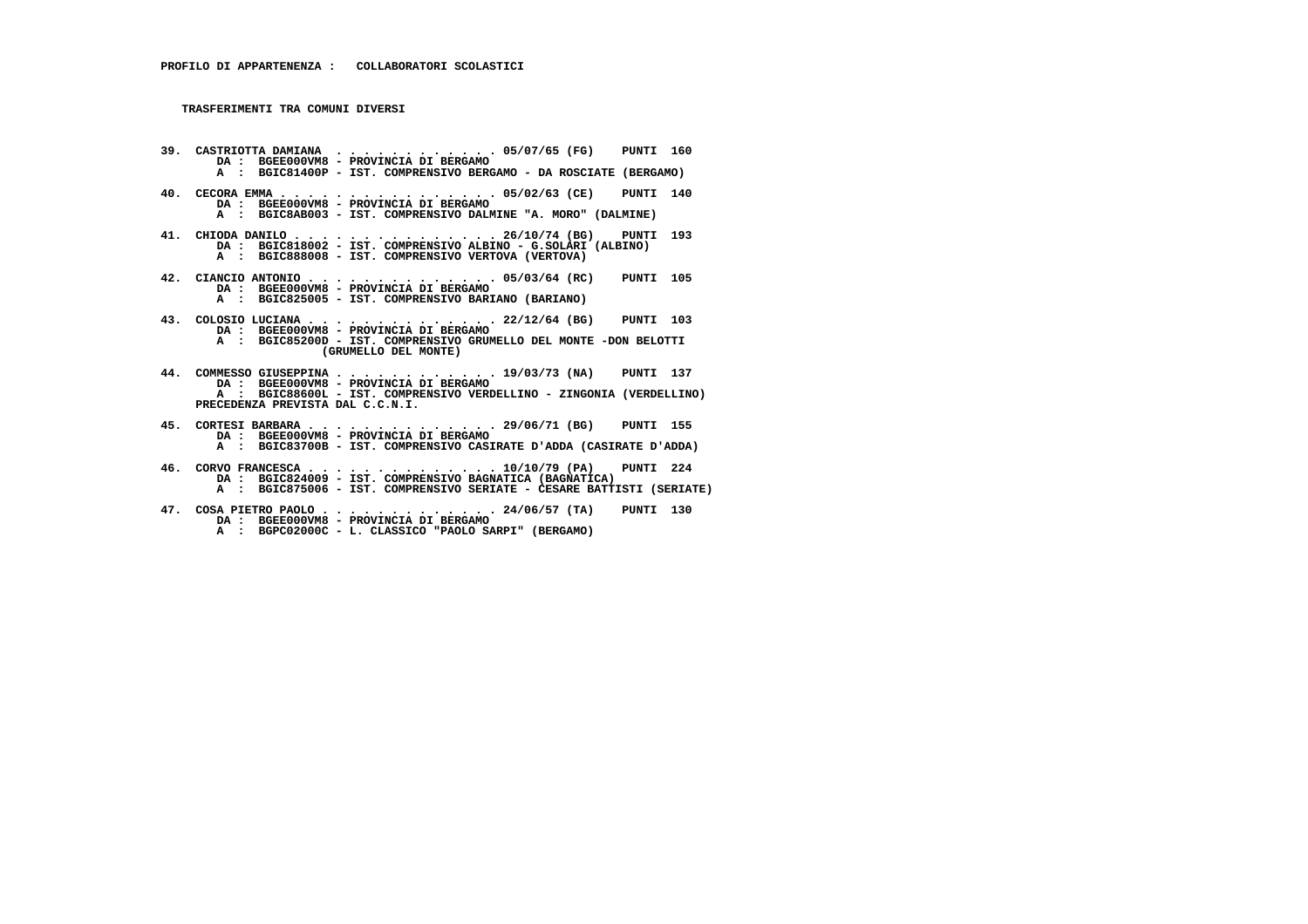**48. CRIMI MARIA ELENA . . . . . . . . . . . . . 23/10/73 (CT) PUNTI 160 DA : BGEE000VM8 - PROVINCIA DI BERGAMO A : BGIS01700A - IST. SUP. II GR. "ETTORE MAJORANA" (SERIATE) 49. CRISTINA CLAUDIA . . . . . . . . . . . . . 22/03/66 (RG) PUNTI 128 DA : BGEE000VM8 - PROVINCIA DI BERGAMO A : BGIC85800C - IST. COMPRENSIVO MOZZANICA "L. DA VINCI" (MOZZANICA) 50. D'AGOSTINO PAOLA . . . . . . . . . . . . . 18/08/76 (NA) PUNTI 134 DA : BGEE000VM8 - PROVINCIA DI BERGAMO A : BGIC87900D - IST. COMPRENSIVO STEZZANO "CAROLI" (STEZZANO) 51. D'AMBROSIO RAFFAELE . . . . . . . . . . . . 16/01/52 (CE) PUNTI 704 DA : BGIS01700A - IST. SUP. II GR. "ETTORE MAJORANA" (SERIATE) A : BGTF010003 - I.T. INDUSTRIALE "PIETRO PALEOCAPA" (BERGAMO) 52. D'ANGELO BRIGIDA MARIA . . . . . . . . . . 10/02/67 (TP) PUNTI 127 DA : BGEE000VM8 - PROVINCIA DI BERGAMO A : BGIC817006 - IST. COMPRENSIVO ALBANO S.ALESSANDRO (ALBANO SANT'ALESSANDRO) 53. DE LIO SAPIA . . . . . . . . . . . . . . . 10/03/71 (FG) PUNTI 137 DA : BGEE000VM8 - PROVINCIA DI BERGAMO A : BGIS02900L - IST. SUP. II GR. "CATERINA CANIANA" (BERGAMO) 54. DE ROSA NUNZIA . . . . . . . . . . . . . . 12/04/68 (NA) PUNTI 117 DA : BGEE000VM8 - PROVINCIA DI BERGAMO A : BGIC8AB003 - IST. COMPRENSIVO DALMINE "A. MORO" (DALMINE) 55. DI GAUDIO ANGELA . . . . . . . . . . . . . 26/09/78 (PA) PUNTI 142 DA : BGEE000VM8 - PROVINCIA DI BERGAMO A : BGIC88700C - IST. COMPRENSIVO VERDELLO (VERDELLO) 56. DI GAUDIO ESMERALDA . . . . . . . . . . . . 12/01/81 (PA) PUNTI 137 DA : BGEE000VM8 - PROVINCIA DI BERGAMO**

 **A : BGPS04000R - L. SCIENTIFICO "GALILEO GALILEI" (CARAVAGGIO)**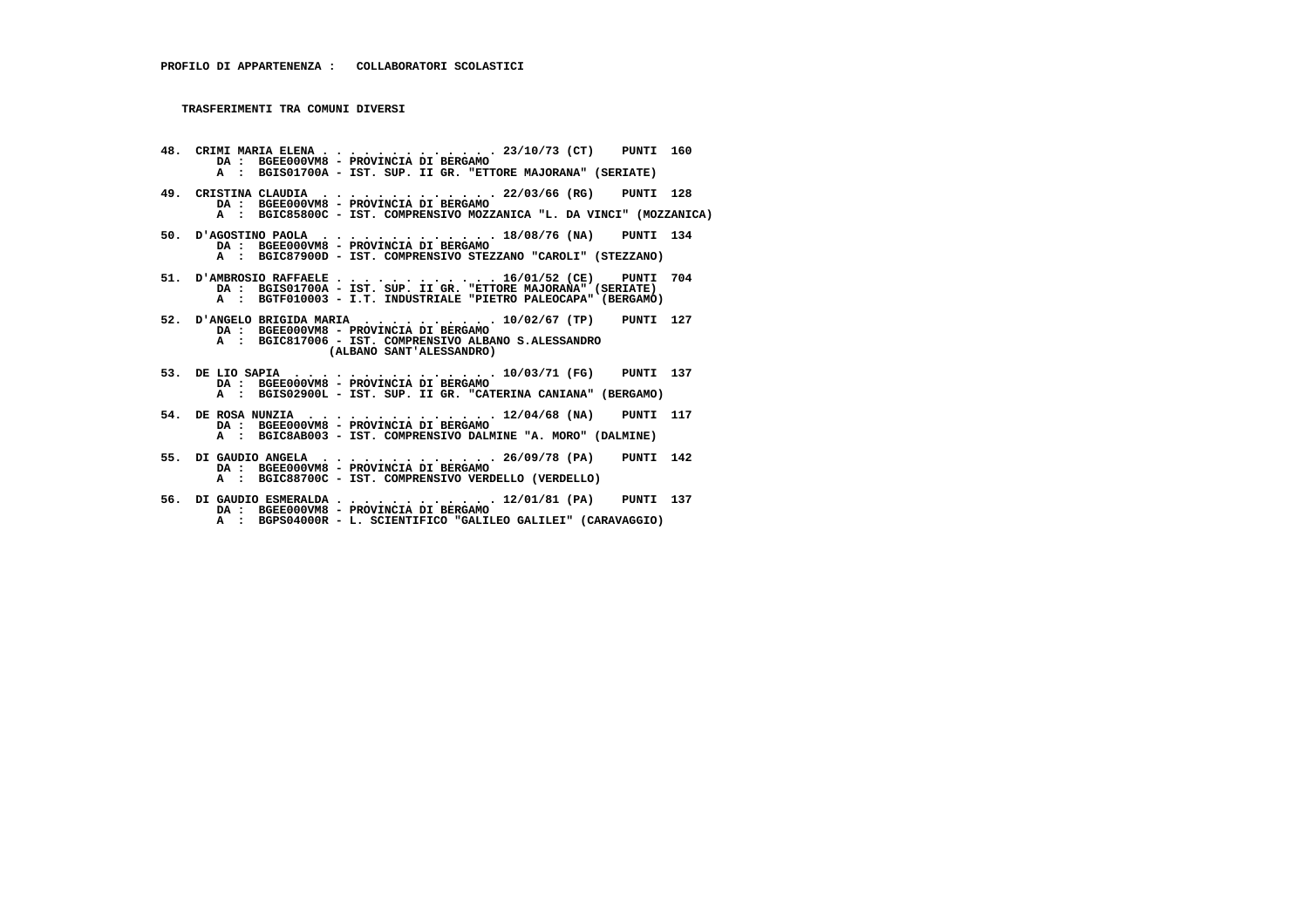- **57. DI MARCO MARIO . . . . . . . . . . . . . . 21/06/64 (CT) PUNTI 139 DA : BGIC8AA007 IST. COMPRENSIVO URGNANO "B. COLLEONI" (URGNANO) A : BGIC89900P - IST. COMPRENSIVO COLOGNO - "ABATE G.BRAVI" (COLOGNO AL SERIO)**
- **58. DONADONI MARGHERITA . . . . . . . . . . . . 14/08/62 (BG) PUNTI 93 DA : BGEE000VM8 PROVINCIA DI BERGAMO A : BGIC82700R - IST. COMPRENSIVO BONATE SOTTO "CLARA LEVI" (BONATE DI SOTTO) PRECEDENZA PREVISTA DAL C.C.N.I.**
	-
- **59. ESPOSITO ANNA . . . . . . . . . . . . . . . 03/08/61 (NA) PUNTI 111 DA : BGEE000VM8 PROVINCIA DI BERGAMO A : BGIC83100C - IST. COMPRENSIVO CALCINATE - ALDO MORO (CALCINATE)**
- **60. FACCHETTI GIUSEPPINA . . . . . . . . . . . 30/03/63 (BS) PUNTI 180 DA : BGIC825005 IST. COMPRENSIVO BARIANO (BARIANO) A : BGIC89800V - IST. COMPRENSIVO ROMANO DI LOMBARDIA"GB. RUBINI" (ROMANO DI LOMBARDIA)**
- **61. FACCHINETTI ELEONORA . . . . . . . . . . . 26/01/67 (BG) PUNTI 105 DA : BGEE000VM8 PROVINCIA DI BERGAMO A : BGIC883005 - IST. COMPRENSIVO TRESCORE BALNEARIO (TRESCORE BALNEARIO)**
- **62. FANELLI DOROTEA . . . . . . . . . . . . . . 02/02/71 (BA) PUNTI 125 DA : BGEE000VM8 PROVINCIA DI BERGAMO A : BGIC89800V - IST. COMPRENSIVO ROMANO DI LOMBARDIA"GB. RUBINI" (ROMANO DI LOMBARDIA)**
- **63. FIDELFI MADDALENA . . . . . . . . . . . . . 29/03/66 (CE) PUNTI 217 DA : BGIC81300V IST. COMPRENSIVO BERGAMO DONADONI (BERGAMO) A : BGIC882009 - IST. COMPRENSIVO TORRE BOLDONE - D. ALIGHIERI (TORRE BOLDONE)**
- **64. FILIPPONE GIUSEPPINA . . . . . . . . . . . 05/01/68 (AG) PUNTI 150 DA : BGEE000VM8 - PROVINCIA DI BERGAMO A : BGIC883005 - IST. COMPRENSIVO TRESCORE BALNEARIO (TRESCORE BALNEARIO)**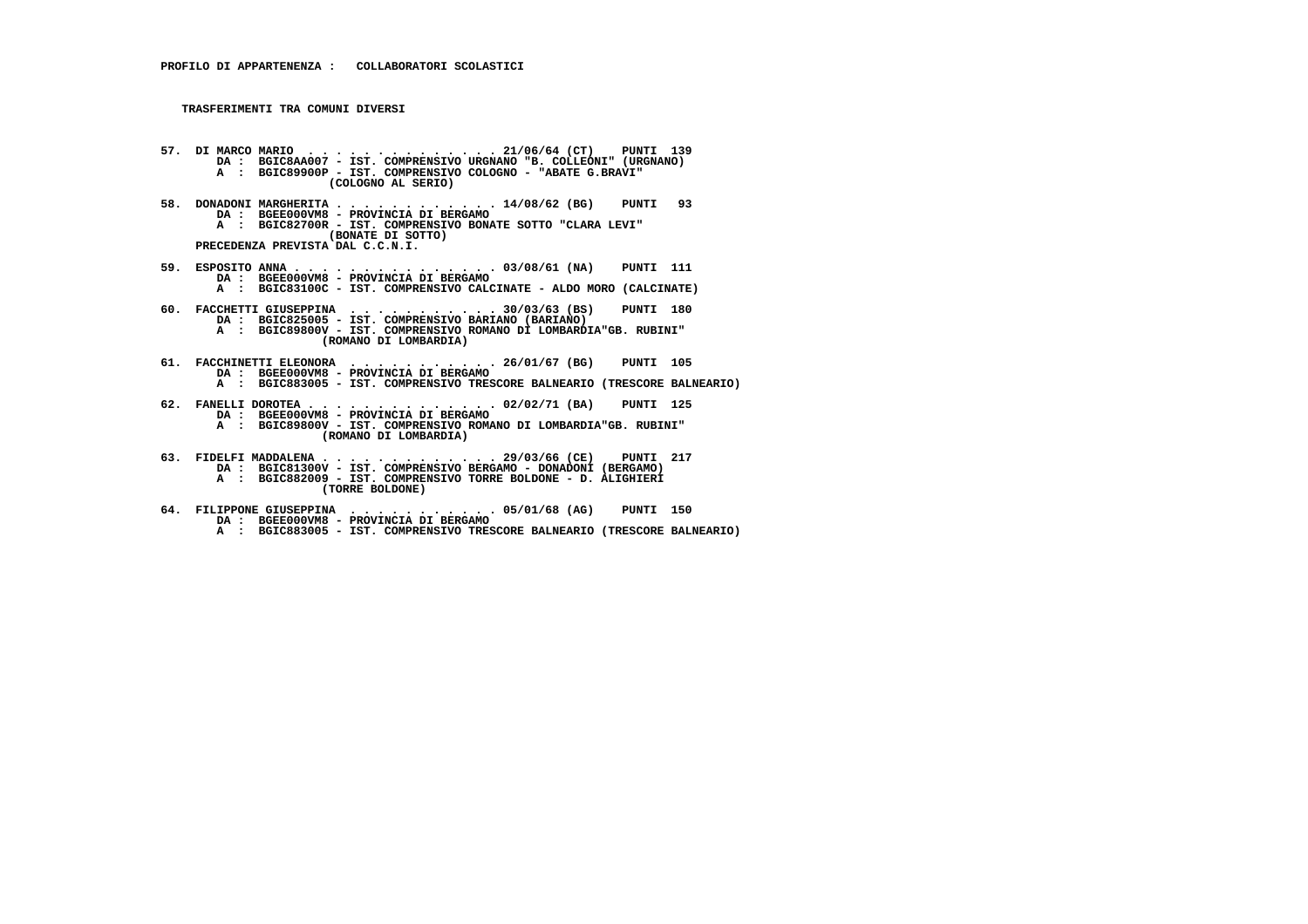**65. FILONI AGOSTINO . . . . . . . . . . . . . . 09/08/79 (LE) PUNTI 107 DA : BGEE000VM8 - PROVINCIA DI BERGAMO A : BGIC85000T - IST. COMPRENSIVO GORLE (GORLE) 66. FOIS MARIA LUIGIA . . . . . . . . . . . . . 19/05/66 (CA) PUNTI 154 DA : BGEE000VM8 - PROVINCIA DI BERGAMO A : BGCT70700C - CENTRO TERRIT. E.D.A. COSTA VOLPINO (COSTA VOLPINO) 67. FORCHINI GIACOMINA . . . . . . . . . . . . 27/07/68 (BG) PUNTI 221 DA : BGVC010005 - CONVITTO NAZIONALE C. BATTISTI (LOVERE) A : BGIC87800N - IST. COMPRENSIVO SOVERE "DANIELE SPADA" (SOVERE) 68. FORESE ANNA MARIA . . . . . . . . . . . . . 13/01/69 (EE) PUNTI 341 DA : BGIC84900N - IST. COMPRENSIVO GORLAGO - ALDO MORO (GORLAGO) A : BGIC870003 - IST. COMPRENSIVO SAN PAOLO D'ARGON (SAN PAOLO D'ARGON) 69. FORESTI ROMINA . . . . . . . . . . . . . . 27/10/70 (BG) PUNTI 213 DA : BGIS02400D - IST. SUP. II GR. "LORENZO FEDERICI" (TRESCORE BALNEARIO) A : BGIS02300N - IST. SUP. II GR. "SERAFINO RIVA" (SARNICO) 70. FORESTI ROSSANA . . . . . . . . . . . . . . 02/03/75 (BG) PUNTI 307 DA : BGIC84500A - IST. COMPRENSIVO CURNO (CURNO) A : BGIC8AF00A - IST. COMPRENSIVO BERGAMO "SAVOIA-NULLO" (BERGAMO) 71. FRANDINA LUIGINA . . . . . . . . . . . . . 23/01/71 (KR) PUNTI 157 DA : BGEE000VM8 - PROVINCIA DI BERGAMO A : BGIC817006 - IST. COMPRENSIVO ALBANO S.ALESSANDRO (ALBANO SANT'ALESSANDRO) 72. FRANZINI LUCIA . . . . . . . . . . . . . . 30/07/63 (BS) PUNTI 146 DA : BGEE000VM8 - PROVINCIA DI BERGAMO A : BGIS00100R - IST. SUP. II GR. "DECIO CELERI" (LOVERE)**

 **73. FUMI DIANELLA . . . . . . . . . . . . . . . 11/07/61 (BG) PUNTI 409 DA : BGIS03200C - IST. SUP. II GR. "GIULIO NATTA" (BERGAMO) A : BGIC88000N - IST. COMPRENSIVO SUISIO (SUISIO)**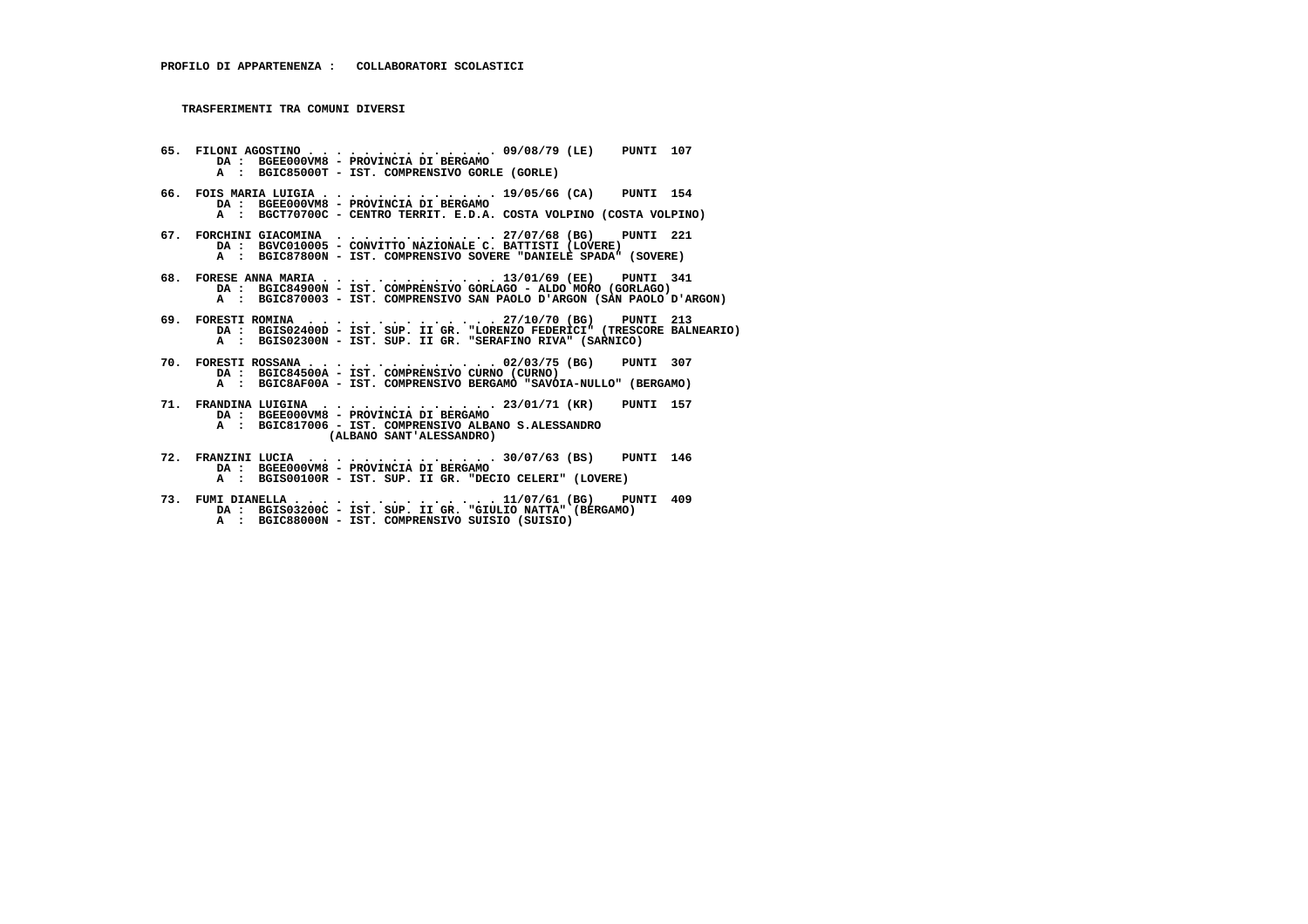- **74. GARAGUSO FRANCA . . . . . . . . . . . . . . 06/08/64 (MT) PUNTI 148 DA : BGEE000VM8 PROVINCIA DI BERGAMO A : BGIC8AD00P - IST. COMPRENSIVO TREVIGLIO "GROSSI" (TREVIGLIO) PRECEDENZA PREVISTA DAL C.C.N.I.**
- **75. GARAVAGLIA ERNESTINA . . . . . . . . . . . 20/04/65 (PV) PUNTI 170 DA : BGRH020009 IP SERV. ALB. E RIST. "ALFREDO SONZOGNI" (NEMBRO) A : BGIS01600E - IST. SUP. II GR. "VALLE SERIANA" (GAZZANIGA)**
- **76. GAVAZZENI AUGUSTA . . . . . . . . . . . . . 18/01/62 (BG) PUNTI 138 DA : BGIC86300X IST. COMPRENSIVO SCANZOROSCIATE (SCANZOROSCIATE) A : BGIS01400V - IST. SUP. II GR. "LORENZO LOTTO" (TRESCORE BALNEARIO)**
- **77. GEMELLI LUISA . . . . . . . . . . . . . . . 14/12/60 (EE) PUNTI 292 DA : BGIC85000T IST. COMPRENSIVO GORLE (GORLE) A : BGIC811007 - IST. COMPRENSIVO BERGAMO - V.MUZIO (BERGAMO)**
- **78. GIGLIO BRIGIDA . . . . . . . . . . . . . . 06/06/63 (TP) PUNTI 110 DA : BGEE000VM8 - PROVINCIA DI BERGAMO A : BGIS034004 - IST. SUP. II GR. "DON LORENZO MILANI" (ROMANO DI LOMBARDIA)**
	-
	- **79. GUALTIERI MARIA ANTONIA . . . . . . . . . . 03/06/72 (MI) PUNTI 82 DA : BGEE000VM8 - PROVINCIA DI BERGAMO**
- **A : BGIC884001 IST. COMPRENSIVO TREVIOLO "CESARE ZONCA" (TREVIOLO)**
- **80. IDONE ENRICO . . . . . . . . . . . . . . . 01/07/53 (RC) PUNTI 152 DA : BGIC882009 IST. COMPRENSIVO TORRE BOLDONE D. ALIGHIERI (TORRE BOLDONE)**
- **A : BGIC818002 IST. COMPRENSIVO ALBINO G.SOLARI (ALBINO) PRECEDENZA PREVISTA DAL C.C.N.I.**
- **81. ITALIANO GAETANO . . . . . . . . . . . . . 06/05/62 (VV) PUNTI 543 DA : BGRH01000P IP SERV. ALB. E RIST. DI SAN PELLEGRINO TERME (SAN PELLEGRINO TERME)**
- **A : BGIS013003 IST. SUP. II GR. "DAVID MARIA TUROLDO" (ZOGNO)**
- **82. LACOPO ANNA MARIA . . . . . . . . . . . . . 19/12/69 (RC) PUNTI 159 DA : BGEE000VM8 PROVINCIA DI BERGAMO A : BGIC8AB003 - IST. COMPRENSIVO DALMINE "A. MORO" (DALMINE)**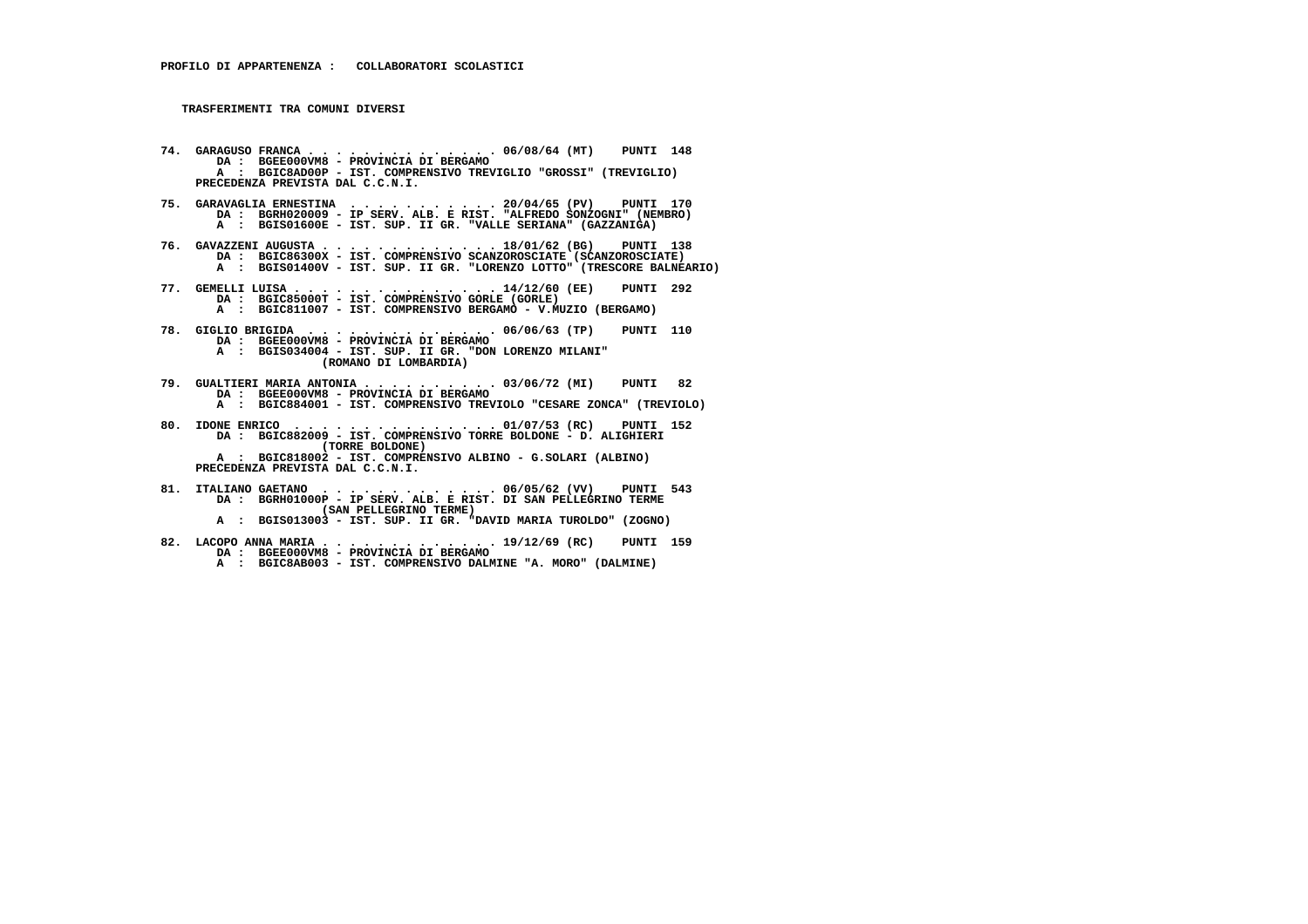**83. LASCO GIOVANNI . . . . . . . . . . . . . . 12/02/63 (CE) PUNTI 108 DA : BGEE000VM8 - PROVINCIA DI BERGAMO A : BGIC89300Q - IST. COMPRENSIVO ZANICA (ZANICA) 84. LAZZARO STEFANIA . . . . . . . . . . . . . 16/08/73 (RC) PUNTI 156 DA : BGEE000VM8 - PROVINCIA DI BERGAMO A : BGIS004008 - IST. SUP. II GR. "ORESTE MOZZALI" (TREVIGLIO) 85. LENZI FIORELLA . . . . . . . . . . . . . . 14/12/57 (BG) PUNTI 156 DA : BGIC82800L - IST. COMPRENSIVO BORGO DI TERZO (BORGO DI TERZO) A : BGVC010005 - CONVITTO NAZIONALE C. BATTISTI (LOVERE) 86. LEVIZZARI IVANNA COSTANTINA . . . . . . . . 10/03/64 (BG) PUNTI 108 DA : BGEE000VM8 - PROVINCIA DI BERGAMO A : BGIC883005 - IST. COMPRENSIVO TRESCORE BALNEARIO (TRESCORE BALNEARIO) 87. LOCATELLI BRUNA . . . . . . . . . . . . . . 29/03/57 (BG) PUNTI 108 DA : BGEE000VM8 - PROVINCIA DI BERGAMO A : BGIC826001 - IST. COMPRENSIVO BONATE SOPRA "ALDO MORO" (BONATE SOPRA) 88. LOSA MARIANGELA . . . . . . . . . . . . . . 04/08/66 (BG) PUNTI 144 DA : BGEE000VM8 - PROVINCIA DI BERGAMO A : BGIC8AB003 - IST. COMPRENSIVO DALMINE "A. MORO" (DALMINE) 89. LUPPINO PAOLA MARIA . . . . . . . . . . . . 21/08/74 (EE) PUNTI 131 DA : BGEE000VM8 - PROVINCIA DI BERGAMO A : BGIC867007 - IST. COMPRENSIVO RANICA - MARIA PIAZZOLI (RANICA) 90. MACCHIAVELLI MARIA TERESA . . . . . . . . . 20/07/63 (NA) PUNTI 127**DA : BGEE000VM8 - PROVINCIA DI BERGAMO<br>A : BGIC8AB003 - IST. COMPRENSIVO DALMINE "A. MORO" (DALMINE)  **91. MAFFIOLETTI MARIAGRAZIA . . . . . . . . . . 06/06/57 (BG) PUNTI 112 DA : BGEE000VM8 - PROVINCIA DI BERGAMO A : BGPM02000L - IST. MAGISTRALE "GIOVANNI FALCONE" (BERGAMO) 92. MARSIGLIA REGINA . . . . . . . . . . . . . 09/01/62 (SA) PUNTI 112**

 **DA : BGEE000VM8 - PROVINCIA DI BERGAMO**

 **A : BGIC81500E - IST. COMPRENSIVO BERGAMO - CAMOZZI (BERGAMO)**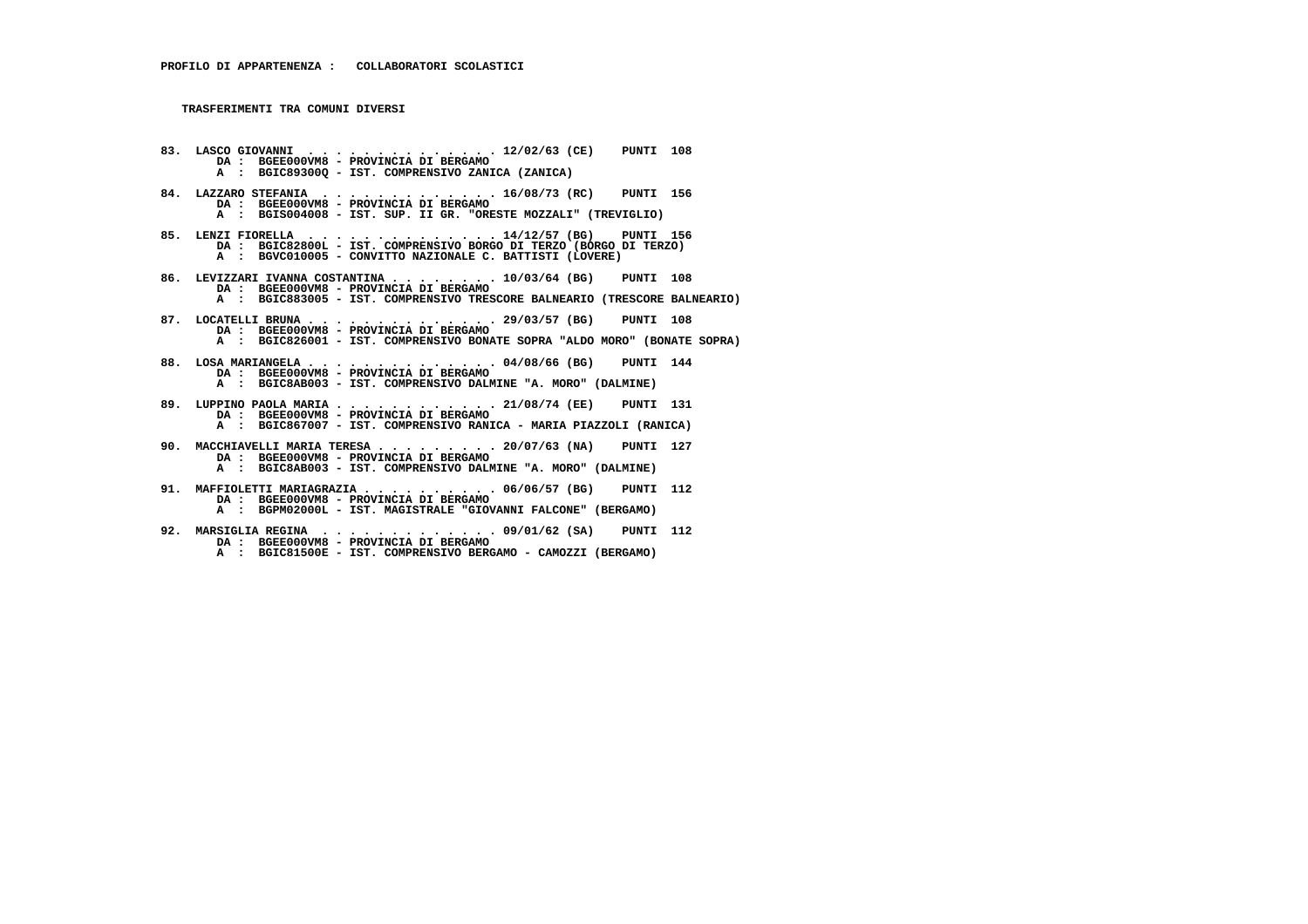- **93. MEDOLAGO OLIVIA . . . . . . . . . . . . . . 19/11/59 (BG) PUNTI 101 DA : BGEE000VM8 PROVINCIA DI BERGAMO A : BGIS02900L - IST. SUP. II GR. "CATERINA CANIANA" (BERGAMO) 94. MENARDINI BARTOLOMEA . . . . . . . . . . . 07/10/58 (BG) PUNTI 110 DA : BGEE000VM8 - PROVINCIA DI BERGAMO A : BGVC010005 - CONVITTO NAZIONALE C. BATTISTI (LOVERE) 95. MEZZAPELLE PIETRO . . . . . . . . . . . . . 03/06/74 (TP) PUNTI 135 DA : BGEE000VM8 - PROVINCIA DI BERGAMO A : BGPM010002 - IST. MAGISTRALE "P. SECCO SUARDO" (BERGAMO) 96. MIANO MARIA . . . . . . . . . . . . . . . . 22/11/61 (ME) PUNTI 99 DA : BGEE000VM8 - PROVINCIA DI BERGAMO A : BGIC85000T - IST. COMPRENSIVO GORLE (GORLE) 97. MICELI ANTONINO . . . . . . . . . . . . . . 18/05/62 (SR) PUNTI 98 DA : BGEE000VM8 - PROVINCIA DI BERGAMO A : BGIS034004 - IST. SUP. II GR. "DON LORENZO MILANI" (ROMANO DI LOMBARDIA) 98. MILIOTO MARIA . . . . . . . . . . . . . . . 06/03/60 (AG) PUNTI 112 DA : BGEE000VM8 - PROVINCIA DI BERGAMO A : BGIC884001 - IST. COMPRENSIVO TREVIOLO "CESARE ZONCA" (TREVIOLO) 99. MIUCCI FILOMENA . . . . . . . . . . . . . . 14/05/65 (FG) PUNTI 190 DA : BGPS02000G - L. SCIENTIFICO "FILIPPO LUSSANA" (BERGAMO) A : BGIS00900B - IST. SUP. II GR. "OSCAR ARNULFO ROMERO" (ALBINO) 100. MOGNETTI ANGELINA . . . . . . . . . . . . . 17/02/63 (BG) PUNTI 218 DA : BGIS00100R - IST. SUP. II GR. "DECIO CELERI" (LOVERE) A : BGIC868003 - IST. COMPRENSIVO ROVETTA - IC ANDREA FANTONI (ROVETTA) 101. MOLINARI GIUSEPPINA . . . . . . . . . . . . 08/07/62 (BG) PUNTI 193 DA : BGIC87700T - IST. COMPRENSIVO SORISOLE "A. LANFRANCHI" (SORISOLE) A : BGRH01000P - IP SERV. ALB. E RIST. DI SAN PELLEGRINO TERME (SAN PELLEGRINO TERME)**
- **(SOPRANNUMERARIO TRASFERITO A DOMANDA CONDIZIONATA)**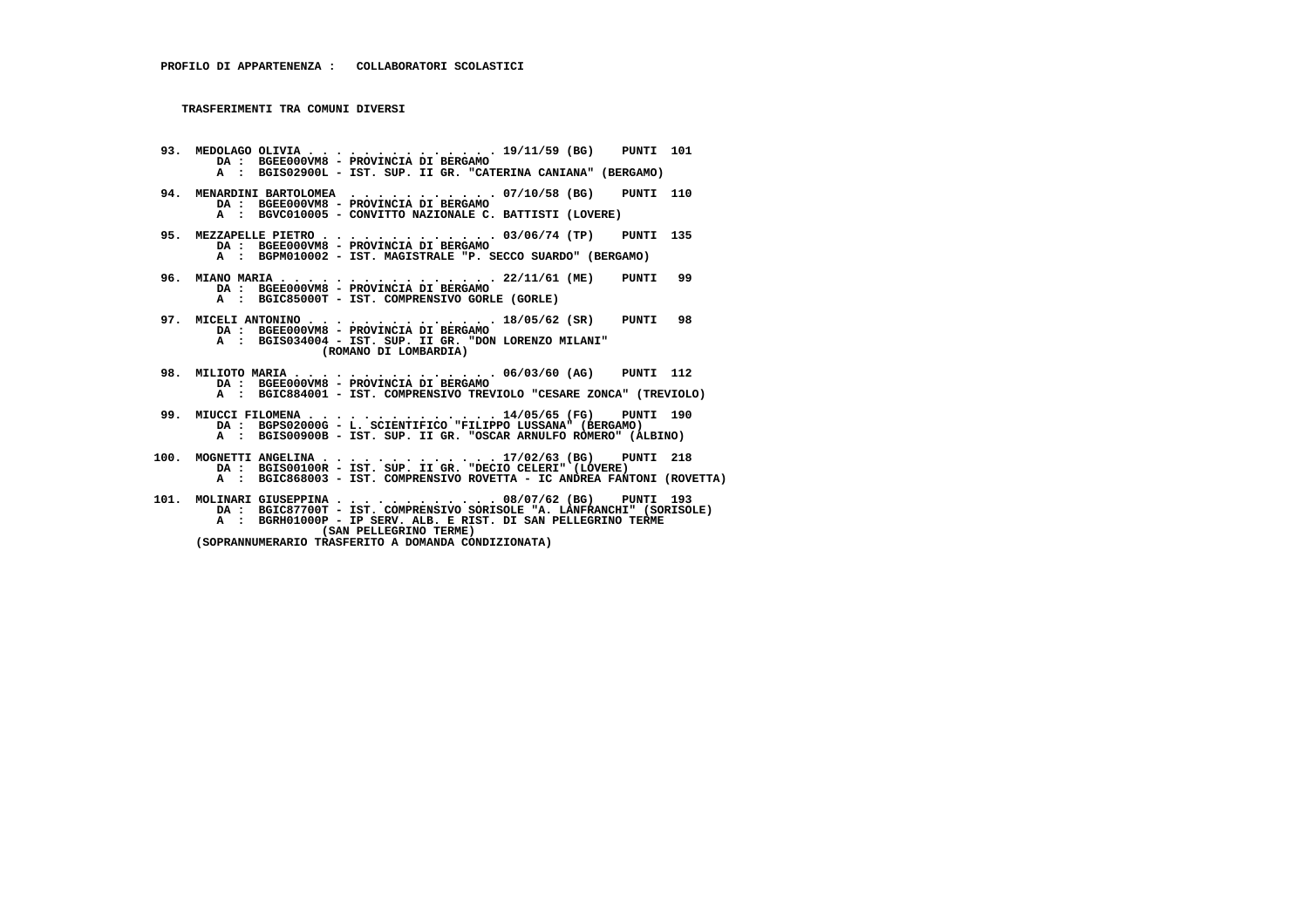**102. MUTTONI DOMIZIA MARGHERITA . . . . . . . . 09/04/58 (BG) PUNTI 119 DA : BGEE000VM8 - PROVINCIA DI BERGAMO A : BGIC88500R - IST. COMPRENSIVO VALNEGRA - F. GERVASONI (VALNEGRA) 103. NAVA ANTONINO . . . . . . . . . . . . . . . 27/03/63 (ME) PUNTI 108 DA : BGEE000VM8 - PROVINCIA DI BERGAMO A : BGPM02000L - IST. MAGISTRALE "GIOVANNI FALCONE" (BERGAMO) 104. NOSARI LAURA . . . . . . . . . . . . . . . 18/01/74 (BG) PUNTI 217 DA : BGIC825005 - IST. COMPRENSIVO BARIANO (BARIANO) A : BGIC84400E - IST. COMPRENSIVO COVO - L. LOTTO (COVO) 105. NOZZA TERESINA . . . . . . . . . . . . . . 01/08/63 (BG) PUNTI 186 DA : BGIS00600X - IST. SUP. II GR. "GIAMBATTISTA RUBINI" (ROMANO DI LOMBARDIA) A : BGIC84400E - IST. COMPRENSIVO COVO - L. LOTTO (COVO) 106. PACIA MARIA GRAZIA . . . . . . . . . . . . 05/07/72 (CL) PUNTI 126 DA : BGEE000VM8 - PROVINCIA DI BERGAMO A : BGIS00200L - IST. SUP. II GR. "SIMONE WEIL" (TREVIGLIO) 107. PALMA ANTONIETTA . . . . . . . . . . . . . 05/04/73 (NA) PUNTI 137 DA : BGEE000VM8 - PROVINCIA DI BERGAMO A : BGIC88700C - IST. COMPRENSIVO VERDELLO (VERDELLO) 108. PALOMBA ANTONIETTA . . . . . . . . . . . . 19/10/72 (NA) PUNTI 164 DA : BGIC8AC00V - IST. COMPRENSIVO DALMINE "CARDUCCI" (DALMINE) A : BGIC88700C - IST. COMPRENSIVO VERDELLO (VERDELLO) 109. PAPASIDERO CATERINA . . . . . . . . . . . . 28/04/65 (RC) PUNTI 109 DA : BGEE000VM8 - PROVINCIA DI BERGAMO A : BGIS03700G - IST. SUP. II GR. "GUGLIELMO OBERDAN" (TREVIGLIO) 110. PARISI SALVATORE . . . . . . . . . . . . . 20/09/55 (CT) PUNTI 109 DA : BGEE000VM8 - PROVINCIA DI BERGAMO A : BGIC832008 - IST. COMPRENSIVO CALCIO MARTIRI DELLA RESISTENZA(CALCIO) 111. PASTENA CATERINA . . . . . . . . . . . . . 28/04/68 (ME) PUNTI 279 DA : BGIC88600L - IST. COMPRENSIVO VERDELLINO - ZINGONIA (VERDELLINO) A : BGIC84200V - IST. COMPRENSIVO CISERANO (CISERANO)**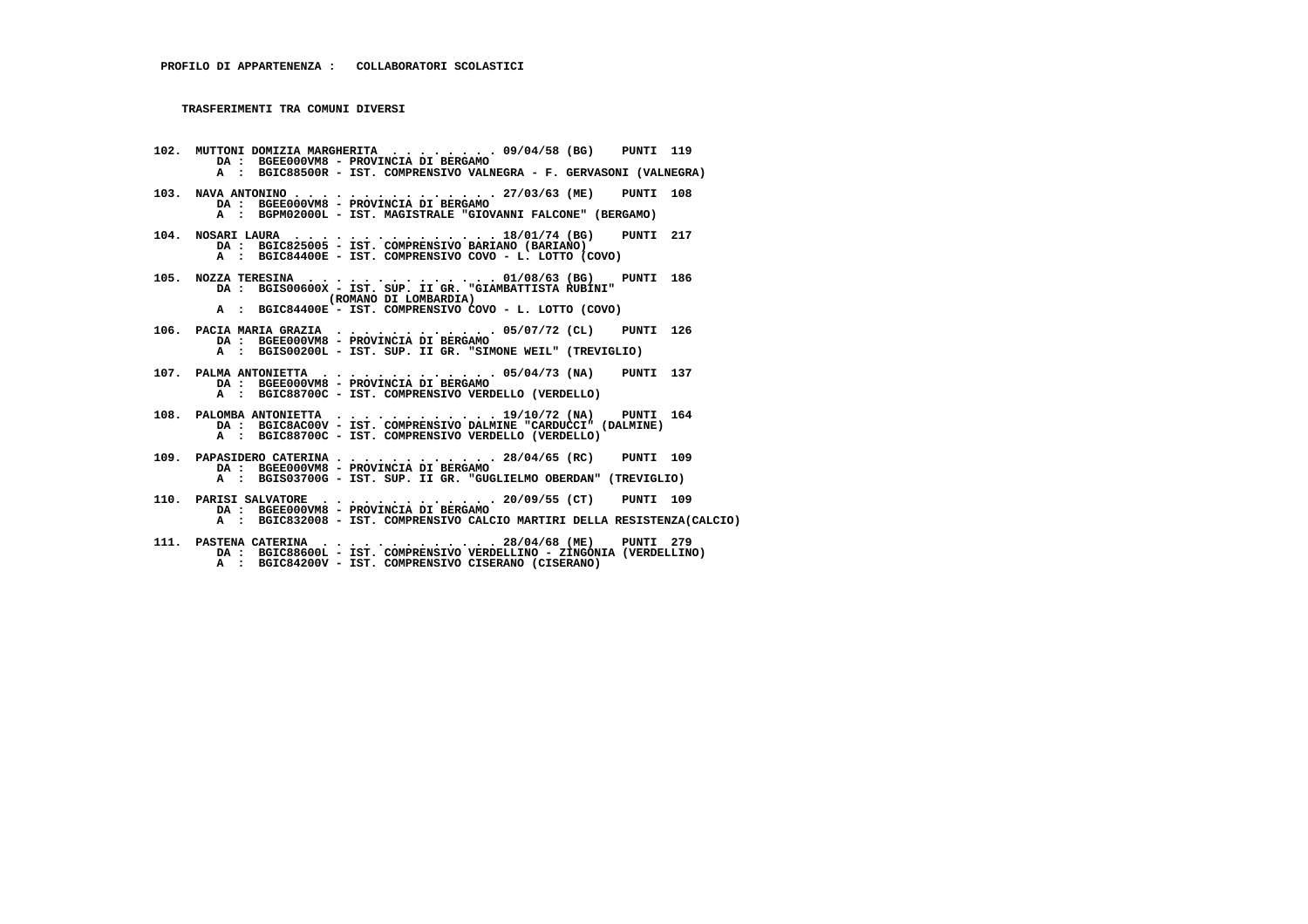- **112. PERLETTI MARIA ANNA . . . . . . . . . . . . 24/07/56 (BG) PUNTI 236 DA : BGIS01400V IST. SUP. II GR. "LORENZO LOTTO" (TRESCORE BALNEARIO) A : BGIC838007 - IST. COMPRENSIVO CASTELLI CAL.- FRA A.DA CALEPIO (CASTELLI CALEPIO) 113. PERNA MARIA GRAZIA . . . . . . . . . . . . 30/05/69 (TO) PUNTI 124 DA : BGEE000VM8 - PROVINCIA DI BERGAMO A : BGIC88100D - IST. COMPRENSIVO TERNO ISOLA -PADRE C.ALBISETTI (TERNO D'ISOLA) 114. PERRE BRUNO . . . . . . . . . . . . . . . . 09/04/81 (RC) PUNTI 79 DA : BGEE000VM8 - PROVINCIA DI BERGAMO A : BGPM010002 - IST. MAGISTRALE "P. SECCO SUARDO" (BERGAMO) 115. PEZZULLO GABRIELA . . . . . . . . . . . . . 28/11/72 (NA) PUNTI 129 DA : BGEE000VM8 - PROVINCIA DI BERGAMO A : BGIC883005 - IST. COMPRENSIVO TRESCORE BALNEARIO (TRESCORE BALNEARIO) 116. PICINALI VITALINA . . . . . . . . . . . . . 15/06/64 (BG) PUNTI 116 DA : BGEE000VM8 - PROVINCIA DI BERGAMO A : BGIC867007 - IST. COMPRENSIVO RANICA - MARIA PIAZZOLI (RANICA) 117. PIPITONE GIUSEPPA . . . . . . . . . . . . . 19/03/59 (TP) PUNTI 93 DA : BGEE000VM8 - PROVINCIA DI BERGAMO A : BGRH020009 - IP SERV. ALB. E RIST. "ALFREDO SONZOGNI" (NEMBRO) 118. PIZZAGALLI GLORIA ELISABETTA . . . . . . . 19/03/61 (EE) PUNTI 222 DA : BGIC81900T - IST. COMPRENSIVO ALMENNO S.BART. "L. ANGELINI" (ALMENNO SAN BARTOLOMEO) A : BGIC87200P - IST. COMPRENSIVO S. OMOBONO TERME (S. OMOBONO TERME) 119. PIZZAGALLI GUERINA . . . . . . . . . . . . 27/04/62 (BG) PUNTI 217 DA : BGIC86600B - IST. COMPRENSIVO PONTE S. PIETRO (PONTE SAN PIETRO)**
- **A : BGIC87200P IST. COMPRENSIVO S. OMOBONO TERME (S. OMOBONO TERME)**
- **120. PIZZO MARIA . . . . . . . . . . . . . . . . 05/03/74 (TP) PUNTI 187 DA : BGIC859008 IST. COMPRENSIVO MARTINENGO (MARTINENGO) A : BGIC8AA007 - IST. COMPRENSIVO URGNANO "B. COLLEONI" (URGNANO)**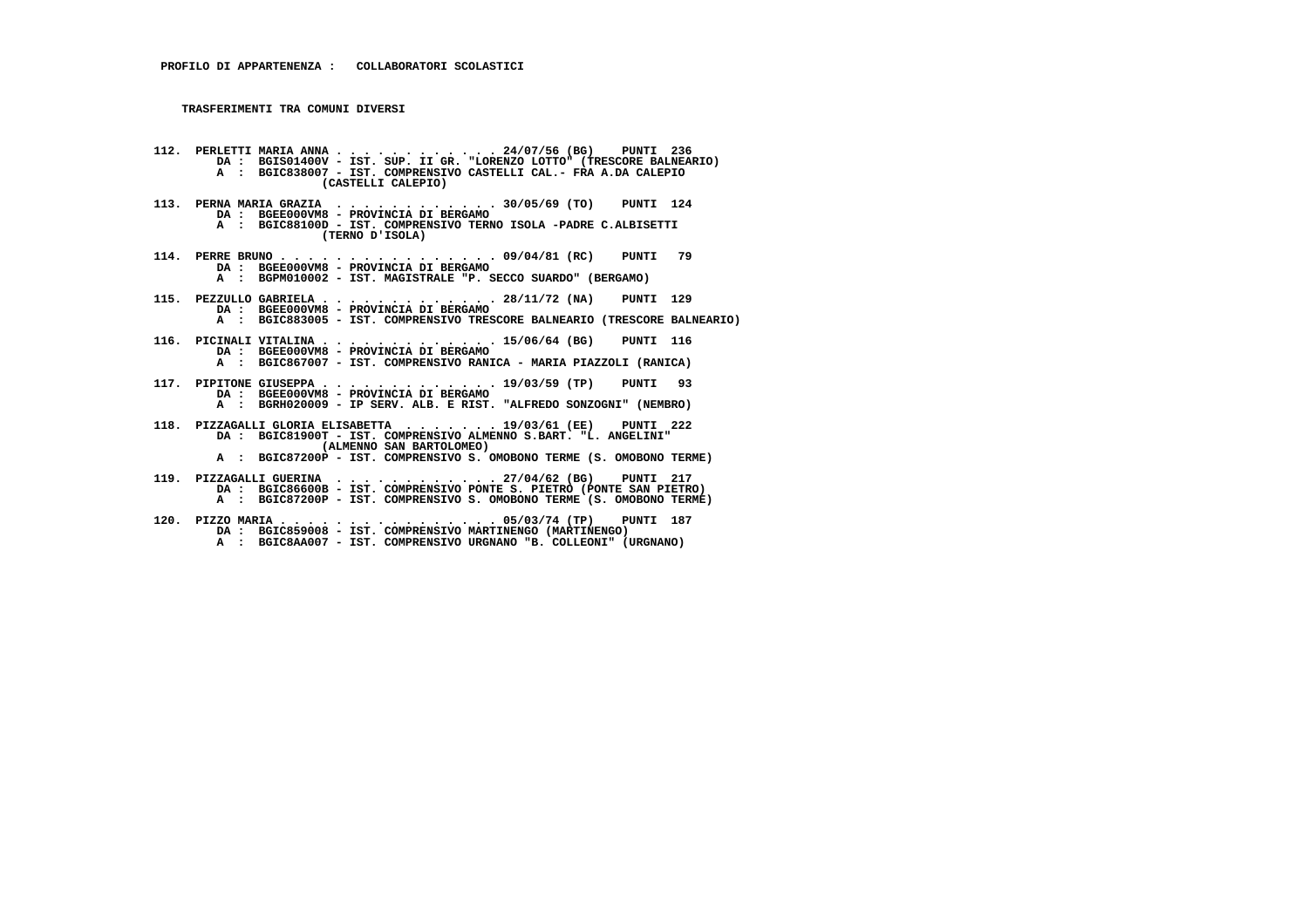**121. PIZZO PAOLA . . . . . . . . . . . . . . . . 03/03/58 (PA) PUNTI 860 DA : BGIC83700B - IST. COMPRENSIVO CASIRATE D'ADDA (CASIRATE D'ADDA) A : BGIC8AD00P - IST. COMPRENSIVO TREVIGLIO "GROSSI" (TREVIGLIO) 122. POLETTI MARIA ANGELA . . . . . . . . . . . 20/01/61 (BG) PUNTI 141 DA : BGIC825005 - IST. COMPRENSIVO BARIANO (BARIANO) A : BGIC8AA007 - IST. COMPRENSIVO URGNANO "B. COLLEONI" (URGNANO) 123. PULLARA GIUSEPPE . . . . . . . . . . . . . 10/11/62 (AG) PUNTI 102 DA : BGEE000VM8 - PROVINCIA DI BERGAMO A : BGIC81400P - IST. COMPRENSIVO BERGAMO - DA ROSCIATE (BERGAMO) 124. PUNTRELLO GIUSEPPA . . . . . . . . . . . . 29/05/65 (CL) PUNTI 167 DA : BGEE000VM8 - PROVINCIA DI BERGAMO A : BGIC8AB003 - IST. COMPRENSIVO DALMINE "A. MORO" (DALMINE) 125. QUARTARARO FRANCESCA . . . . . . . . . . . 23/10/65 (PA) PUNTI 100 DA : BGEE000VM8 - PROVINCIA DI BERGAMO A : BGIC846006 - IST. COMPRENSIVO FARA D'ADDA (FARA GERA D'ADDA) 126. RAGOSTA EDUARDO . . . . . . . . . . . . . . 02/07/75 (NA) PUNTI 100 DA : BGEE000VM8 - PROVINCIA DI BERGAMO A : BGIC81300V - IST. COMPRENSIVO BERGAMO - DONADONI (BERGAMO) 127. ROMEO ANGELA . . . . . . . . . . . . . . . 06/11/60 (RC) PUNTI 95 DA : BGEE000VM8 - PROVINCIA DI BERGAMO A : BGIC855001 - IST. COMPRENSIVO LOVERE (LOVERE) 128. ROMEO ROBERTA . . . . . . . . . . . . . . . 27/02/70 (BG) PUNTI 135 DA : BGEE000VM8 - PROVINCIA DI BERGAMO A : BGIC88100D - IST. COMPRENSIVO TERNO ISOLA -PADRE C.ALBISETTI (TERNO D'ISOLA)**

- **129. ROSSI SONIA . . . . . . . . . . . . . . . . 25/05/68 (BG) PUNTI 157 DA : BGEE000VM8 PROVINCIA DI BERGAMO**
- **A : BGIC81500E IST. COMPRENSIVO BERGAMO CAMOZZI (BERGAMO)**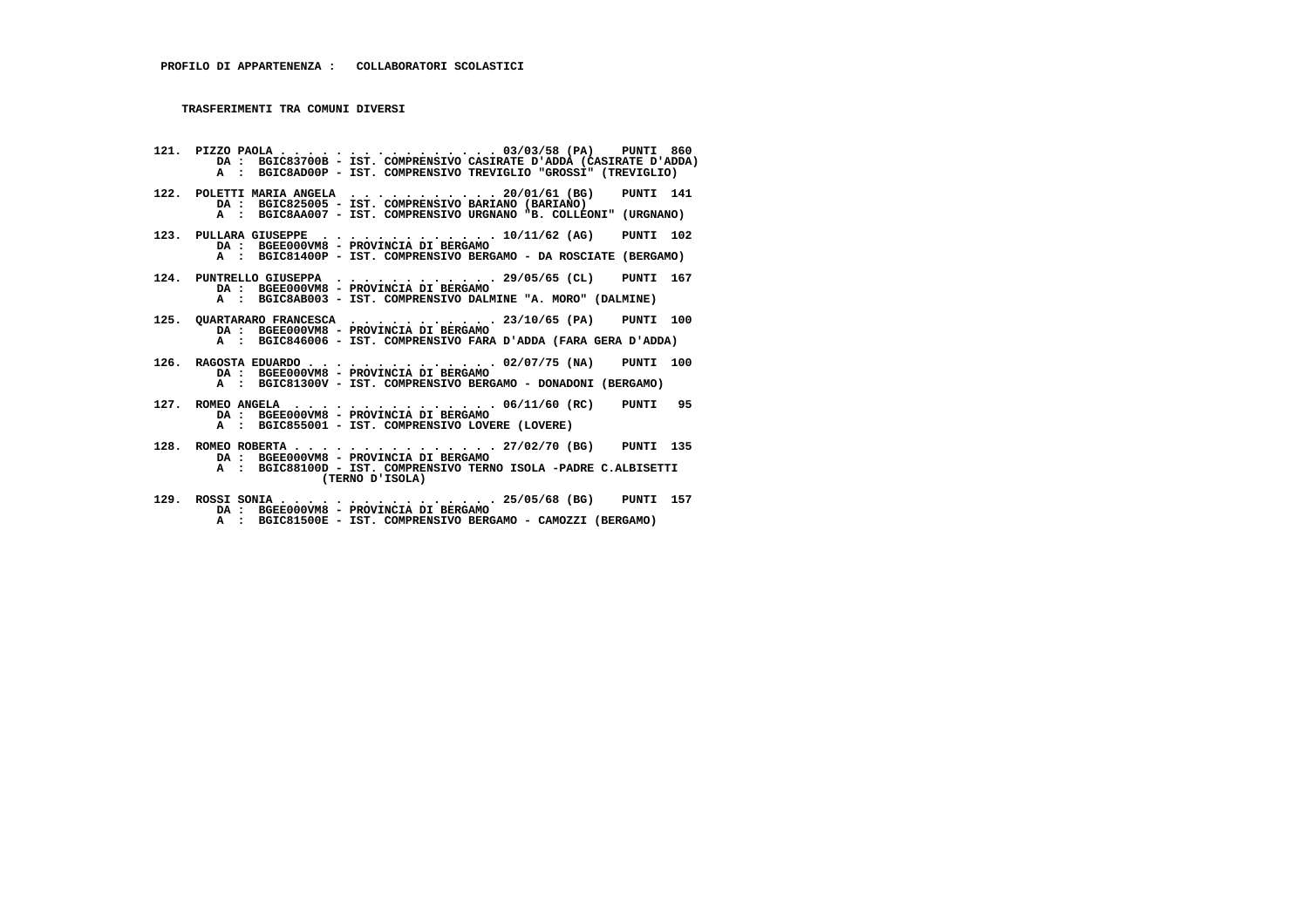**130. ROTA PATRIZIA . . . . . . . . . . . . . . . 14/11/65 (BG) PUNTI 192 DA : BGIC826001 - IST. COMPRENSIVO BONATE SOPRA "ALDO MORO" (BONATE SOPRA) A : BGIC81900T - IST. COMPRENSIVO ALMENNO S.BART. "L. ANGELINI" (ALMENNO SAN BARTOLOMEO)**

- **131. RUBOLINO CARMELA . . . . . . . . . . . . . 22/08/58 (MT) PUNTI 143 DA : BGEE000VM8 PROVINCIA DI BERGAMO A : BGIS004008 - IST. SUP. II GR. "ORESTE MOZZALI" (TREVIGLIO)**
- **132. RUSSO ANNUNZIATA . . . . . . . . . . . . . 10/09/63 (CS) PUNTI 172 DA : BGIC80700G IST. COMPRENSIVO BERGAMO DE AMICIS (BERGAMO) A : BGIC86600B - IST. COMPRENSIVO PONTE S. PIETRO (PONTE SAN PIETRO)**
- **133. SALA EUGENIA . . . . . . . . . . . . . . . 23/12/56 (BG) PUNTI 75 DA : BGEE000VM8 - PROVINCIA DI BERGAMO A : BGIC855001 - IST. COMPRENSIVO LOVERE (LOVERE)**
- **134. SALVATI RAFFAELE . . . . . . . . . . . . . 23/07/56 (SA) PUNTI 642 DA : BGIC88700C - IST. COMPRENSIVO VERDELLO (VERDELLO) A : BGIC8AA007 - IST. COMPRENSIVO URGNANO "B. COLLEONI" (URGNANO)**
- **135. SALVATONI MONICA . . . . . . . . . . . . . 02/04/67 (BG) PUNTI 107 DA : BGEE000VM8 PROVINCIA DI BERGAMO A : BGIC818002 - IST. COMPRENSIVO ALBINO - G.SOLARI (ALBINO) PRECEDENZA PREVISTA DAL C.C.N.I.**
- **136. SALVI ANTONIO . . . . . . . . . . . . . . . 03/09/68 (NA) PUNTI 122 DA : BGEE000VM8 PROVINCIA DI BERGAMO A : BGIC8AF00A - IST. COMPRENSIVO BERGAMO "SAVOIA-NULLO" (BERGAMO)**
- **137. SAMPOGNARO LUCIA . . . . . . . . . . . . . 16/08/65 (CT) PUNTI 126 DA : BGEE000VM8 - PROVINCIA DI BERGAMO A : BGIS00200L - IST. SUP. II GR. "SIMONE WEIL" (TREVIGLIO)**
- **138. SANA MARILENA . . . . . . . . . . . . . . . 11/07/72 (BG) PUNTI 146 DA : BGEE000VM8 - PROVINCIA DI BERGAMO A : BGIS026005 - IST. SUP. II GR. "MARIAGRAZIA MAMOLI" (BERGAMO)**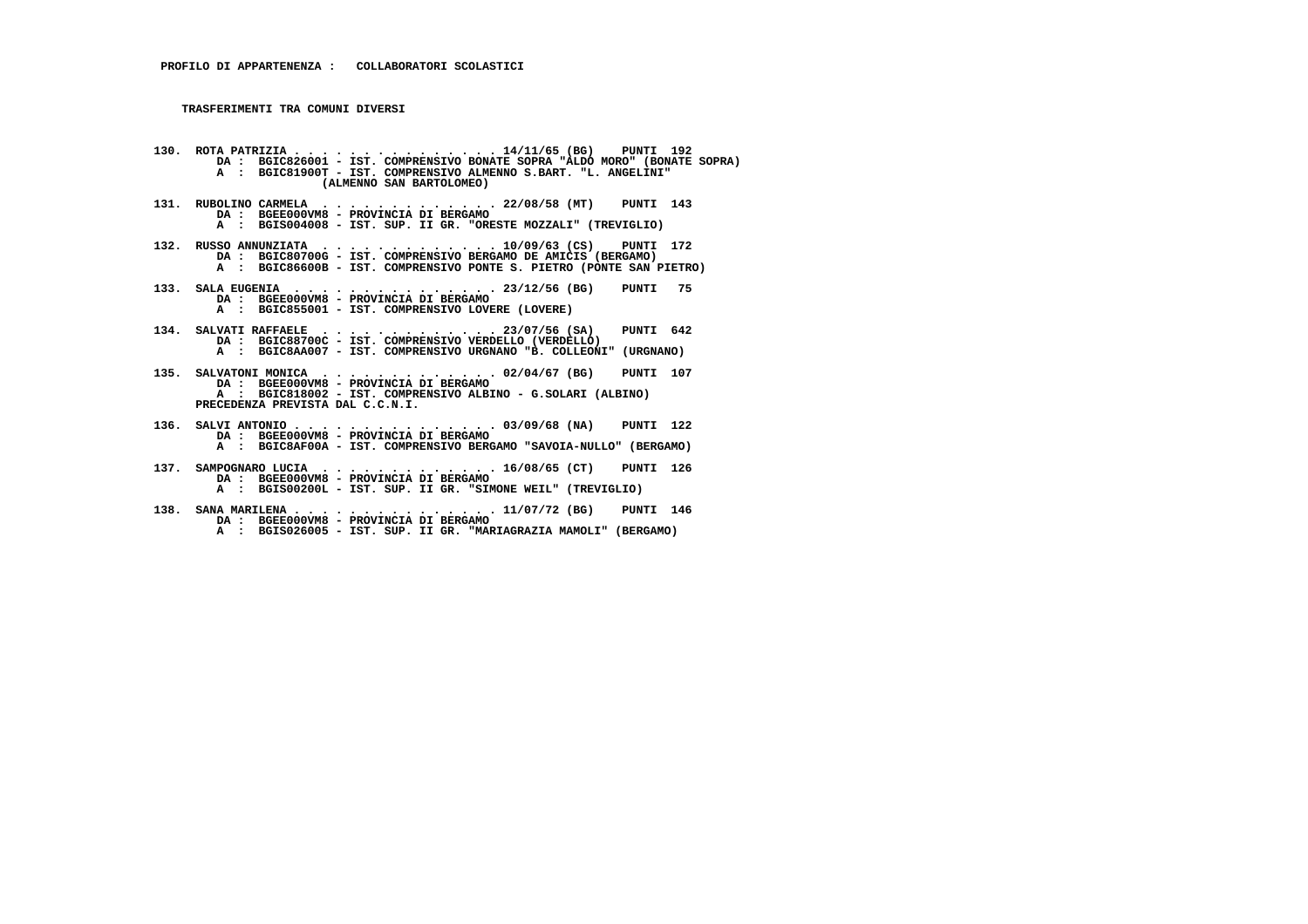- **139. SANDOMENICO LAURA . . . . . . . . . . . . . 21/09/77 (NA) PUNTI 163 DA : BGIC8AC00V - IST. COMPRENSIVO DALMINE "CARDUCCI" (DALMINE) A : BGIS00300C - IST. SUP. II GR. "BETTY AMBIVERI" (PRESEZZO)**
- **140. SANTONICOLA GIUSEPPINA . . . . . . . . . . 02/06/70 (NA) PUNTI 242 DA : BGPM010002 - IST. MAGISTRALE "P. SECCO SUARDO" (BERGAMO) A : BGIS01700A - IST. SUP. II GR. "ETTORE MAJORANA" (SERIATE)**
- **141. SARTI EMANUELA . . . . . . . . . . . . . . 30/04/69 (BG) PUNTI 134 DA : BGPM02000L IST. MAGISTRALE "GIOVANNI FALCONE" (BERGAMO) A : BGIC88100D - IST. COMPRENSIVO TERNO ISOLA -PADRE C.ALBISETTI (TERNO D'ISOLA)**
- **142. SCALVINONI MONICA . . . . . . . . . . . . . 14/09/67 (BS) PUNTI 128 DA : BGEE000VM8 PROVINCIA DI BERGAMO A : BGIS02400D - IST. SUP. II GR. "LORENZO FEDERICI" (TRESCORE BALNEARIO)**
- **143. SCINTU DANIELA . . . . . . . . . . . . . . 04/02/70 (BG) PUNTI 170 DA : BGEE000VM8 - PROVINCIA DI BERGAMO A : BGIC876002 - IST. COMPRENSIVO SERIATE - ALDO MORO (SERIATE)**
- **144. SCOGLIO ANNA . . . . . . . . . . . . . . . 09/07/66 (ME) PUNTI 127 DA : BGIC876002 IST. COMPRENSIVO SERIATE ALDO MORO (SERIATE) A : BGIC867007 - IST. COMPRENSIVO RANICA - MARIA PIAZZOLI (RANICA)**
- **145. SEMPERBONI AUGUSTA GIOVANNA . . . . . . . . 27/07/66 (BG) PUNTI 130 DA : BGIC85000T - IST. COMPRENSIVO GORLE (GORLE)**
- **A : BGIC890008 IST. COMPRENSIVO VILLA DI SERIO F.NULLO**
	- **(VILLA DI SERIO)**
- **146. SENATORE LUCIA . . . . . . . . . . . . . . 18/11/67 (SA) PUNTI 123 DA : BGEE000VM8 - PROVINCIA DI BERGAMO**
- **A : BGIC89900P IST. COMPRENSIVO COLOGNO "ABATE G.BRAVI" (COLOGNO AL SERIO)**
- **147. SGAMBETTERRA SILVANA . . . . . . . . . . . 10/03/54 (RC) PUNTI 94 DA : BGEE000VM8 PROVINCIA DI BERGAMO A : BGIC81300V - IST. COMPRENSIVO BERGAMO - DONADONI (BERGAMO)**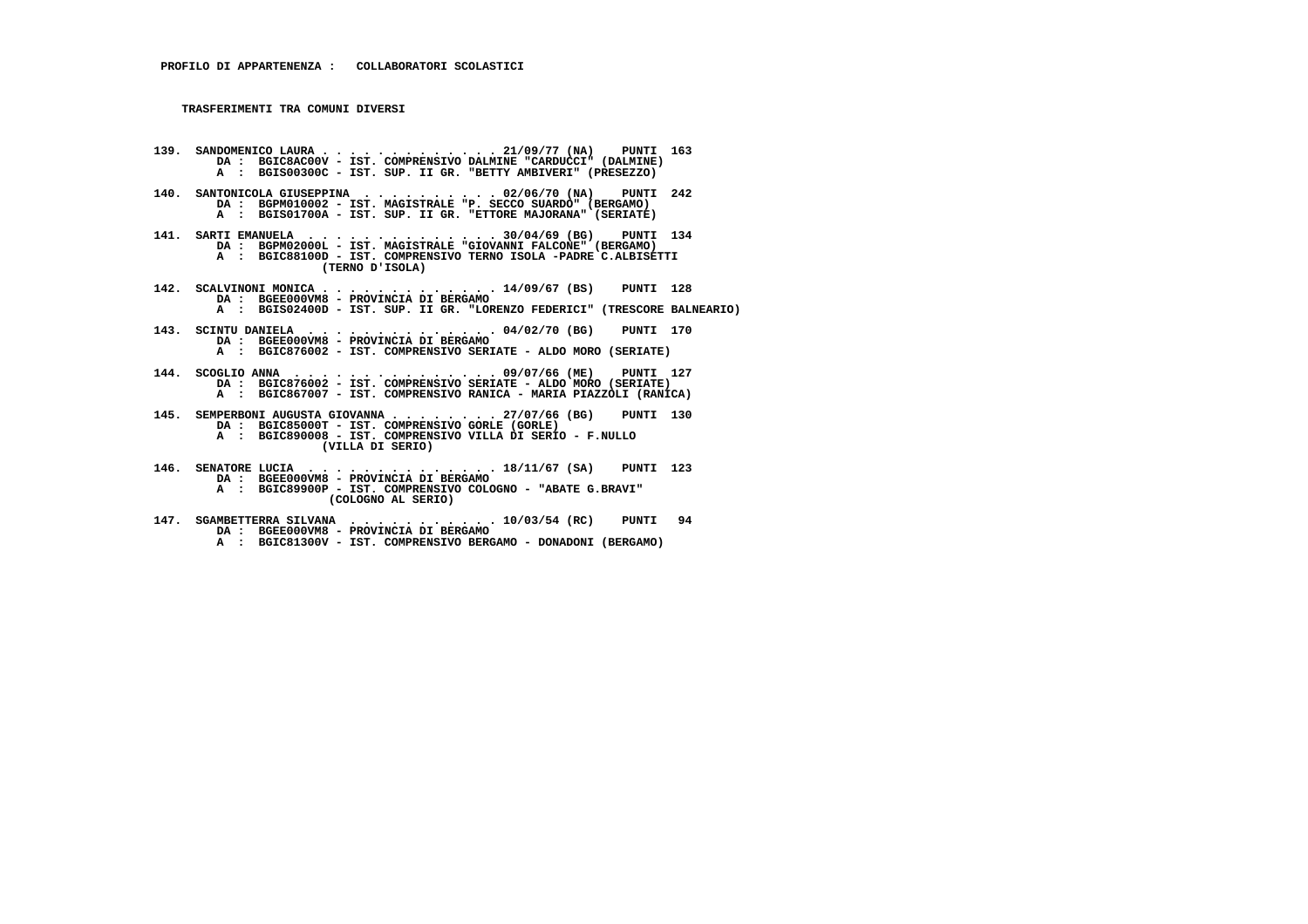**148. SICLARI MARIA . . . . . . . . . . . . . . . 21/03/73 (RC) PUNTI 128 DA : BGEE000VM8 - PROVINCIA DI BERGAMO A : BGIS00200L - IST. SUP. II GR. "SIMONE WEIL" (TREVIGLIO) 149. SONZOGNI ORIANA . . . . . . . . . . . . . . 24/05/61 (BG) PUNTI 105 DA : BGEE000VM8 - PROVINCIA DI BERGAMO A : BGPM010002 - IST. MAGISTRALE "P. SECCO SUARDO" (BERGAMO) 150. SPIGA SIMONA . . . . . . . . . . . . . . . 29/05/83 (MI) PUNTI 147 DA : BGIC88700C - IST. COMPRENSIVO VERDELLO (VERDELLO) A : BGIC84200V - IST. COMPRENSIVO CISERANO (CISERANO) 151. SPINA FRANCESCO . . . . . . . . . . . . . . 17/09/73 (KR) PUNTI 121 DA : BGIC812003 - IST. COMPRENSIVO BERGAMO - MAZZI (BERGAMO) A : BGIC826001 - IST. COMPRENSIVO BONATE SOPRA "ALDO MORO" (BONATE SOPRA) 152. STELLA ELISABETTA . . . . . . . . . . . . . 18/07/65 (CT) PUNTI 98 DA : BGEE000VM8 - PROVINCIA DI BERGAMO A : BGIC8AA007 - IST. COMPRENSIVO URGNANO "B. COLLEONI" (URGNANO) 153. SUBACCHI FLORINDA . . . . . . . . . . . . . 30/01/53 (BG) PUNTI 115 DA : BGEE000VM8 - PROVINCIA DI BERGAMO A : BGIS026005 - IST. SUP. II GR. "MARIAGRAZIA MAMOLI" (BERGAMO) PRECEDENZA PREVISTA DAL C.C.N.I. 154. TERZI MARIA ANTONIETTA . . . . . . . . . . 31/01/52 (BG) PUNTI 105 DA : BGEE000VM8 - PROVINCIA DI BERGAMO A : BGIC859008 - IST. COMPRENSIVO MARTINENGO (MARTINENGO) 155. TORRENTE SANTO PAOLO . . . . . . . . . . . 24/06/52 (TP) PUNTI 106 DA : BGEE000VM8 - PROVINCIA DI BERGAMO A : BGRH020009 - IP SERV. ALB. E RIST. "ALFREDO SONZOGNI" (NEMBRO) 156. TRAPLETTI GIACOMINA . . . . . . . . . . . . 02/03/60 (BG) PUNTI 105 DA : BGEE000VM8 - PROVINCIA DI BERGAMO A : BGIC883005 - IST. COMPRENSIVO TRESCORE BALNEARIO (TRESCORE BALNEARIO)**

 **157. TREPPI CONCETTA . . . . . . . . . . . . . . 08/11/76 (CL) PUNTI 240 DA : BGSL01000T - L. ARTISTICO " GIACOMO E PIO MANZU' " (BERGAMO) A : BGIC86300X - IST. COMPRENSIVO SCANZOROSCIATE (SCANZOROSCIATE)**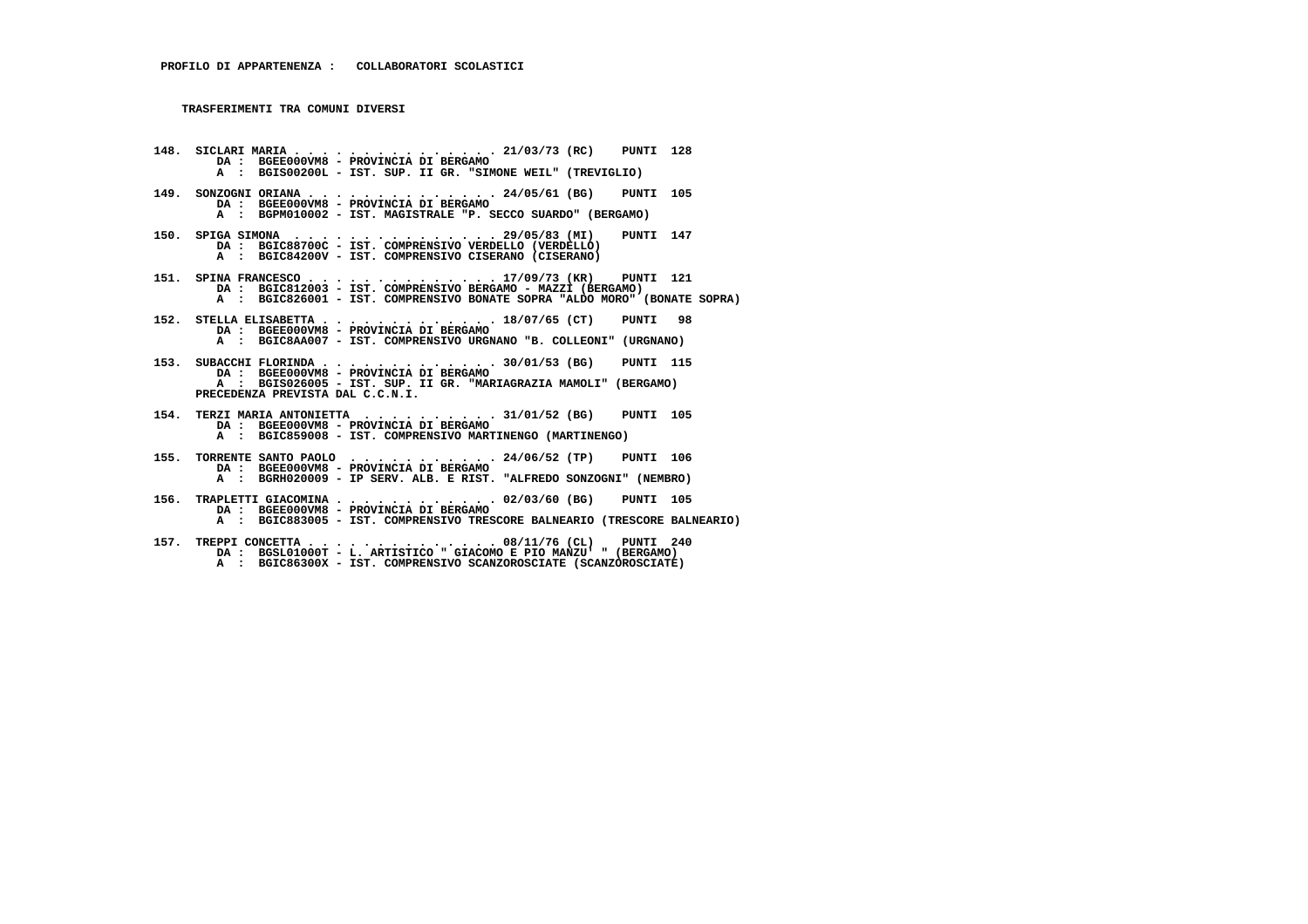- I58. TUMMINELLI FRANCA MARIA . . . . . . . . . 04/08/65 (TP) PUNTI 139<br>DA : BGSL01000T L. ARTISTICO "GIACOMO E PIO MANZU' "(BERGAMO)<br>A : BGIC82100T IST. COMPRENSIVO ALZANO LOMBARDO (ALZANO LOMBARDO)
- **159. TURRA NADIA . . . . . . . . . . . . . . . . 08/07/63 (PD) PUNTI 127 DA : BGEE000VM8 - PROVINCIA DI BERGAMO A : BGPS04000R - L. SCIENTIFICO "GALILEO GALILEI" (CARAVAGGIO)**
- **160. VITALI FAUSTA CRISTINA . . . . . . . . . . 30/06/64 (BG) PUNTI 105 DA : BGEE000VM8 PROVINCIA DI BERGAMO A : BGIC8AE00E IST. COMPRENSIVO TREVIGLIO "DE AMICIS" (TREVIGLIO)**
	-
- **161. ZENONI ROSALBA . . . . . . . . . . . . . . 28/08/63 (BG) PUNTI 553 DA : BGIS01700A IST. SUP. II GR. "ETTORE MAJORANA" (SERIATE) A : BGIC84900N - IST. COMPRENSIVO GORLAGO - ALDO MORO (GORLAGO)**
- **162. ZERILLI VITO . . . . . . . . . . . . . . . 18/08/60 (TP) PUNTI 84 DA : BGEE000VM8 PROVINCIA DI BERGAMO**
- **A : BGIC811007 IST. COMPRENSIVO BERGAMO V.MUZIO (BERGAMO)**